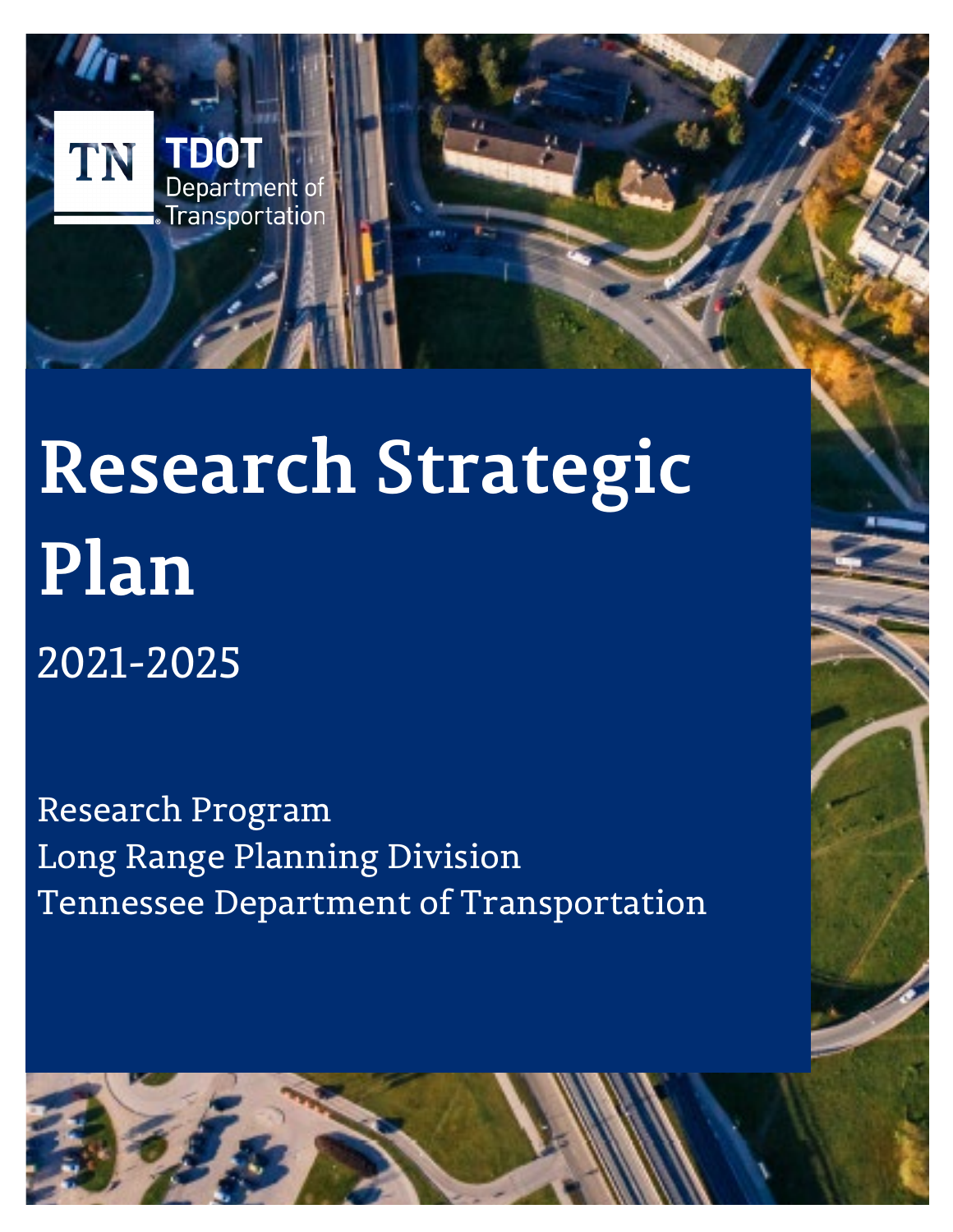

# Table of Contents

| 6.1 Security, Preservation, and Enhancement of the Existing System  33 |
|------------------------------------------------------------------------|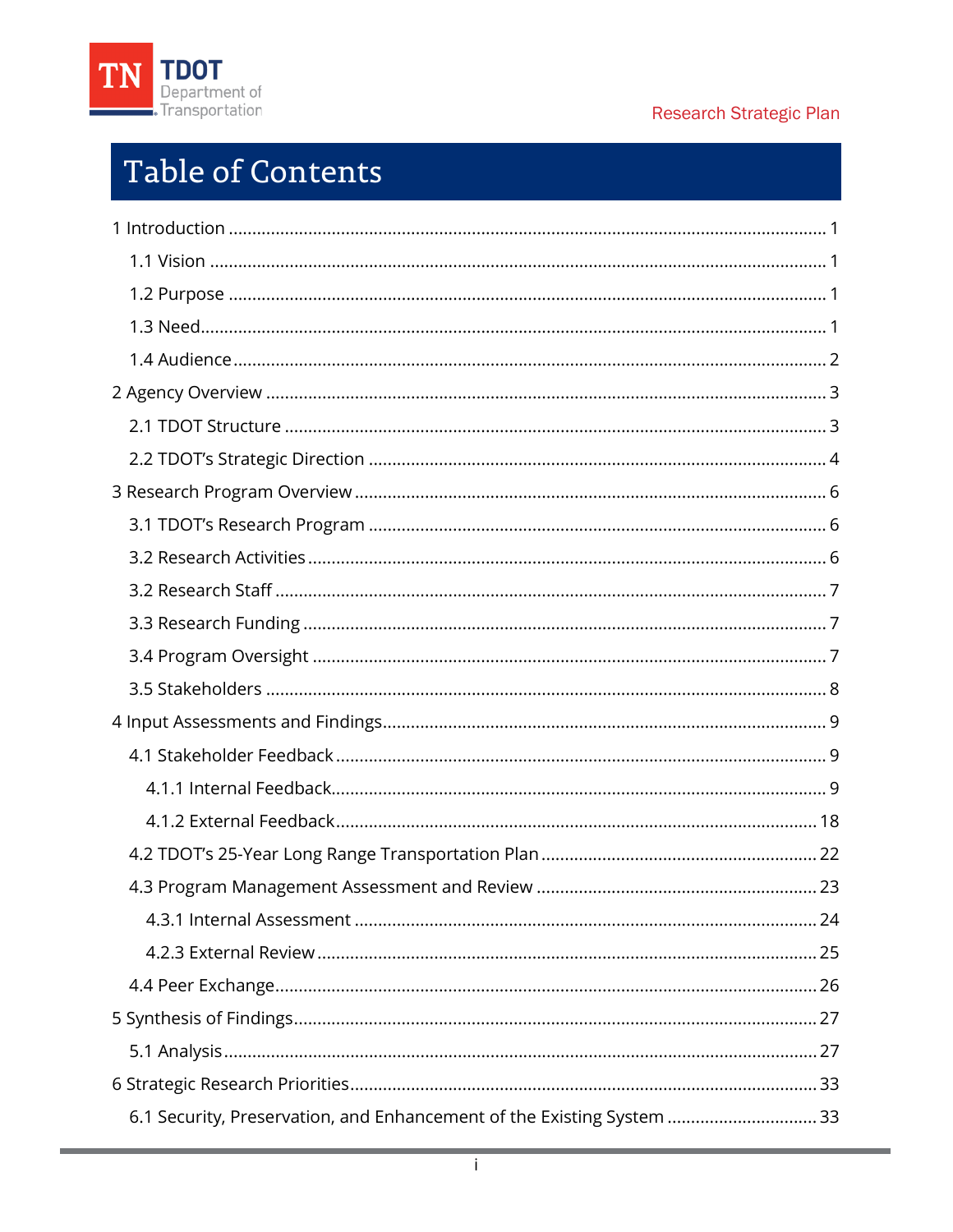

| 6.2 Emerging and Enabling Transportation Technologies Implementation  33         |  |
|----------------------------------------------------------------------------------|--|
|                                                                                  |  |
| 6.4 Multimodal Mobility Solutions Benefiting Safety and the Tennessee Economy 34 |  |
|                                                                                  |  |
|                                                                                  |  |
|                                                                                  |  |
|                                                                                  |  |
|                                                                                  |  |
|                                                                                  |  |
|                                                                                  |  |
|                                                                                  |  |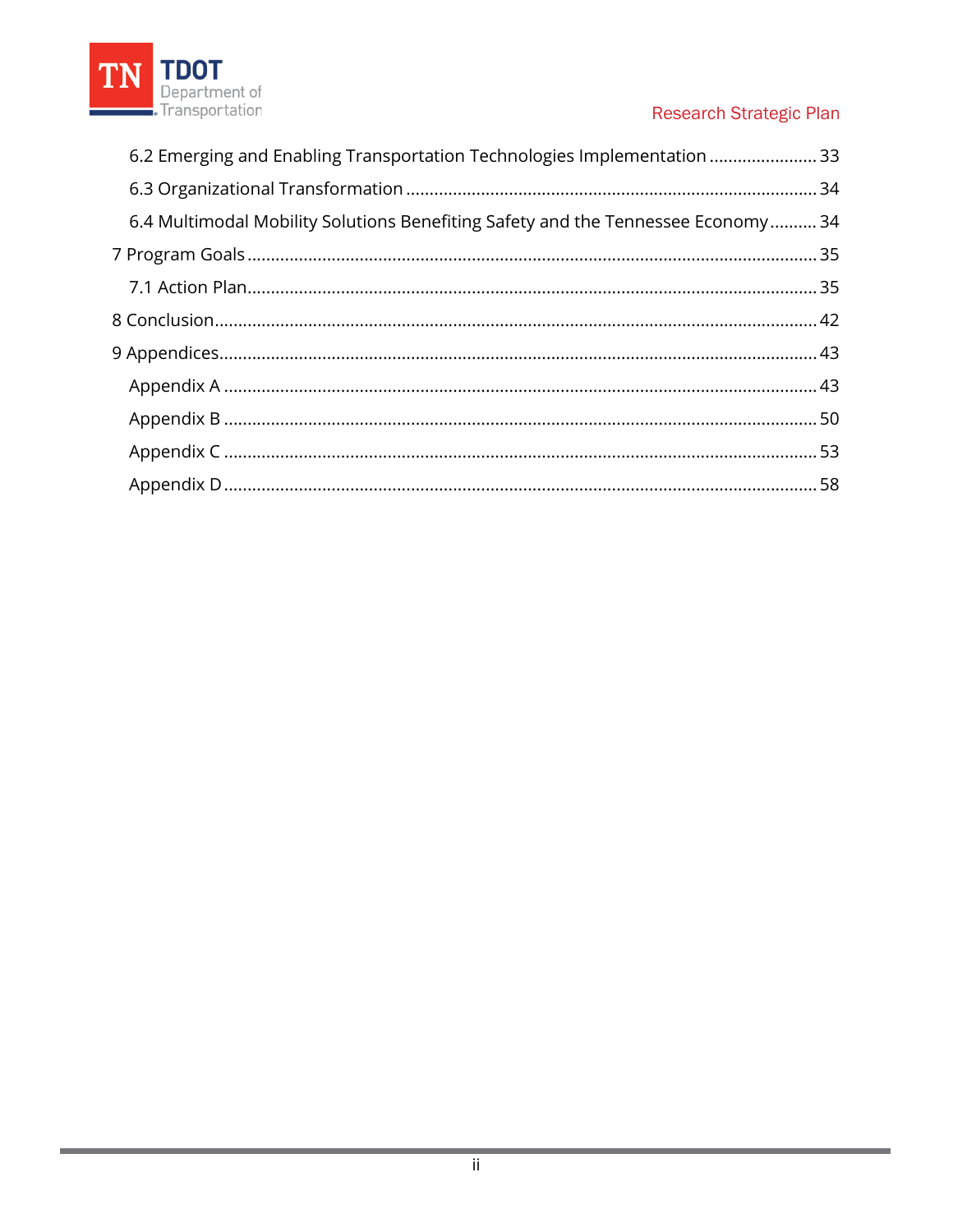

<span id="page-3-0"></span>

# 1 Introduction

The Tennessee Department of Transportation (TDOT) Research Program's Research Strategic Plan determines the research priorities for the Department and develops communication protocols for the agency's internal and external stakeholders. The plan aims to provide a research roadmap for TDOT and ultimately improve the effectiveness of the program.

# <span id="page-3-1"></span>1.1 Vision

It is the vision of the Research Program that the Research Strategic Plan will foster opportunities for collaboration of all stakeholders to address the agency's most critical research needs, improve the program's processes to appropriately address those needs, and set the foundation for research to drive innovation and transportation efficiencies within Tennessee.

# <span id="page-3-2"></span>1.2 Purpose

The primary purpose of the Research Strategic Plan is to develop goals and strategies for TDOT's Research Program that, when implemented, will effectively utilize research funds to address the most critical needs of Tennessee's transportation system. The plan identifies strategic research priorities to guide the agency's research direction and investments and serves as a framework for TDOT senior leadership, the Research Office, and other transportation research champions to recognize those research needs that are critical to achieving the Department's mission.

Additionally, through the development of the plan, the Research Program aims to better understand what services internal stakeholders want to access, how they want to access those services, improve internal/external processes to make the program more efficient, and drive innovation and technology transfer.

The Research Strategic Plan will serve as a blueprint for TDOT's Research Program for the next five fiscal years (2021-2025).

# <span id="page-3-3"></span>1.3 Need

In order for TDOT to have a successful and valuable Research Program, the agency's research activities need to align with the strategic direction of the Department. As the program serves the entire agency, it is vital to connect with stakeholders and consider their input when developing a collaborative research program. Communicating the priorities and goals of research conducted by TDOT is essential to establishing an effective research program.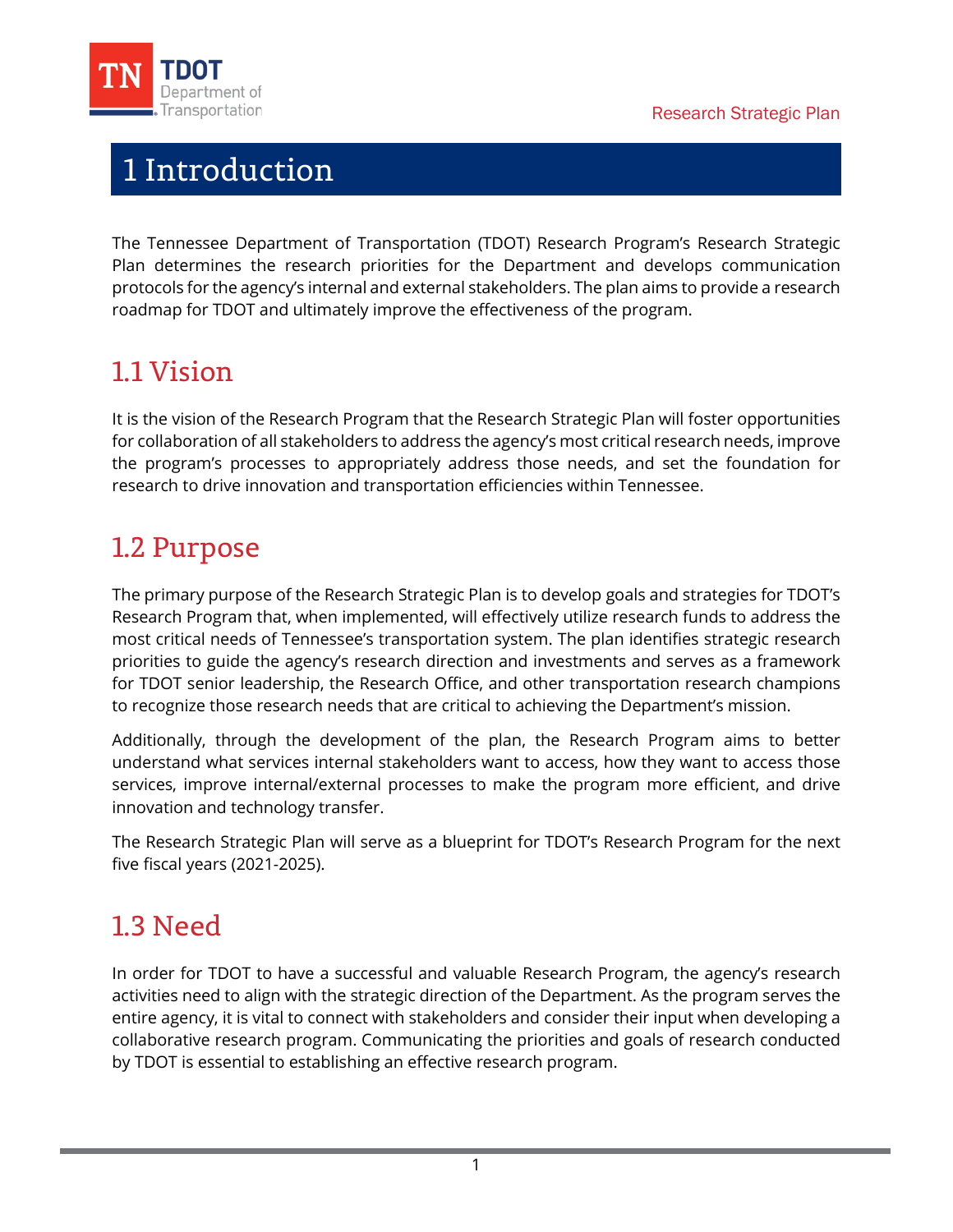

# <span id="page-4-0"></span>1.4 Audience

This document and recommended actions are intended for use by TDOT leadership, the Research Office, division directors, TDOT Lead Staff and research champions throughout the Department, and external stakeholders, most notably University and Federal partners. Hopefully, all stakeholders will consider the goals outlined in this plan and support the efforts to implementing the Research Strategic Plan.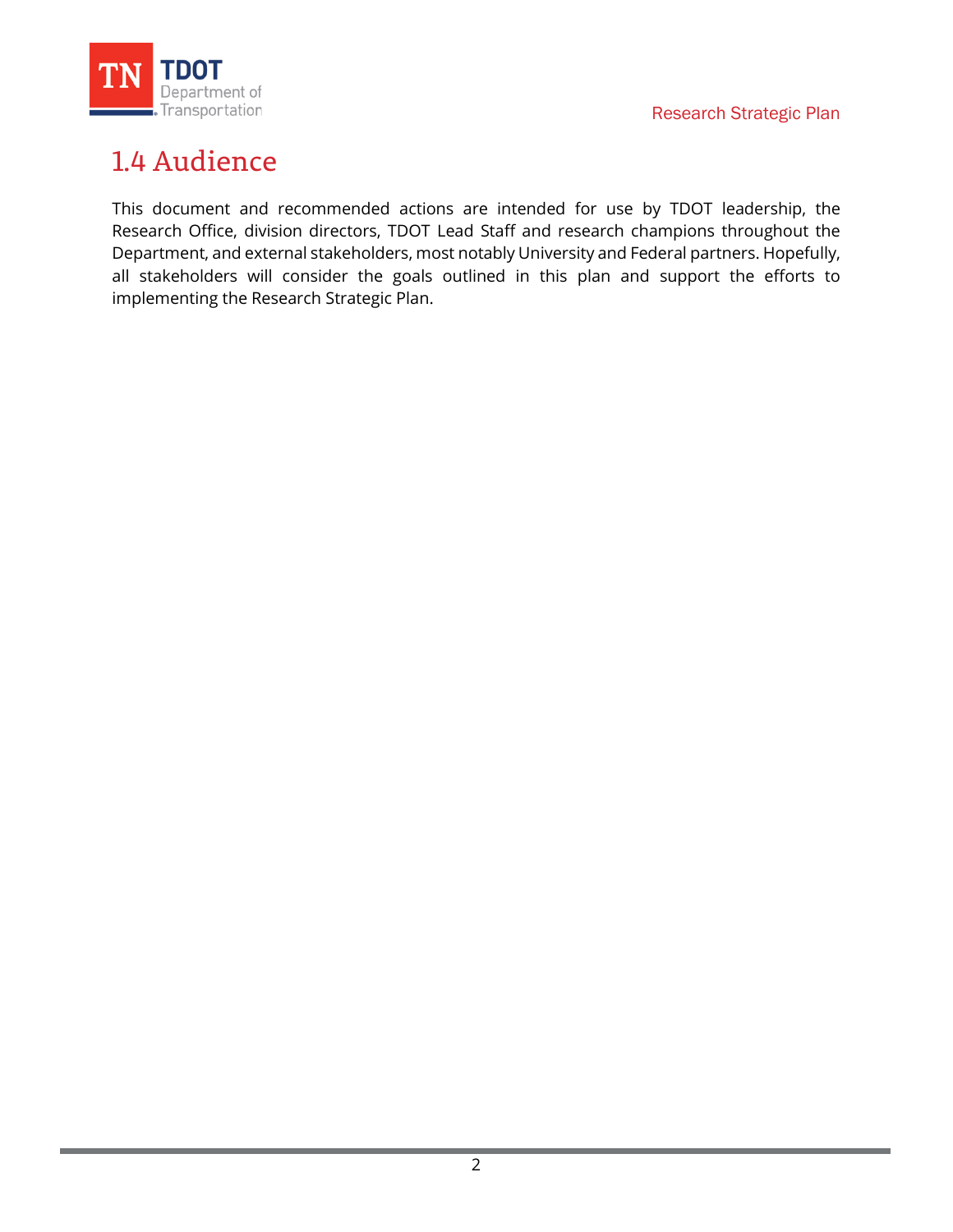<span id="page-5-0"></span>

# 2 Agency Overview

# <span id="page-5-1"></span>2.1 TDOT Structure

The Tennessee Department of Transportation (TDOT) is a multimodal agency responsible for the planning and development, maintenance, and operation of Tennessee's transportation system, facilities, and services. In addition to the highway system, TDOT also has responsibilities in aviation, public transit, waterways, railroads and cycling and walking. The Department engages in a range of activities, from airport improvements to funding rural transit organizations.

TDOT is organized into three bureaus: the Administration Bureau, the Engineering Bureau, and the Environment and Planning Bureau. Additionally, some divisions (Legal, Legislative, Community Relations, and Aeronautics) that provide support on executive decisions, strategic projects, and communications initiatives are housed in the Commissioner's Office.

- **Administration Bureau** The Administration Bureau, led by the Chief Financial Officer, is tasked with providing oversight for the administrative activities of the Department, including financial management, contracting and procurement, human resources, resource management, and information technology.
- **Engineering Bureau** The Engineering Bureau is overseen by TDOT's Chief Engineer and works to develop, preserve, and maintain Tennessee's highway system. Responsibilities include highway data collection, program development and scheduling, roadway design, right-of-way acquisition, bid analysis, construction, asset management, traffic engineering, materials and geological testing.
- **Environment and Planning Bureau** The Environment and Planning Bureau manages the planning, environmental, multimodal, and freight activities of the Department. The responsibilities of this bureau include environmental compliance and policy, highway beautification, long range transportation planning, travel data collection, GIS mapping, public transit grant programs, multimodal access policy, and freight planning. The Research Program is housed in the Long Range Planning Division of this bureau.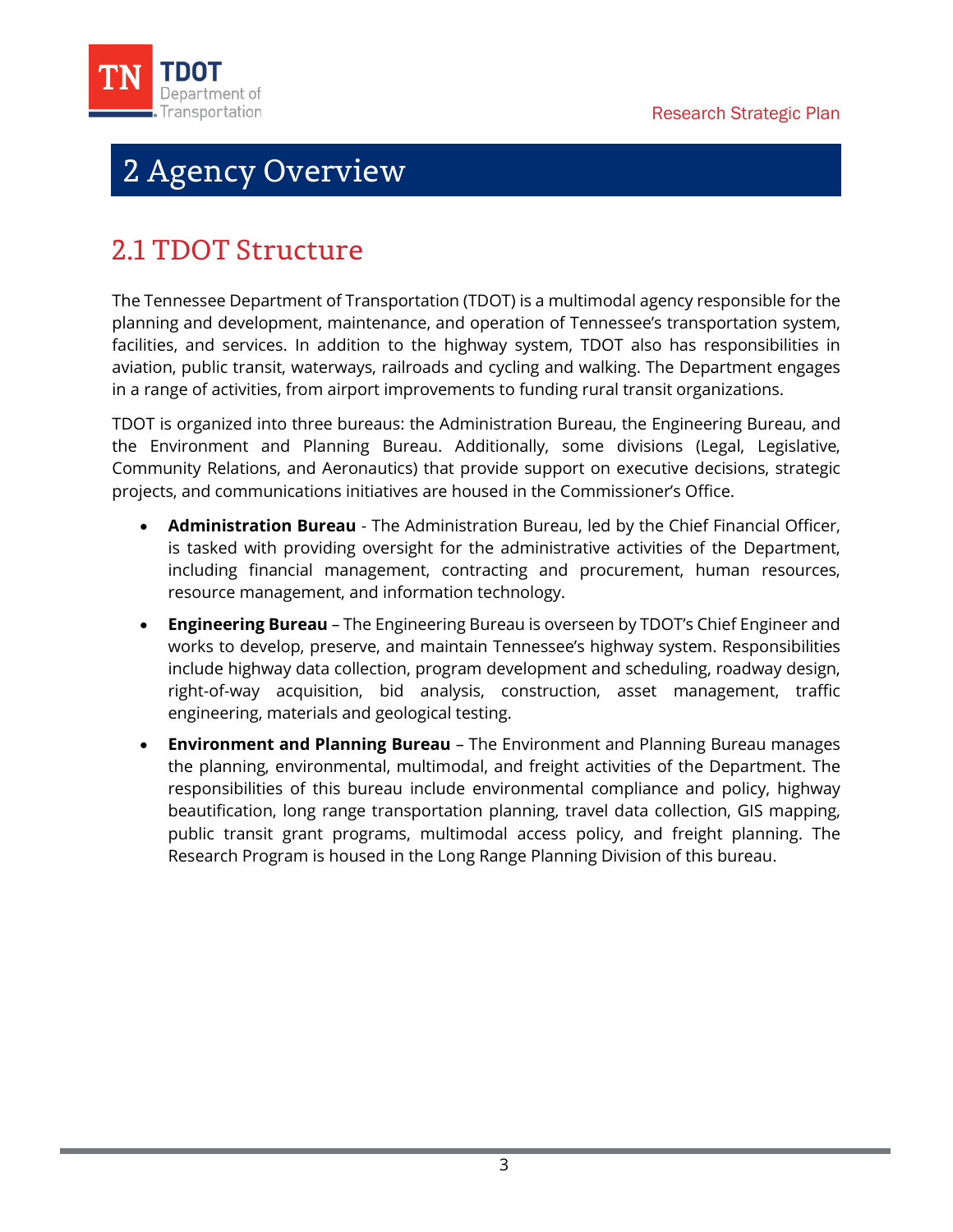

# <span id="page-6-0"></span>2.2 TDOT's Strategic Direction

TDOT has worked to establish a strategic direction to better provide a safe and effective transportation system for both residents and visitors to Tennessee. Through the adoption of a strategic management approach, the Department positions itself to effectively fulfill its mission both now and in the future.

TDOT's strategic direction is shaped by the mission, vision, values, and the 4-Year Strategic Plan.

### **TDOT's Mission**

*To provide a safe and reliable transportation system that supports economic growth and quality of life.*

### **TDOT's Vision**

*Commitment to excellence in managing and improving the state's transportation system, promoting the success of our employees, and strengthening the trust of our customers.*

### **TDOT Values**

|        | <b>Stewardship</b> We take the best possible care of our assets                                                                                                                                                 |  |  |
|--------|-----------------------------------------------------------------------------------------------------------------------------------------------------------------------------------------------------------------|--|--|
|        | <b>Integrity</b> We are professional, honest, and do the right thing                                                                                                                                            |  |  |
|        | <b>Safety</b> We identify and mitigate hazardous conditions for our employees,<br>contractors, and the traveling public                                                                                         |  |  |
|        | <b>Consistency</b> We are reliable and uniform in our actions and words                                                                                                                                         |  |  |
|        | Development We continually grow and share our knowledge, expertise, and<br>experience                                                                                                                           |  |  |
|        | <b>Innovation</b> We look for new and emerging ways to serve our customers                                                                                                                                      |  |  |
| Family | <b>Collaboration</b> We work together internally and with our partners to share ideas, skills,<br>and insights to get the best results<br>We promote a culture of caring, concern for others, and pride in what |  |  |
|        | we do                                                                                                                                                                                                           |  |  |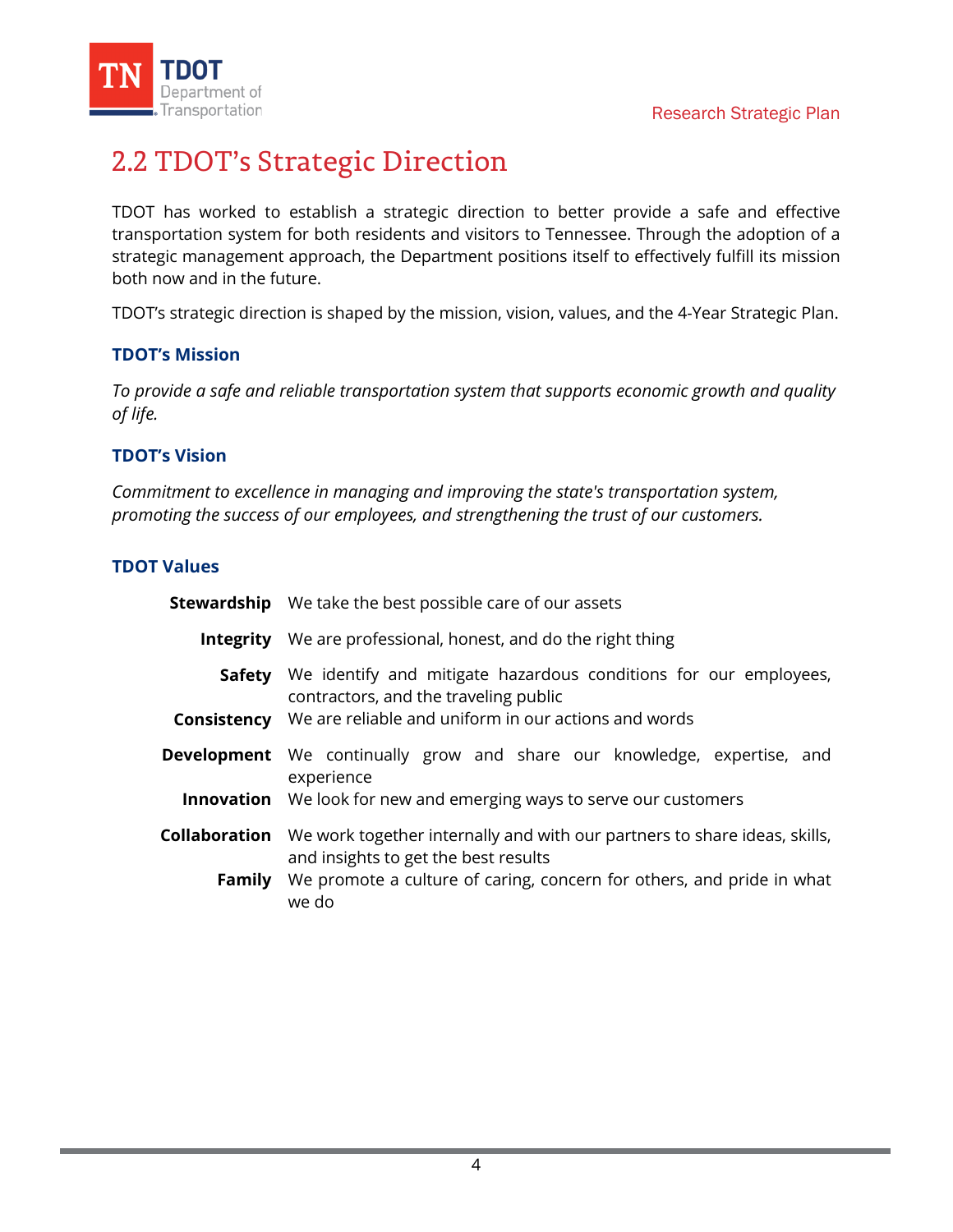

### **TDOT's 4-Year Strategic Plan**

- **Goal 1**: Create an organization that is data-driven to improve decision-making and better align with customer expectations.
- **Goal 2**: Create a TDOT Employee Experience Program to support employee engagement, diversity, and inclusion throughout the employment lifecycle.
- **Goal 3**: Develop an approach for managing TDOT's information and knowledge assets which supports availability of quality information, best practice sharing, and organizational knowledge.
- **Goal 4**: Develop and improve work processes to provide better consistency and execution.
- **Goal 5**: Develop an organization-wide guide for implementation of strategies that includes measuring and verifying the effectiveness of those strategies.
- **Goal 6**: Update the 25-Year Long-Range Transportation Plan to focus on strategic solutions to address the changing needs of our state.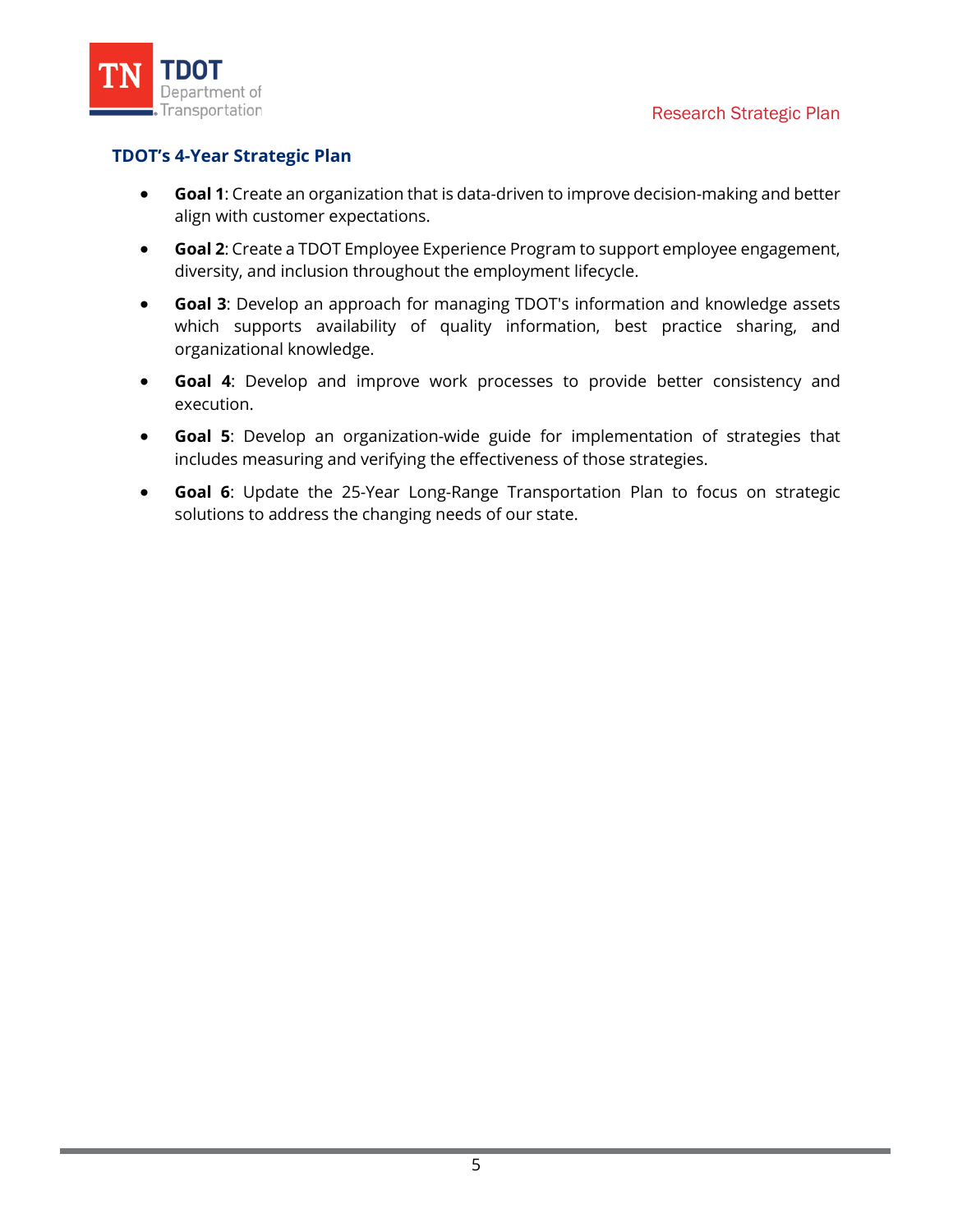<span id="page-8-0"></span>

# 3 Research Program Overview

# <span id="page-8-1"></span>3.1 TDOT's Research Program

The Research Office coordinates the Department's Research Program. The Research Program strives to be responsive to the agency's research priorities and strategic direction, as well as to emerging transportation topics and critical research ideas as they arise.

The program's goal is to provide solutions, information, and tools to TDOT's decision-makers and subject matter experts to meet the needs of the Department, residents, and visitors of Tennessee. Additionally, the program focuses on funding applied research to produce practical findings that can be implemented into TDOT's business practices.

### **Mission**

*To enhance Tennessee's transportation system through high-quality research that leads to the adoption of efficient technologies, innovation, and best practices.*

# <span id="page-8-2"></span>3.2 Research Activities

The Research Program plans, monitors, reviews, and coordinates the selection, completion, and implementation of transportation research projects supported by the Department. The majority of TDOT sponsored research is funded through the Call for Projects. The Call for Projects occurs in two stages: 1) the solicitation of research ideas through a Call for Research Needs Statements, and 2) the subsequent request for proposals based on chosen research needs through a Call for Proposals.

The program also acts as the lead for transportation research efforts for the State and supports national transportation research programs and organizations.

The program's current primary activities include:

- Identify transportation research needs for the Department.
- Solicit, evaluate, and recommend research projects for funding.
- Work with TDOT Lead Staff and researchers to monitor progress and the fulfillment of project scopes.
- Ensure all TDOT sponsored research is compliant with federal regulation, including working with the Federal Highway Administration (FHWA), to receive approval for research activities included in the State Planning and Research (SPR) Work Program.
- Assist and document implementation efforts of research findings when appropriate.
- Disseminate research findings and reports to the appropriate units.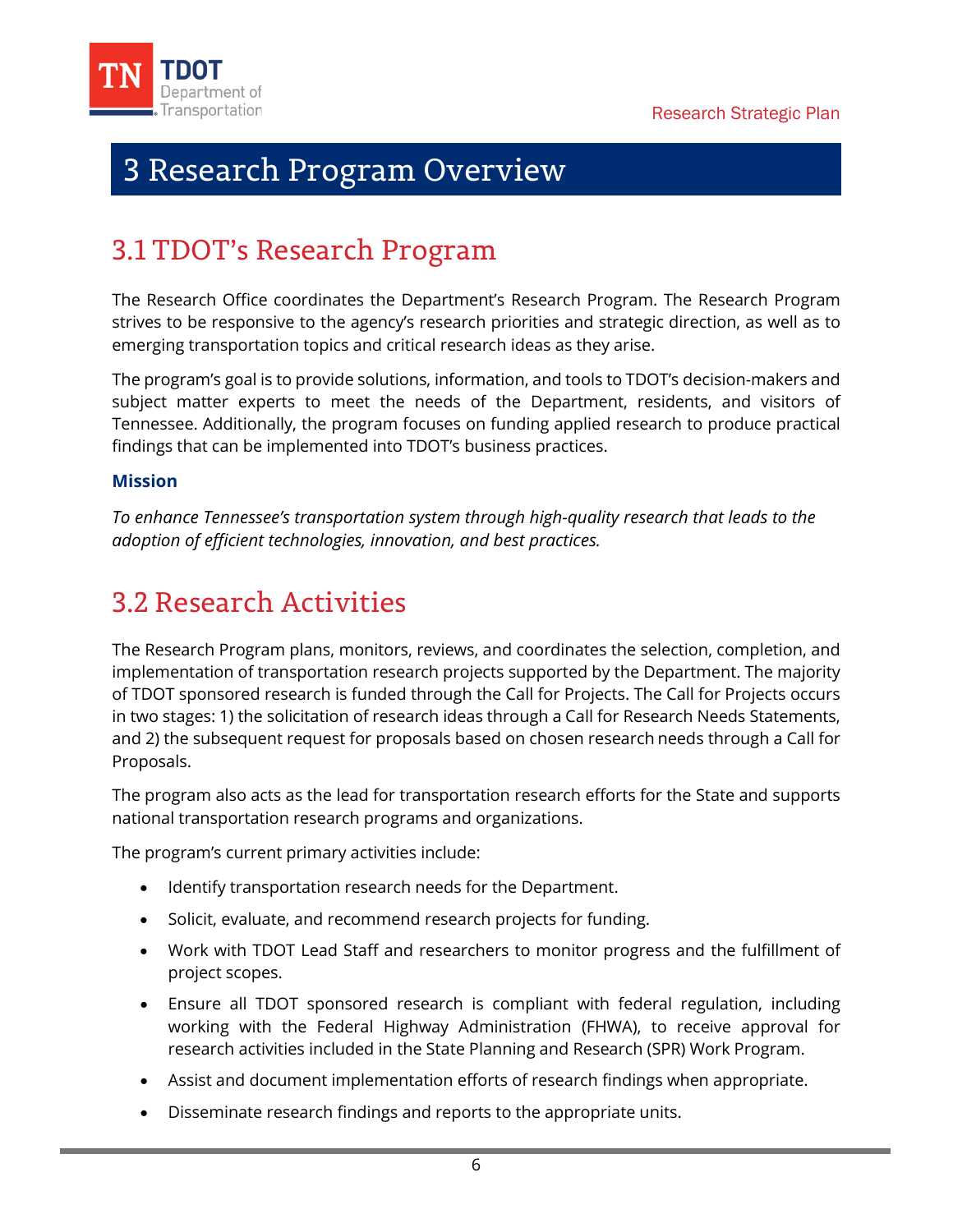

- Manage TDOT's participation in Transportation Pooled Fund (TPF) Studies.
- Coordinate research-related activities with national programs, such as the National Cooperative Highway Research Program (NCHRP), Airport Cooperative Research Program (ACRP), Behavioral Traffic Safety Cooperative Research Program (BTSCRP), and Transit Cooperative Research Program (TCRP).
- Act as the TDOT liaison to national transportation associations such as the Transportation Research Board (TRB), and the American Association of State Highway Transportation Officials' (AASHTO) Research Advisory Committee (RAC).

# <span id="page-9-0"></span>3.2 Research Staff

The Research Office staff administers and manages research activities funded through Title 23 of the Code of Federal Regulations (CFR) Section 420, Subpart B (SPR Part B) funds, ensuring the capture of research findings, deliverables, and technology transfer on behalf of TDOT. The staff provides the means to TDOT employees and universities to collaborate effectively and produce research, data, and products that enhance the innovative capabilities of the Department.

Currently, the Research Office is made up of the:

- 1) Research Supervisor,
- 2) Advanced Research Specialist,
- 3) Research Planning Specialist currently a Research Planning Specialist-Trainee.

The Research Program is also supported by a Program Monitor specializing in contracting and invoicing, housed in Long Range Planning's Administration Office. Additionally, the program relies on subject matter experts throughout the agency to provide project oversight and support.

# <span id="page-9-1"></span>3.3 Research Funding

The majority of the Research Program's budget comes from SPR Part B funds, with the state providing a 20 percent match, for a total annual budget of approximately \$5.5 million. The annual budget is used to fund TDOT sponsored research projects, participation in Transportation Pooled Fund Studies, the Local and Tennessee Technical Assistance Program (LTAP & TTAP), and contributions to national research programs (e.g. NCHRP).

# <span id="page-9-2"></span>3.4 Program Oversight

In addition to the oversight provided by FHWA for regulatory compliance, the Research Program receives direction from an ad hoc committee and TDOT executive leadership.

• **Ad Hoc Research Oversight Task Force (ROTF)** – In past cycles, an ROTF was assembled and convened in the early stages of the Call for Proposals. The ROTF advises the program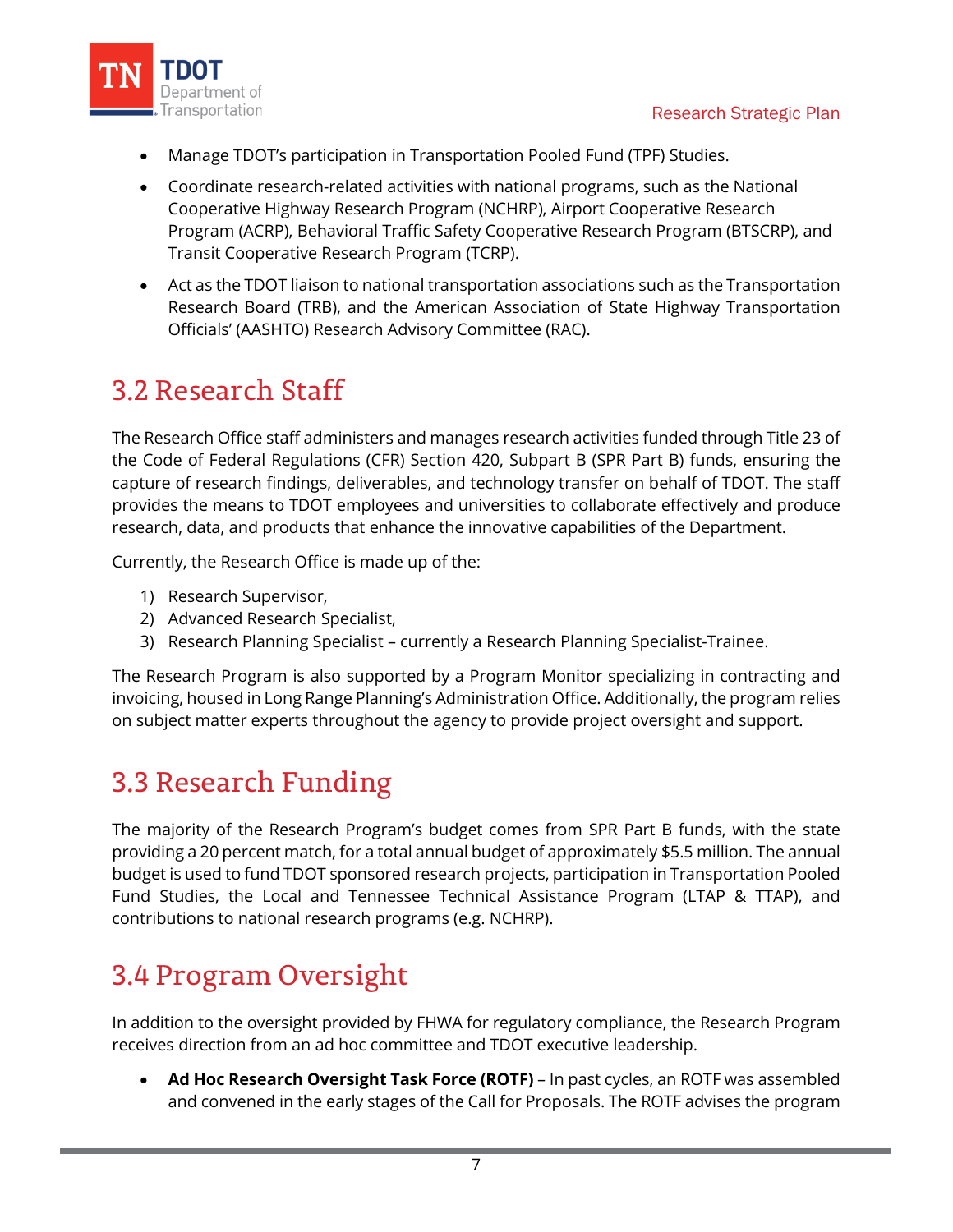

on research objectives and priorities and makes recommendations to executive leadership for the Call for Proposals. The Task Force is comprised of key technical staff from various divisions across TDOT.

• **Executive Leadership** - TDOT's executive leadership, consisting of the Department's Commissioner and Bureau Chiefs, assist in setting the overall direction of the Research Program and provides final approval of the Call for Proposals.

Each research project sponsored by the Department is managed by a TDOT subject matter expert.

• **TDOT Lead Staff** – The lead staff person, also referred to as a Subject Matter Expert (SME), serves as the project manager. A lead staff person is assigned to each TDOT sponsored research project to provide technical expertise and direction for the project. Lead staff are also generally responsible with implementing the research findings when applicable.

# <span id="page-10-0"></span>3.5 Stakeholders

The Research Program has numerous stakeholders that have both an interest in and benefit from the research activities TDOT conducts and engages in.

| <b>Stakeholder Type</b>                                      | <b>Stakeholder Group</b>    | <b>Members</b>                                                                                                                                                                                                 |  |
|--------------------------------------------------------------|-----------------------------|----------------------------------------------------------------------------------------------------------------------------------------------------------------------------------------------------------------|--|
| <b>Partner</b>                                               | <b>Internal Partners</b>    | TDOT Lead Staff, Research Oversight Task<br>Force, executive leadership                                                                                                                                        |  |
|                                                              | <b>External Partners</b>    | FHWA-TN Division, Tennessee Universities,<br>Consultants                                                                                                                                                       |  |
| <b>Primary Stakeholder</b>                                   | <b>TDOT</b>                 | All TDOT divisions and staff                                                                                                                                                                                   |  |
|                                                              | <b>Other State Agencies</b> | All Tennessee state agencies                                                                                                                                                                                   |  |
|                                                              | <b>Federal Agencies</b>     | <b>USDOT and FHWA</b>                                                                                                                                                                                          |  |
| <b>Secondary</b>                                             | Planning                    | TN Metropolitan Planning Organizations,                                                                                                                                                                        |  |
|                                                              | Organizations               | TN Rural Planning Organizations                                                                                                                                                                                |  |
| <b>Stakeholder</b>                                           | National Research           | TRB, NCHRP, AASHTO, American                                                                                                                                                                                   |  |
|                                                              | Organizations               | Transportation Research Institute (ATRI),                                                                                                                                                                      |  |
|                                                              |                             | American Society of Civil Engineers (ASCE)                                                                                                                                                                     |  |
|                                                              | Tennessee<br>Stakeholders   | Tennessee residents and visitors                                                                                                                                                                               |  |
| Businesses, Local<br><b>Other Stakeholder</b><br>Communities |                             | Transportation industry, associations and<br>trade groups, service providers (public and<br>private), municipalities, authorities, and<br>other traditional and non-traditional<br>interests in transportation |  |

*Table 1 Research Program Stakeholders*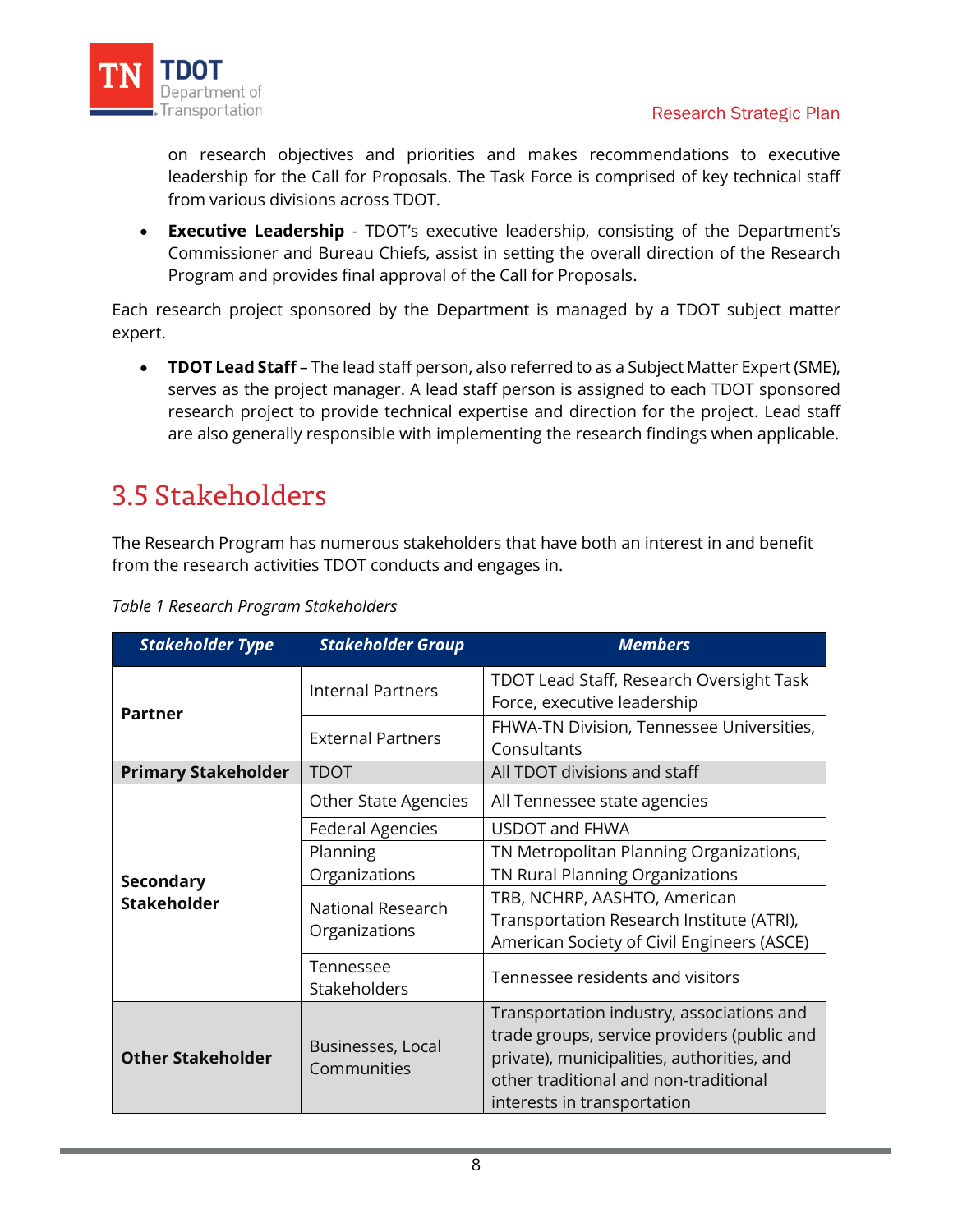<span id="page-11-0"></span>

# 4 Input Assessments and Findings

The Research Strategic Plan was developed to appropriately address the needs of the Department and future vision. As the Research Program serves the entire agency and numerous stakeholders, the planning process considered various sources for input to inform the strategic plan.

Five inputs were identified as critical sources to inform the plan development:

- internal and external stakeholder feedback,
- TDOT's 25-Year Long Range Transportation Plan,
- an initial internal program assessment,
- FHWA's program review, and
- the research peer exchange.

These takeaways at the end of each subsection as well as the section on Synthesis and Analysis informed the Action Plan steps in [Section 7.](#page-37-2)

# <span id="page-11-1"></span>4.1 Stakeholder Feedback

Both TDOT's internal and external stakeholders were considered throughout the planning process. The Research Program considered feedback from TDOT staff and divisions, FHWA-TN Division staff, and University researchers. Feedback from numerous stakeholders assured research staff were taking a holistic approach to improving the effectiveness of the program and multiple points of view were examined.

# <span id="page-11-2"></span>4.1.1 Internal Feedback

As TDOT divisions and staff are the primary stakeholders, research staff held outreach meetings with all Division Directors and sent out an internal stakeholder survey to get feedback from TDOT staff at every level.

### **Outreach Meetings**

The purpose of the outreach meetings was to speak with Division Directors about their interactions with the Research Office and their opinions on research relating to their Divisions. The outreach meetings also served as an opportunity for research staff to communicate an overview of the Research Program; the vision of the program as well as the Research Strategic Plan; and discuss the research needs and challenges of conducting research for each division.

While speaking with Division Directors, central to the discussion was research most critical to help achieve each division's vision and goals. Research ideas were categorized by the type of research need identified, including: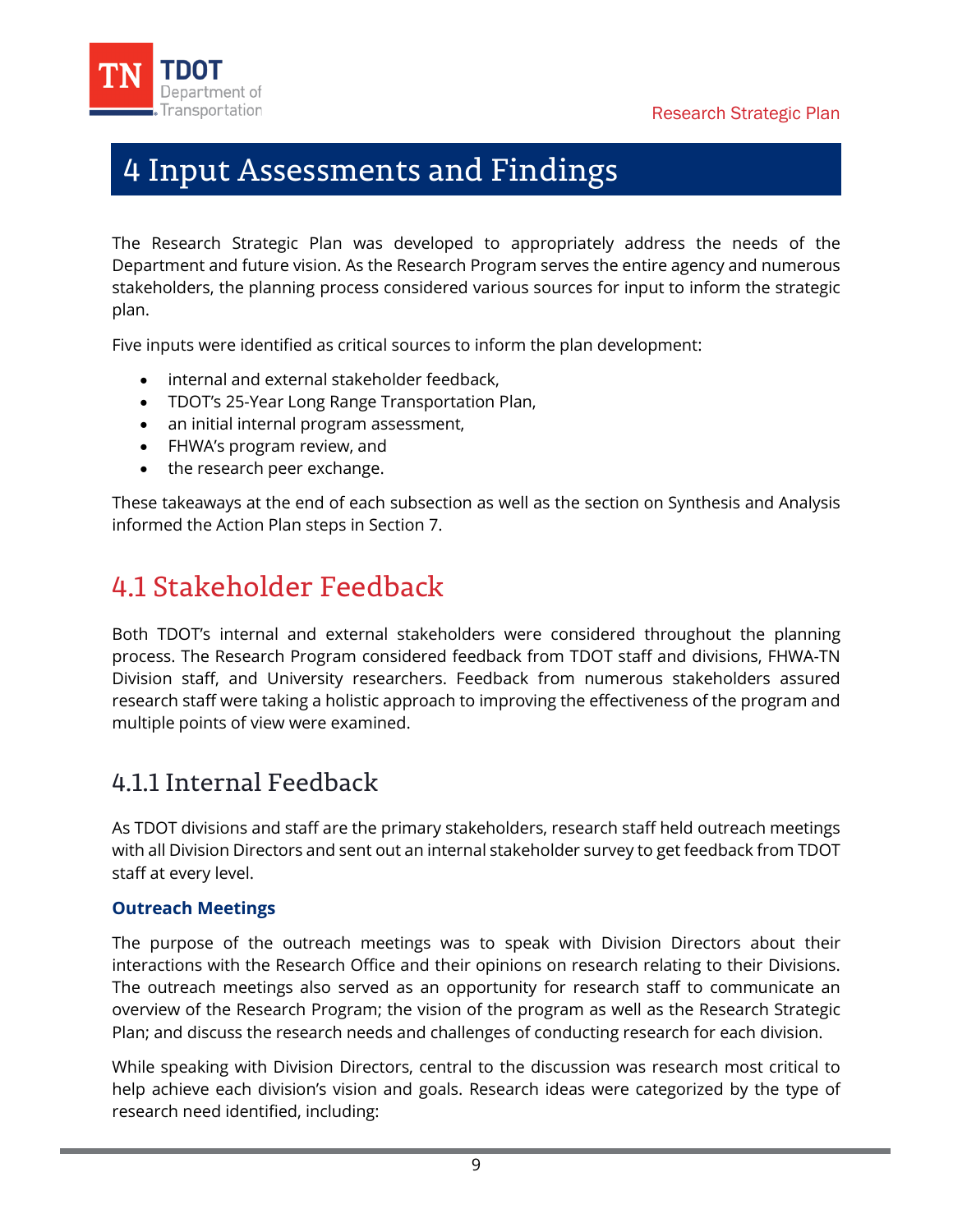

- General Topic/Issue: A broad statement of a research idea or areas where research needs are most anticipated.
- Specific Problem/Idea: A distinct research problem or idea has been identified.
- Best Practices: A request to identify best practices across the industry or from other state DOTs.
- Implementation: A request to deploy or demonstrate completed research or technology.

The research ideas identified through these meetings will be considered for future research cycles.

| <b>Type</b>           | <b>Administration</b> | <b>Engineering</b> | <b>Environment</b><br>& Planning | Other* | <b>Total</b> |
|-----------------------|-----------------------|--------------------|----------------------------------|--------|--------------|
| General Topic/Issue   |                       | 28                 |                                  |        |              |
| Specific Problem/Idea |                       |                    |                                  |        | 30           |
| <b>Best Practices</b> |                       |                    |                                  |        |              |
| Implementation        |                       |                    |                                  |        |              |
| <b>Total</b>          | 13                    |                    |                                  |        |              |

*Table 2 Summary of Types of Research Needs by Bureau*

\*Divisions housed with the Commissioner's Office.

As seen in Table 2, general research ideas were most often discussed in these meetings, but additionally, 30 specific research ideas were identified. Best practices were also a recurring theme within all bureaus and the desire for support for implementation efforts was specifically expressed within the Administration and Environment & Planning bureaus.

While the needs of each division varied significantly, certain themes emerged across divisions, categorized in Table 3.

*Table 3 Summary of Research Needs Identified by General Theme*

| <b>Category</b>                      | <b>Number of Needs Identified</b> |
|--------------------------------------|-----------------------------------|
| <b>Evaluation of TDOT Practices</b>  | 21                                |
| Process Improvement                  | 15                                |
| <b>Infrastructure Preservation</b>   | 14                                |
| <b>Technology Needs</b>              | 12                                |
| <b>Organizational Transformation</b> | 10                                |
| Mobility                             |                                   |
| Other                                | 18                                |

The most common research need identified in the outreach meetings was the evaluation of current TDOT practices, followed by ways to improve or modify processes to ensure optimal efficiency and research surrounding infrastructure preservation and maintaining Tennessee's roads and structures. The need for a technological advancement was identified 12 times, such as the development of new software or preparing for connected and autonomous vehicles, and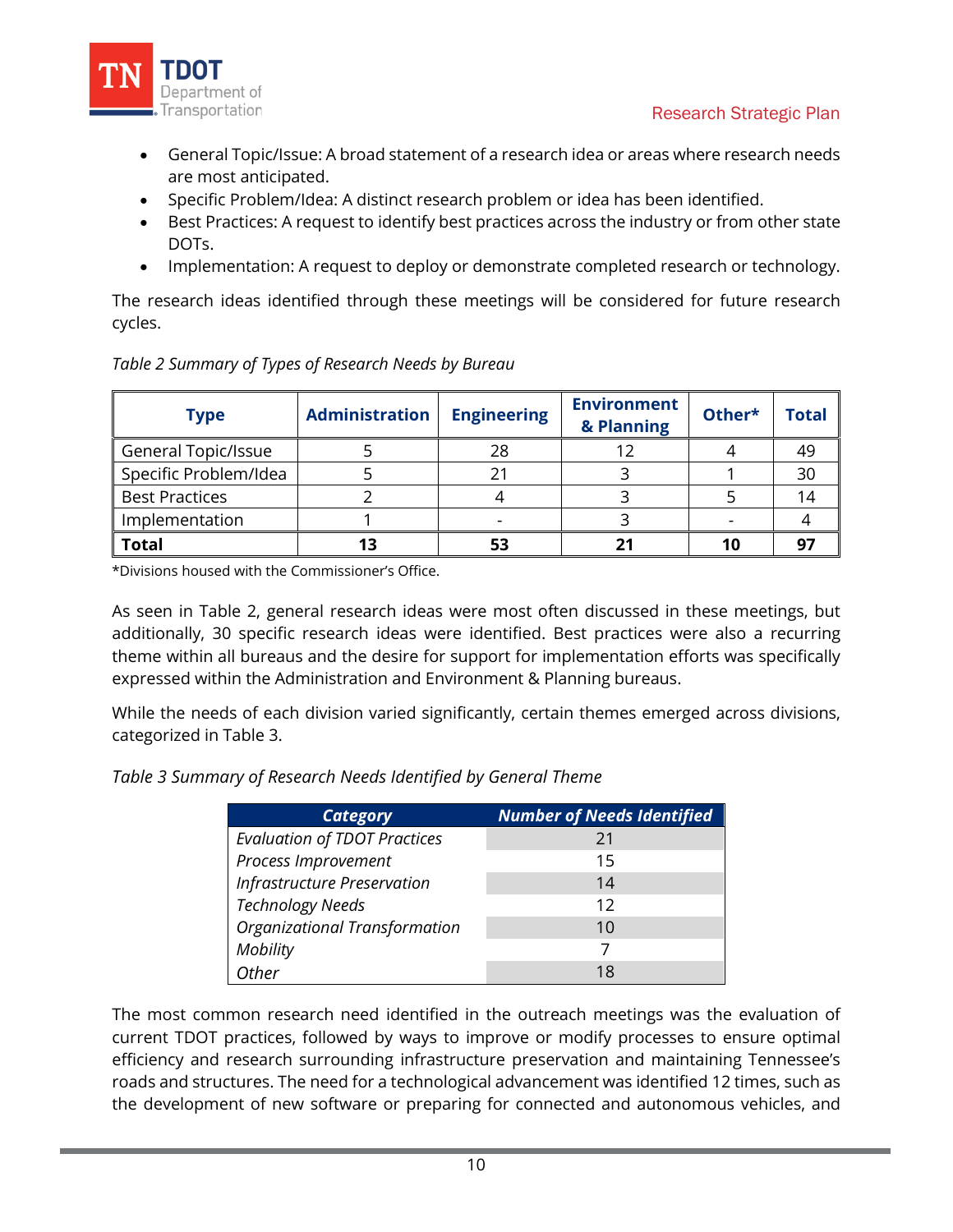

ideas regarding organization change were mentioned 10 times, including leveraging funding and resources and shifting to a remote work environment. Seven needs surrounding overall transportation mobility were identified by divisions. Lastly, 18 research ideas could not be categorized and are included as "other;" some of the research identified included learning how to reduce impacts of structures on environmental features and understanding how to alter the behavior of drivers to better implement transportation demand management strategies.

Division directors were also asked about challenges they face managing a research project for their division and what barriers they have identified that may lead to a research project being deemed "unsuccessful." These responses are summarized in Table 4.

|  |  | Table 4 Summary of Research Challenge Identified by Division Directors |
|--|--|------------------------------------------------------------------------|
|--|--|------------------------------------------------------------------------|

| <b>Response Category</b>                   | <b>Number of Responses</b> |
|--------------------------------------------|----------------------------|
| <b>Staff Time</b>                          | 12                         |
| Implementation                             |                            |
| <b>Insufficient Deliverables</b>           |                            |
| Process Consistency/Improvements           |                            |
| Lack of Communication from Research Office | 6                          |
| <b>Collaboration Across Department</b>     |                            |

Lack of staff time to dedicate to a research project or, alternatively, the excess of staff time needed to manage a project was the most common challenge identified. Challenges of actually implementing the research findings within the organization, issues with the objectives not being fulfilled/insufficient deliverables, and the want for process consistency and improvements were each cited on 9 occasions. Lack of communication from the Research Office was also identified as challenge by numerous divisions, specifically, directors mentioned wanting research staff to communicate more throughout the lifecycle of a project and more communication being necessary regarding TDOT's research process. Lastly, directors called for more collaboration across the Department.

# *Takeaways*

Division Directors were very forthcoming in the interviews regarding the research process and perceptions of the Research Office. Through their responses, research staff found that many can identify general issues that need further assistance through research, as well as specific areas where they would like help. As far as their research challenges, they recognize staff must be able to balance their time with their other duties, while they also recognize that a push for better deliverables and implementation efforts is necessary. Procedurally, they identified communication, collaboration, and consistency as challenges where focus by the Research Office can help improve the overall research products.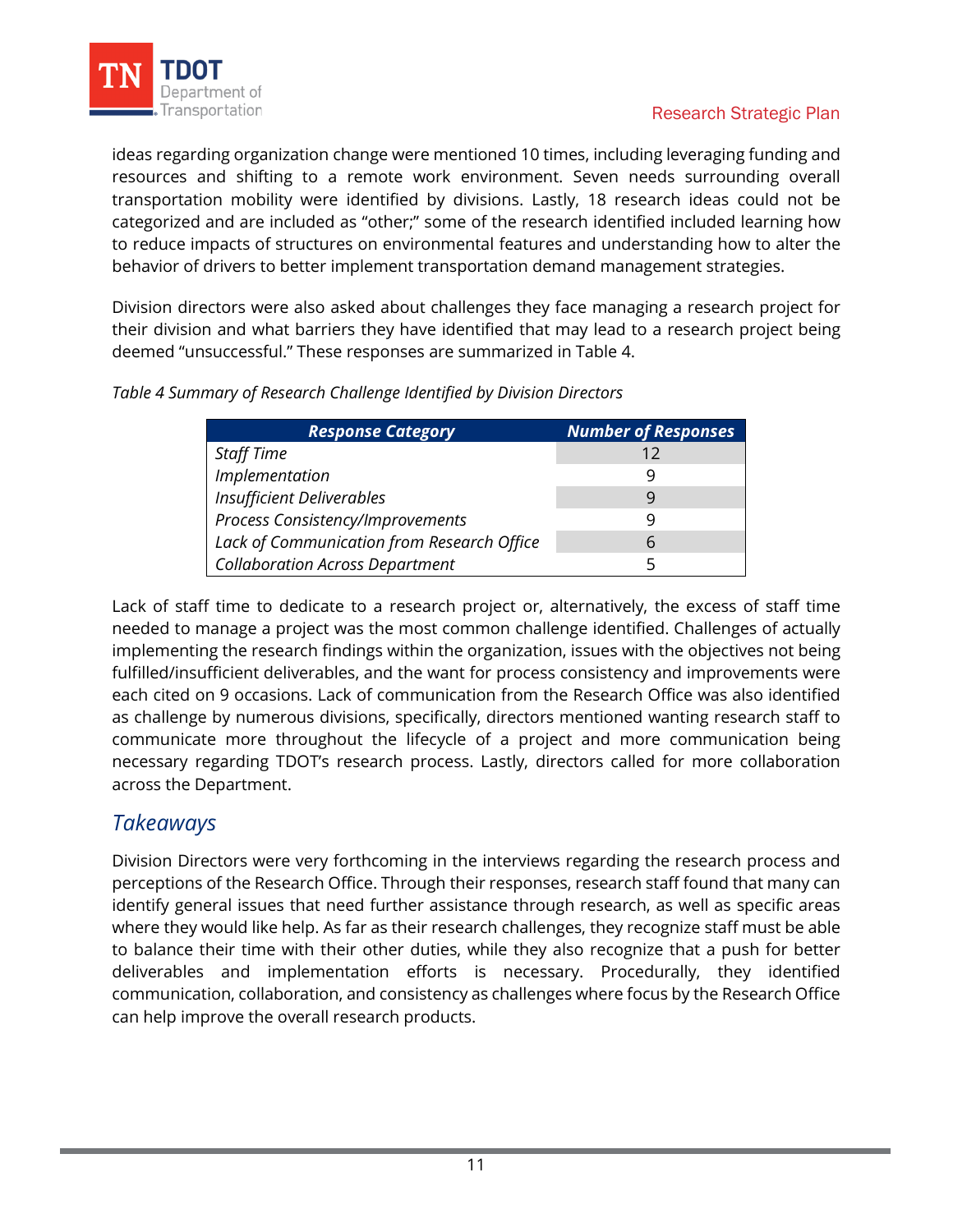

### **Internal Stakeholder Survey**

The internal stakeholder survey was created to receive feedback from TDOT staff at every level, including individuals previously involved with the Research Program and ones who have never interacted with the program.

The survey was sent to every Division Director within the Department, who were then asked to distribute the survey to the appropriate staff within their divisions. The survey received 145 responses (with 127 completing the entirety of the survey) from individuals representing all three TDOT bureaus and 23 of the 32 divisions. The survey can be found in [Appendix A.](#page-45-1) 

The survey focused on getting feedback from TDOT staff, no matter their experience, with the Research Program. The survey was broken into multiple parts to get the appropriate feedback depending on the individual's level of experience with research and the Research Program:

- 1) Those who are currently or had previously been a Lead Staff person,
- 2) Those who had previously interacted with the program but not been a Lead Staff person, and
- 3) Those who had never interacted with the program or research staff.

#### Lead Staff Responses

For Lead Staff, research staff was interested in gauging if expectations for their roles were clear and if they felt fully supported by the Research Office. Additionally, respondents were asked how the program and the Lead Staff roles could be improved.



### **Are you aware of what the Research Office desires from Lead Staff performance? (n=32)**

*Figure 1. Survey Response from Lead Staff Regarding Performance Expectations*

Two-thirds of respondents expressed not being aware of what the Research Office anticipates from Lead Staff when they manage a project. This finding is not ideal as Lead Staff should have a clear understanding at the onset of a research project as to which responsibilities they have been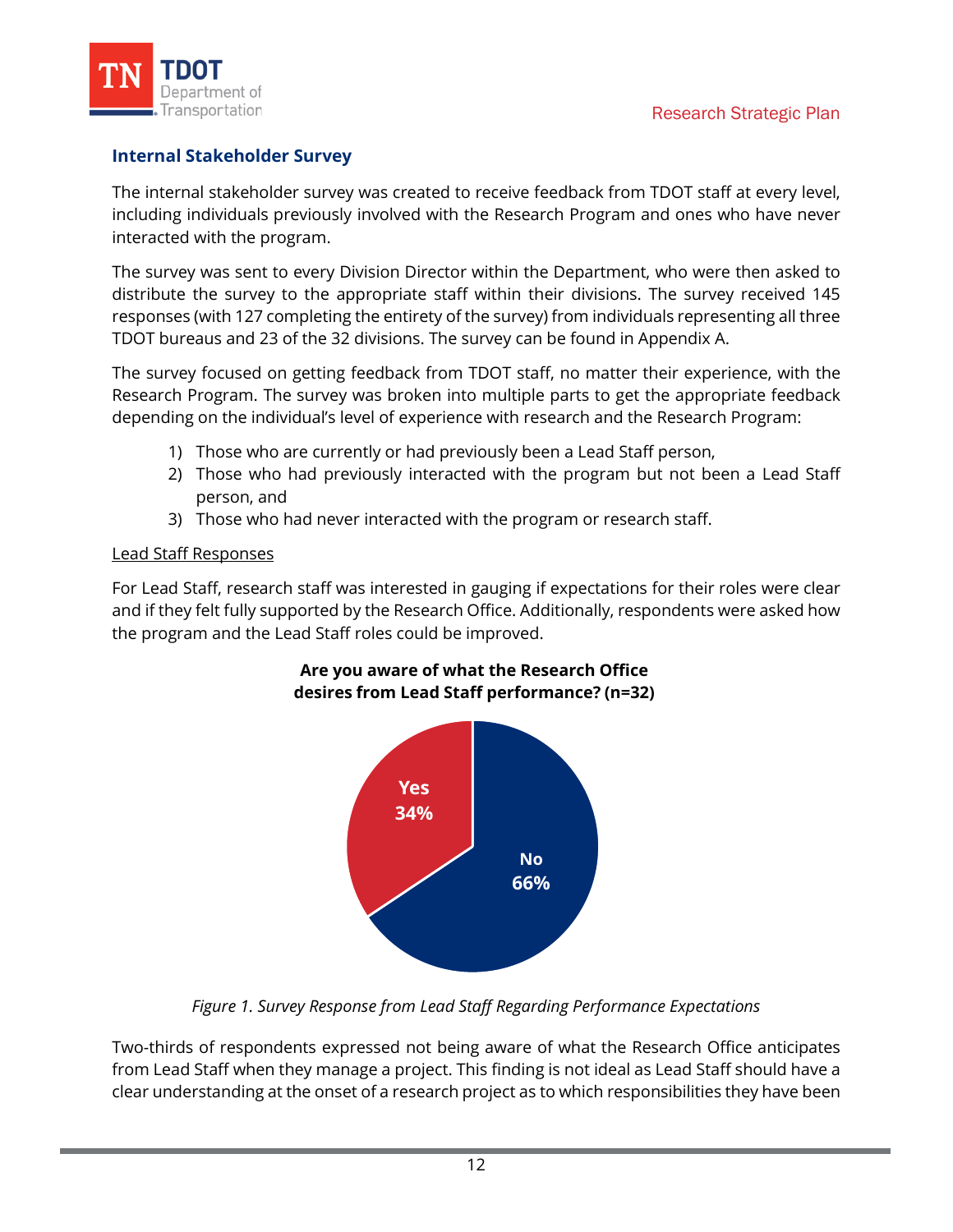

tasked with, what managing a research project entails, and where TDOT research staff provides support.



### **Do you want more guidance from the Research Office or from your division director about the research you are helping conduct? (n=31)**

*Figure 2. Survey Response from Lead Staff on Want for Additional Guidance*

Figure 2 summarizes the survey responses from Lead Staff regarding the want for additional guidance from the Research Office and Division Directors for research. While most respondents indicated they do not desire additional guidance to manage research projects, 39% of respondents did indicate the desire of more guidance from either the Research Office or their Division Director. From the previous question, where roughly 2/3 expressed not knowing expectations from the Research Office, it can be inferred that a majority of these respondents indicated they desire more guidance. The other proportion of these respondents that would have said they do not know what the Research Office expects but also do not desire more guidance may have support from their Division Director or may feel confident in managing research projects alone. Alternatively, more guidance may also mean more rules or additional procedures, which may lead some Lead Staff to be hesitant of the consequences of greater involvement.

| Table 5. Summary of Suggestions from Lead Staff |  |  |  |  |
|-------------------------------------------------|--|--|--|--|
|-------------------------------------------------|--|--|--|--|

| <b>Response Category</b>                                | <b>Number of Responses</b> |
|---------------------------------------------------------|----------------------------|
| <b>Process Consistency</b>                              |                            |
| Increased Collaboration Across the Department           |                            |
| <b>Increased Communication</b>                          | $\overline{4}$             |
| Clearer Expectations for Lead Staff/Lead Staff Training |                            |

Respondents who had previously been or currently are a Lead Staff person for a research project were also asked for suggestions as to how the Research Program could be improved. Seventeen substantive responses from Lead Staff respondents were received, which are summarized in Table 5. Generally, comments could be characterized in 4 categories: process consistency, increased collaboration across the Department, increased communication, and clearer expectations for Lead Staff/Lead Staff training. Additional training and clearer expectations for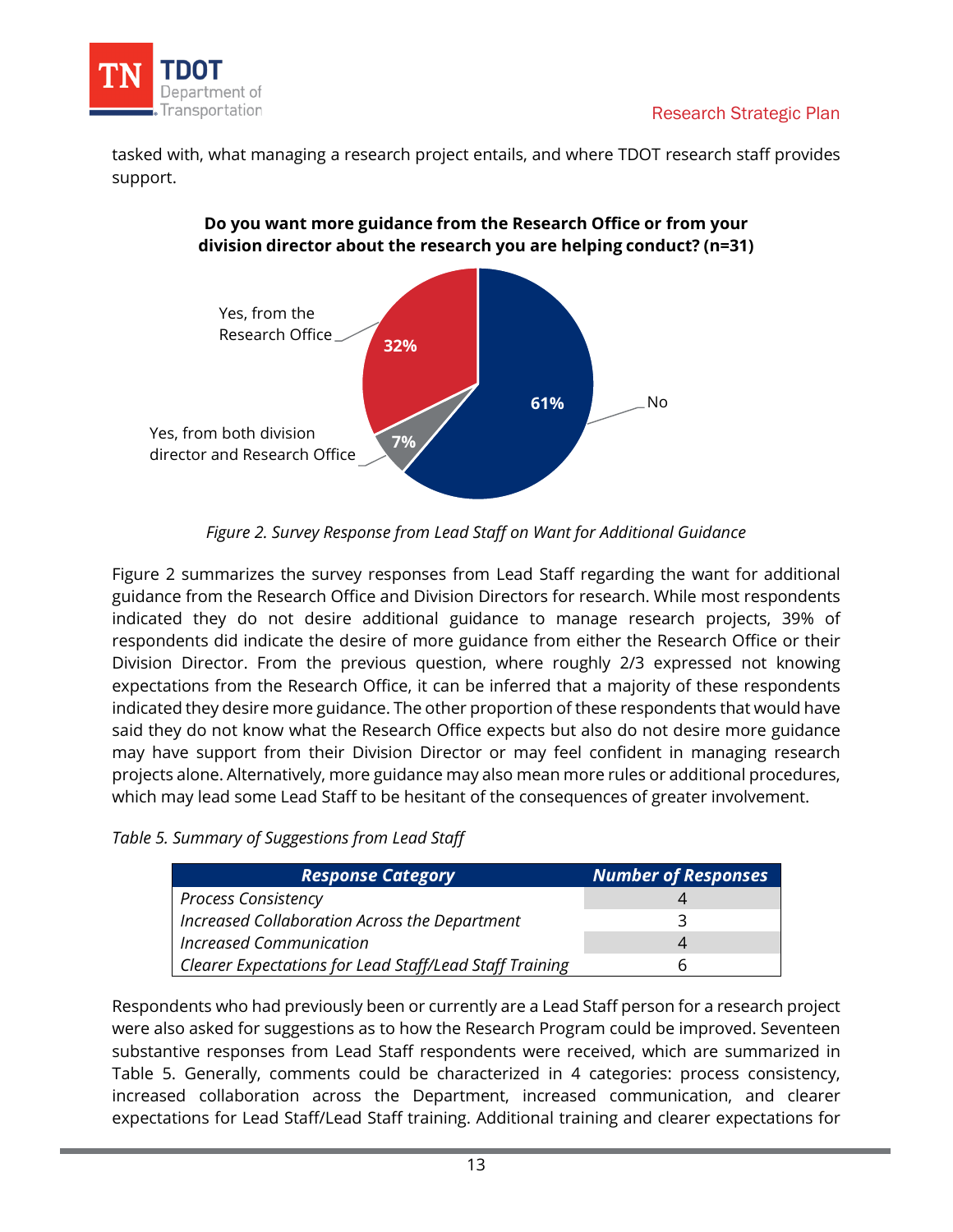

Lead Staff was mentioned most often by respondents, followed by the desire for more communication regarding research and program consistency.

# *Takeaways*

Those that have been Lead Staff previously with the Research Office have varying experiences with their roles in research. While some feel comfortable with understanding what is expected of them, a significant portion do not express knowing what the Research Office asks of project managers. A sizable group of these individuals would like more guidance while some appear to feel a hands-off approach is better for their managing styles. As far as written suggestions, just over half (seventeen) of the respondents provided feedback that mirrored the Division Directors' in desiring more communication, collaboration, and consistency from the Research Office's administration of the program. Six very clearly expressed wanting more training and guidelines on their Lead Staff role.

### Program Services

In addition to funding and conducting research on behalf of TDOT, the Research Program also offers various other services that TDOT staff can take advantage of, such as facilitating networking opportunities with national organizations and sponsoring conference and training attendance. Therefore, the Research Office was interested in getting feedback from those who had interacted with the program in a different capacity than Lead Staff, and those who had yet interacted with the program. Specifically, feedback was sought regarding which research services had been previously used by TDOT staff and which services were of most interest to them.

Firstly, respondents were asked about their awareness of ways to be involved in research the Department is conducting, such as managing a research project or submitting research ideas to the Research Office.

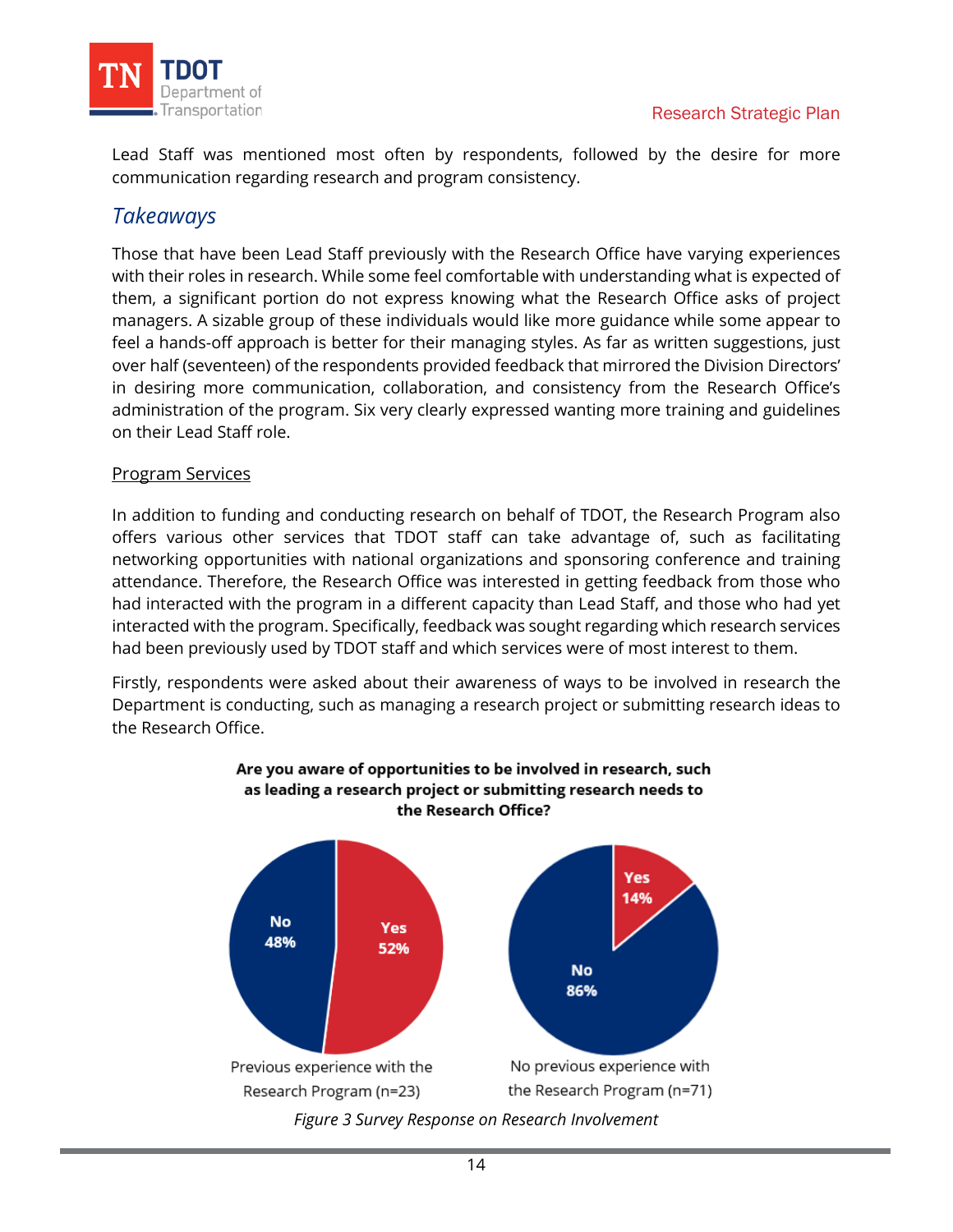

As shown in Figure 3, just under half (48%) of respondents who had previously interacted with the program were not aware of opportunities to be involved with research activities, and respondents with no previous experience with the program were overwhelmingly unaware of such opportunities, with only 14% indicating awareness.

Respondents who had previously interacted with the Research Program were asked about which services they had used, and which was of most interest to them; the responses are summarized in the following figure.



### **Use of or Interest in Research Program Services (n=23)**

### *Figure 4. Survey Response from Non-Lead Staff with Previous Experience with the Research Program on Research Program Services*

As shown in Figure 4, 'information about TDOT sponsored research projects' was the most accessed service and the service respondents are most interested in. While less than half of respondents had used any of the other services listed, over half of respondents showed majority interest in all other services other than 'literature reviews.'

Respondents who had yet to interact with the Research Program were also asked about their interest in services offered by the program*,* these results are captured in Figure 5*.*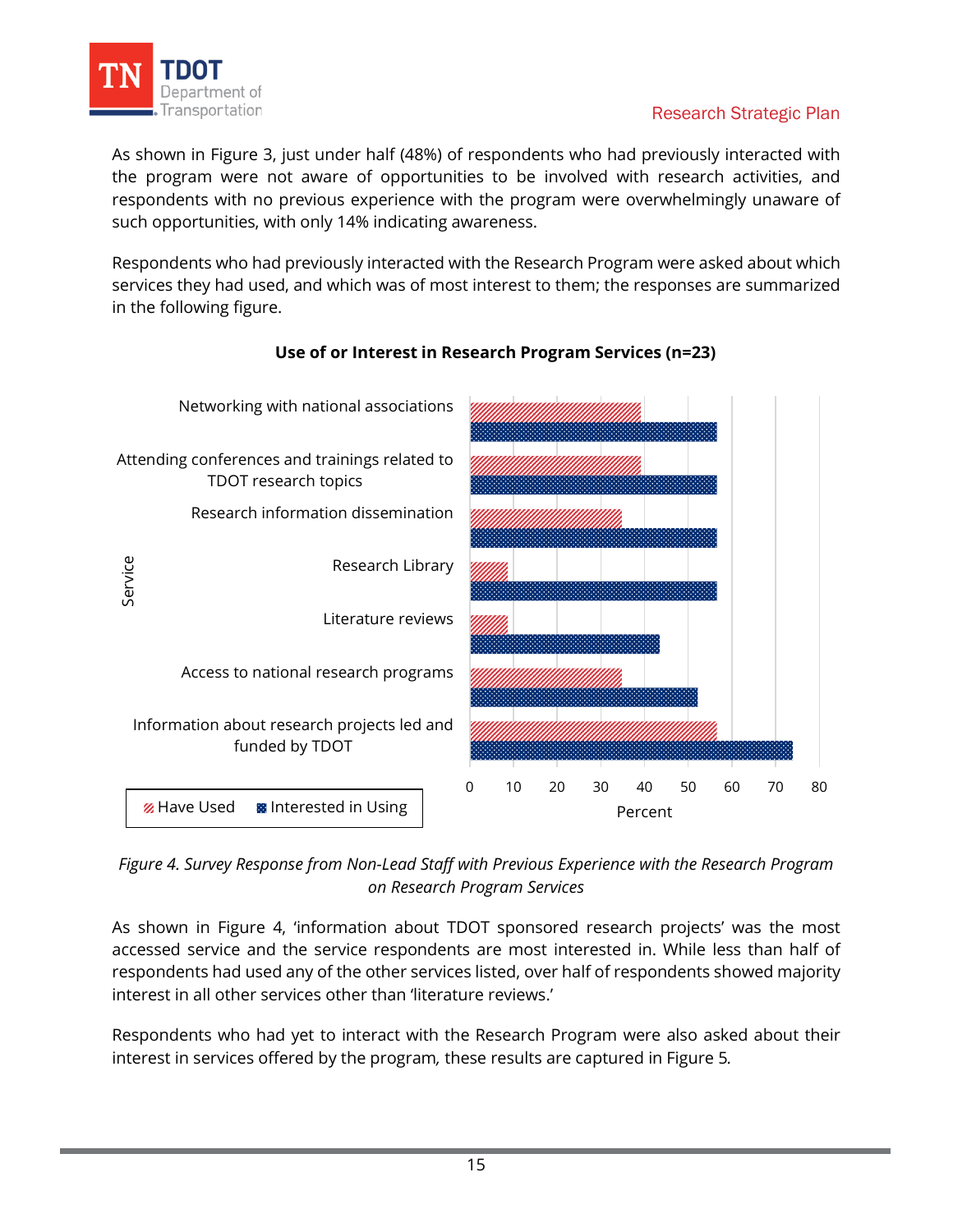



### **Interest in Research Program Services (n=62)**

*Figure 5. Survey Response on Research Program Services from Respondents with No Prior Interactions with the Research Program*

For this group of respondents, 'information about TDOT sponsored research' was also the service that garnered the most interest, while attending conferences and trainings related to research topics' ranked in a very close second. No other service was considered to be of interest by a majority of respondents. This could be due to a lack of awareness of what these services entail or how all employees may benefit. Respondents may also not be in positions that require an understanding of recent research in their field (i.e. Administrative positions).

Survey respondents were also asked to provide suggestions for additional services the program could provide. These responses are summarized in Table 6 below.

*Table 6 Summary of Comments on Additional Services*

| <b>Response Category</b>                                | <b>Number of Responses</b> |
|---------------------------------------------------------|----------------------------|
| <b>Increased Communication Efforts</b>                  |                            |
| <b>Online Research Repository</b>                       |                            |
| <b>Implementation &amp; Technology Transfer Support</b> |                            |
| <b>Funding Support for TDOT Staff</b>                   |                            |

The majority of responses (7 of 12) focused on increased communication from the Research Program, including information about projects; general information about research, such as the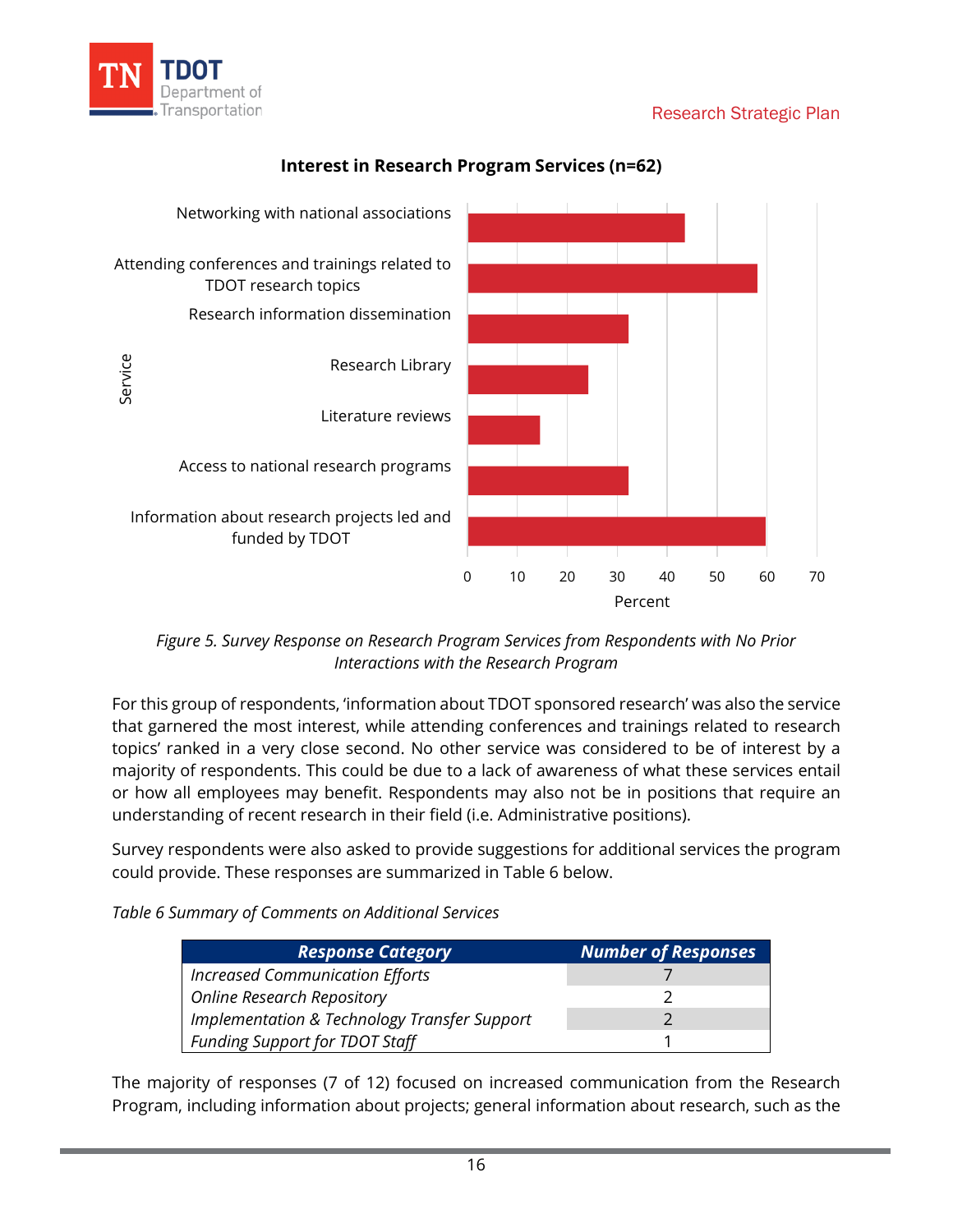

purpose and goals of research; and information about the program as a whole, including information about current services and TDOT's research process. Two respondents suggested the creation of an easily navigable online portal for research reports to allow TDOT staff to easily search through reports.

Comments were also made by two respondents regarding the want for additional support and information regarding implementation efforts of research findings and to support training opportunities for staff for technology transfer efforts. Additionally, a suggestion was made to provide funding for TDOT staff to complete research as some needs are not properly addressed by University researchers.

# *Takeaways*

From the survey questions on program services, it is obvious that the Research Office's services are not as well-known as they should be. These services are meant to be accessible to all TDOT employees interested in research, though for both those that have and have not interacted with the Research Office, a large percentage are not aware of how to get involved, approximately 50% and 85% respectively. Communication is definitely lacking.

For all service options presented, TDOT staff that have not been Lead Staff or have not been involved with the Research Office at all both take greatest interest in getting information about research projects led and funded by TDOT. Second was attending conferences and trainings related to TDOT research topics, then networking with national associations, cumulatively. There was a noticeable difference in that staff with Research Office experience were more interested in disseminating research, having access to a research library, and having access to national research programs. It is possible that those without experience do not have a need for these services, but they may also not yet realize how this information could be useful to them. Literature reviews were not of great interest to either group.

Overall, the areas with the greatest interest will be good gateways to get more interest in research at the state and national levels for all staff. The areas with more interest from the first group should be tailored to narrower interests at least initially. And for the first group, areas with the greatest discrepancies in use and interest should be reviewed for improvements in communication and access to those services.

From the suggestions provided at the end of the section, TDOT employees are aware that the Research Office should access more communication channels to provide them with information on TDOT's research efforts. The other comments were additionally helpful for consideration in efforts applicable to a research repository or implementation assistance. One comment from staff about funding support for Lead Staff will require extensive research and discussion for feasibility.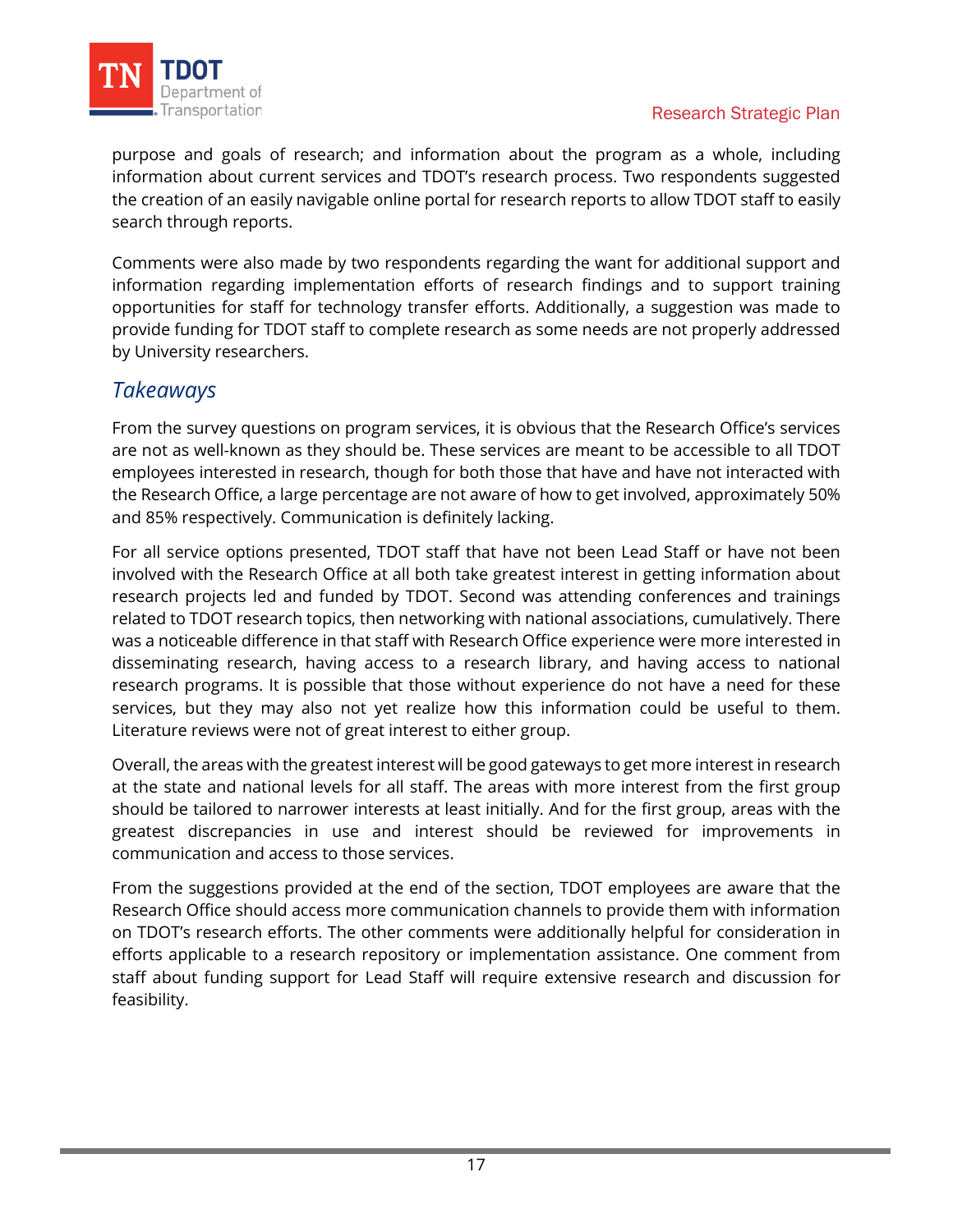

# <span id="page-20-0"></span>4.1.2 External Feedback

To better inform the Research Program, input was also sought from external partners, including the Tennessee Division of the FHWA and University researchers who have traditionally worked with TDOT on research projects. As the Department relies heavily on external partners to deliver the program and complete high-quality research for the Department, it was vital to consider their feedback to ensure a holistic approach was considered during the development of the plan.

### **FHWA-Tennessee Division**

Staff from the Tennessee Division of FHWA were surveyed to get an understanding of their interaction with and awareness of research being conducted by TDOT. Additionally, FHWA staff were asked their interest level regarding serving on research committees in the future, which will help the Research Office better identify Federal representatives to provide their technical expertise for research projects. The survey received 10 responses; the most notable results are found in Table 7. Refer to [Appendix B](#page-52-0) for the complete survey.

|  |  | Table 7 Summary of FHWA Survey Responses |
|--|--|------------------------------------------|
|  |  |                                          |

| <b>Question</b>                                                                      | <b>Responses</b>    |   |
|--------------------------------------------------------------------------------------|---------------------|---|
|                                                                                      | Frequently          |   |
| In interfacing with your TDOT partner(s), how often<br>is research discussed? (N=10) | Often               |   |
|                                                                                      | Sometimes           |   |
|                                                                                      | Seldom              |   |
|                                                                                      | Never               |   |
|                                                                                      | <b>Highly Aware</b> |   |
| How aware are of you of research activities being                                    | Somewhat Aware      | h |
| led by your TDOT partner(s)? (N=10)                                                  | Not Aware At All    |   |
| Do you know where to go to find research activities                                  | Yes                 |   |
| being led by your TDOT partner(s)? ( $N=10$ )                                        | No.                 |   |
| Would you be interested in participating in TDOT's                                   | Yes                 | 6 |
| research needs identification process? (N=10)                                        | No                  |   |
| Would you be interested in serving on a technical                                    | Yes                 | h |
| advisory committee? (N=10)                                                           | No                  |   |

Based on the results summarized in Table 7, more emphasis must be placed on keeping FHWA staff involved and aware of TDOT's research activities. While the majority of respondents did note discussing research activities sometimes with their TDOT partner, additional effort must be made to allow FHWA staff to lend their expertise to active research projects and to support implementation efforts. Greater awareness of research being conducted by the Department is also needed, as no respondent indicated being highly aware of TDOT's research activities and 8 respondents did not know where to find information about research activities. In a bolster for the program, 60% of respondents expressed interest in sitting on a committee for the program.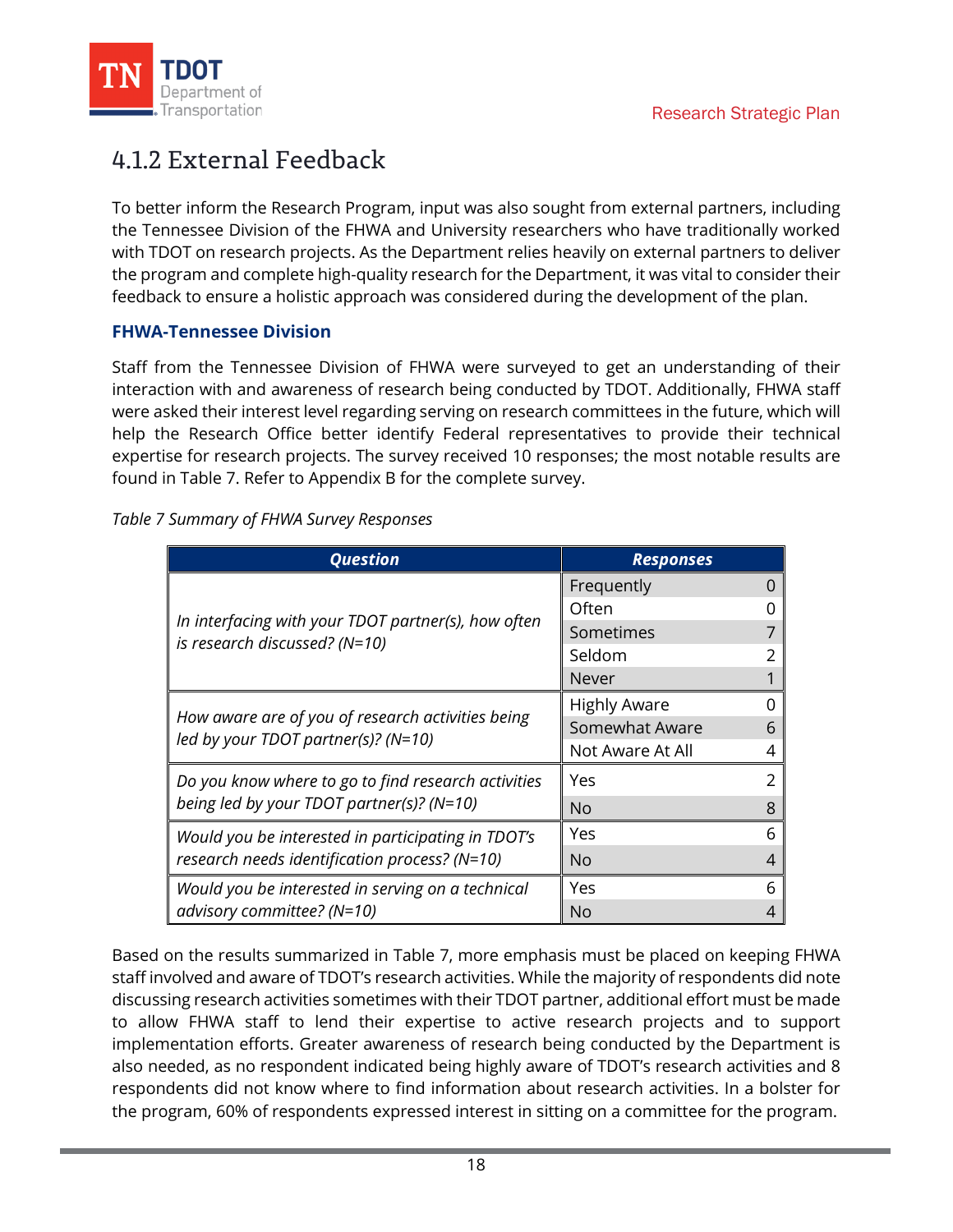

### **University Partners**

For the 2021 Research Peer Exchange, TDOT worked with Vanderbilt University, the University of Memphis, and Tennessee State University on completing an "Innovation to Implementation" study. As part of the study, researchers from universities across the state were surveyed regarding TDOT's research process and were given an opportunity to provide suggestions to improve the program. In total, 38 researchers from 8 Tennessee universities responded to the survey. The survey can be found in [Appendix C.](#page-55-0)

Among other topics, the survey aimed to receive feedback on the research idea and proposal submission process and implementation of research findings.

#### Implementation

Researchers were asked if TDOT Lead Staff understood the link between research and implementation and if there was an implementation plan in place for the research. The responses are summarized in Table 8.

|  |  |  | Table 8 Summary of University Partner Survey Responses on Implementation |
|--|--|--|--------------------------------------------------------------------------|
|  |  |  |                                                                          |
|  |  |  |                                                                          |

| <b>Question</b>                                                                                      | <b>Responses</b> |                |  |
|------------------------------------------------------------------------------------------------------|------------------|----------------|--|
|                                                                                                      | <b>Blank</b>     | 3              |  |
| Of those who said the state project manager (PM)<br>understood the link to implementation, was there | No               | 4              |  |
| an implementation plan for your project(s)? ( $N=17$ )                                               | Sometimes        |                |  |
|                                                                                                      | Yes              | 9              |  |
|                                                                                                      | <b>Blank</b>     | $\mathcal{L}$  |  |
| Of those who had an implementation plan for any                                                      | 3<br>No          |                |  |
| project, is your research being implemented? (N=10)                                                  | Sometimes        | 3              |  |
|                                                                                                      | Yes              | 2              |  |
|                                                                                                      | <b>Blank</b>     | $\overline{2}$ |  |
| Of those who said the state PM understood the link                                                   | No               | 6              |  |
| to implementation, is your research being<br>$implemented? (N=17)$                                   | Sometimes        | 6              |  |
|                                                                                                      | Yes              | 3              |  |

Seventeen respondents said that Lead Staff understands the link between research results and implementation, yet only 9 said there was an implementation plan in place. Moreover, of the 9 who said there was an implementation plan in place, only 2 have seen successful implementation.

### Evaluation Process

To better understand how to improve the research cycle, feedback was requested regarding the proposal evaluation process. Researchers were asked about the transparency regarding the process, reasons why the process may lack transparency, and suggestions to improve the process.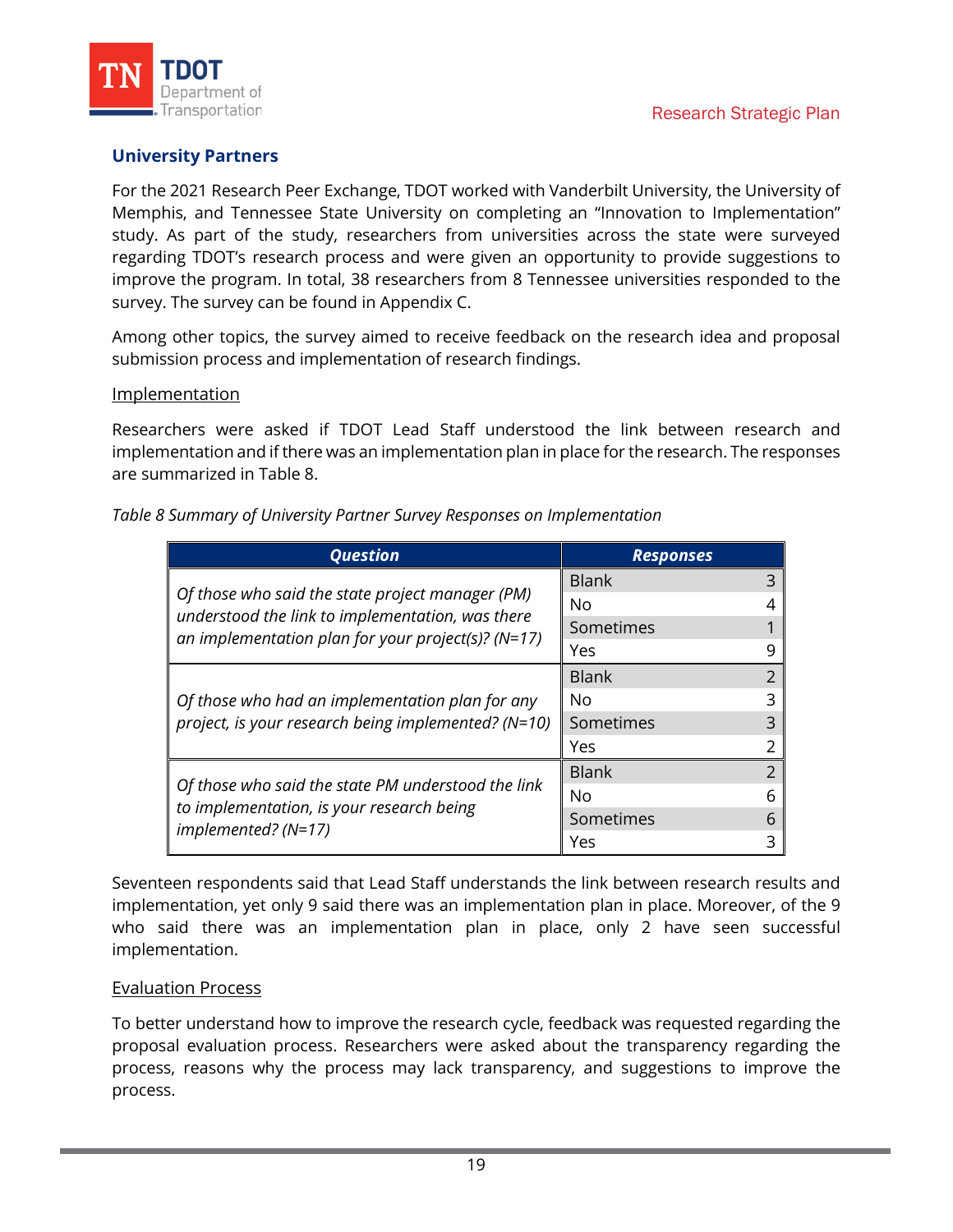





**III No** ⊗ Somewhat Ne Unsure **E** Yes

*Figure 6 Researcher Perception of Transparency of Proposal Evaluation Process*

Respondents were asked about why they felt the proposal evaluation process was not transparent and for recommendations to improve the proposal process, the responses are summarized in Tables 9 and 10, respectively.

*Table 9 Summary of Researcher Responses Regarding Lack of Transparency*

| <b>Response Category</b>                               | <b>Number of Responses</b> |
|--------------------------------------------------------|----------------------------|
| Favoritism toward experienced PI's, major universities |                            |
| Lack of internal communication at TDOT                 |                            |
| Feedback only by request and largely vague             | 8                          |
| Little to no communication after submission            |                            |
| No announcement of winning proposal                    |                            |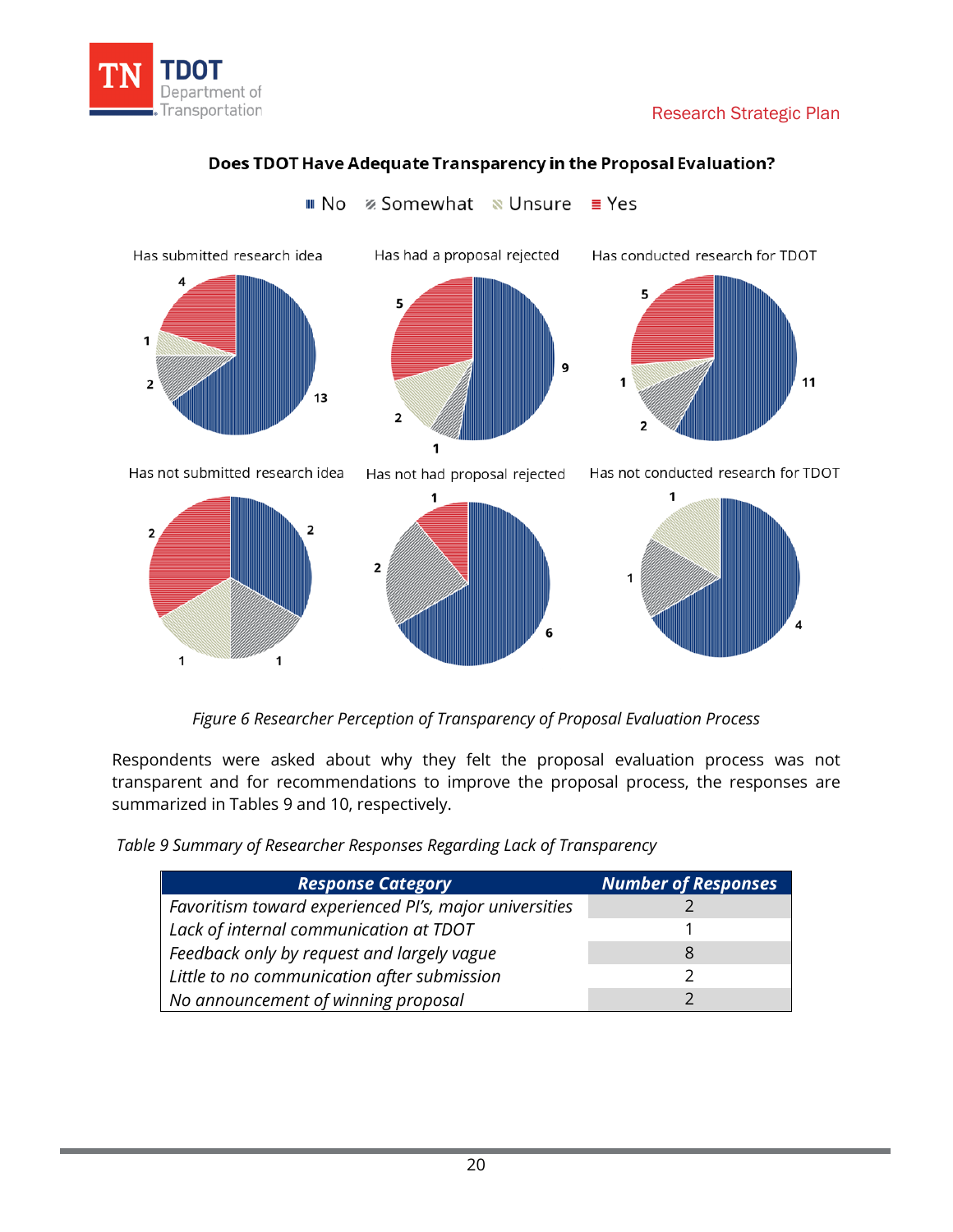

| <b>Response Category</b>                           | <b>Number of Responses</b> |
|----------------------------------------------------|----------------------------|
| Increased feedback and communication               | 12                         |
| Shorter timeline for proposal process              | 3                          |
| Transparency in the evaluation process             |                            |
| <b>Blind evaluation process</b>                    | ੨                          |
| Increased communication between RFP and submission |                            |
| Consistent annual timeline                         | 4                          |
| Addition of target funding amounts                 |                            |

*Table 10 Summary of Researcher Suggestions to Improve the Proposal Process*

As seen in Figure 6, University respondents overwhelmingly thought the proposal evaluation process was not transparent enough, no matter the type of experience they have had with the program. When researchers were asked why the process lacked transparency (Table 9), most pointed to TDOT providing no feedback or vague feedback to the submitter on request. As shown in Table 10, the most common suggestion for improving the proposal process was to provide more feedback on proposals and increase communication throughout the process; additionally, a consistent timeline for the research cycle was a common suggestion among respondents. Other suggestions included a shorter timeline for the proposal process, a blind evaluation process, greater transparency, and the addition of targeted funding amounts. It should be noted that the last call did include targeted funding amounts for projects.

### *Takeaways*

There is evidently a breakdown in the implementation process, as only a small fraction of researchers had their findings implemented, even when Lead Staff understood the link between research and implementation and there was an implementation plan in place. As the Research Office does not currently have a formal implementation planning process in place, it is unknown how extensive or robust implementation plans have been. Creating a formal process that engages the researcher, Lead Staff, and the Research Office early in the process may lead to more successful implementation and will create opportunities for TDOT staff to measure progress.

The process for requests for proposals garnered informational feedback from state researchers. Researchers are concerned with the transparency of the Research Program in how it conducts its funding opportunities. Like much of the other feedback so far, the researchers also suggest greater communication and consistency during the calls. They believe consistency can be met through an annual timeline for research (likely based on their academic year for timing and funding) as well as a shorter overall timeline for getting projects underway. The Research Office should note that while an annual timeline would be beneficial, limitations to the Research Office's staff may make this difficult to achieve within the timespan of this strategic plan.

Others also seek a more level playing field in the proposal process, citing that they believe there is favoritism and a lack of feedback on their proposals that are not selected. Their suggestions for blind evaluations could help alleviate their concerns about favoritism.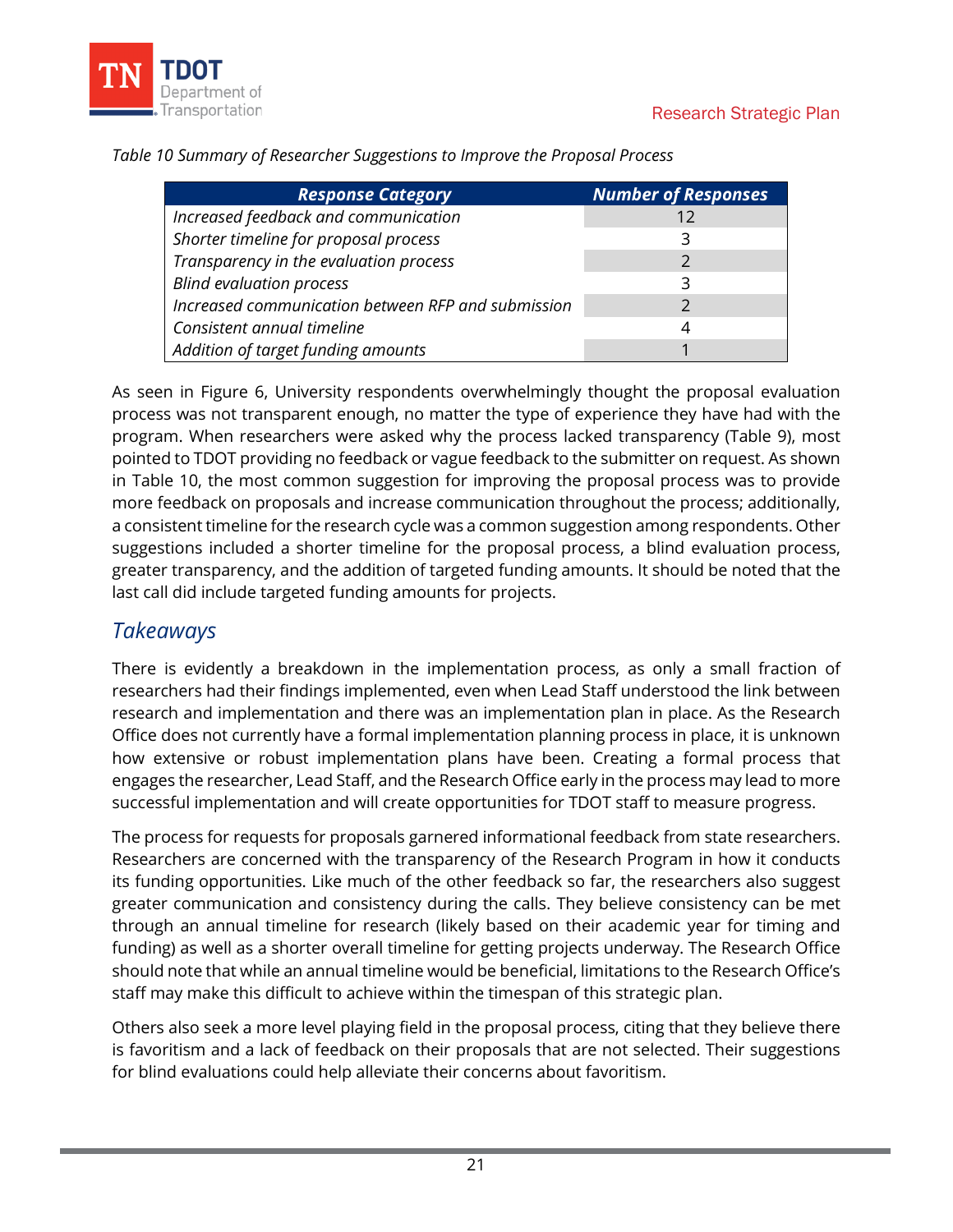

# <span id="page-24-0"></span>4.2 TDOT's 25-Year Long Range Transportation Plan

In 2016, TDOT updated it's 25-year Long Range Transportation Plan (LRTP), which is particularly focused on helping achieve the agency's future vision. Three strategic objectives identified throughout the planning process, meant to guide transportation investments of both TDOT and the LRTP, are to promote efficiency, increase effectiveness, and emphasize economic competitiveness. For reference, the 25-year plan can be found at [https://www.tn.gov/content/tn/tdot/long-range-planning-home/25-year-transportation-policy](https://www.tn.gov/content/tn/tdot/long-range-planning-home/25-year-transportation-policy-plan.html)[plan.html.](https://www.tn.gov/content/tn/tdot/long-range-planning-home/25-year-transportation-policy-plan.html)

To best guide TDOT to achieving its vision, the LRTP established Guiding Principles to ensure the needs of the Department are prioritized. The Research Strategic Plan, and the Research Program as a whole, must align TDOT's research activities with these principles. The Guiding Principles are as follows:

- **Preservation and Management of the Existing System** Protect existing assets and maintain efficiency of the system through cost-effective management and new technologies.
- **Support the State's Economy** Make transportation investments that support economic growth, competitiveness and tourism; build partnerships with communities and regions to link employment, commercial/retail areas and other key activity centers.
- **Maximize Safety and Security** Reduce injuries and fatalities in all modes of transportation; minimize construction-related safety incidents; improve disaster preparedness and incident response.
- **Provide for the Efficient Movement of People and Freight** Optimize the movement of people and goods by providing greater access to transportation services for all people and by building better connections among different modes of transportation.
- **Build Partnerships for Sustainable and Livable Communities** Provide early and ongoing opportunities for broad public input on plans and programs; work closely with local public and private planning efforts; coordinate land use, transportation planning, and other public policies (health, education, workforce development, economic development, etc.).
- **Protect the Natural, Cultural, and Environmental Resources** Maintain the integrity of communities and historical sites; minimize impacts on natural resources and conserve energy.
- **Emphasize Financial Responsibility** Provide accountability; maximize Tennessee's share of federal transportation funding; develop alternative funding strategies; select projects based on identified regional needs; utilize innovative and alternative project delivery methods where appropriate; allow flexibility in local management of projects where feasible.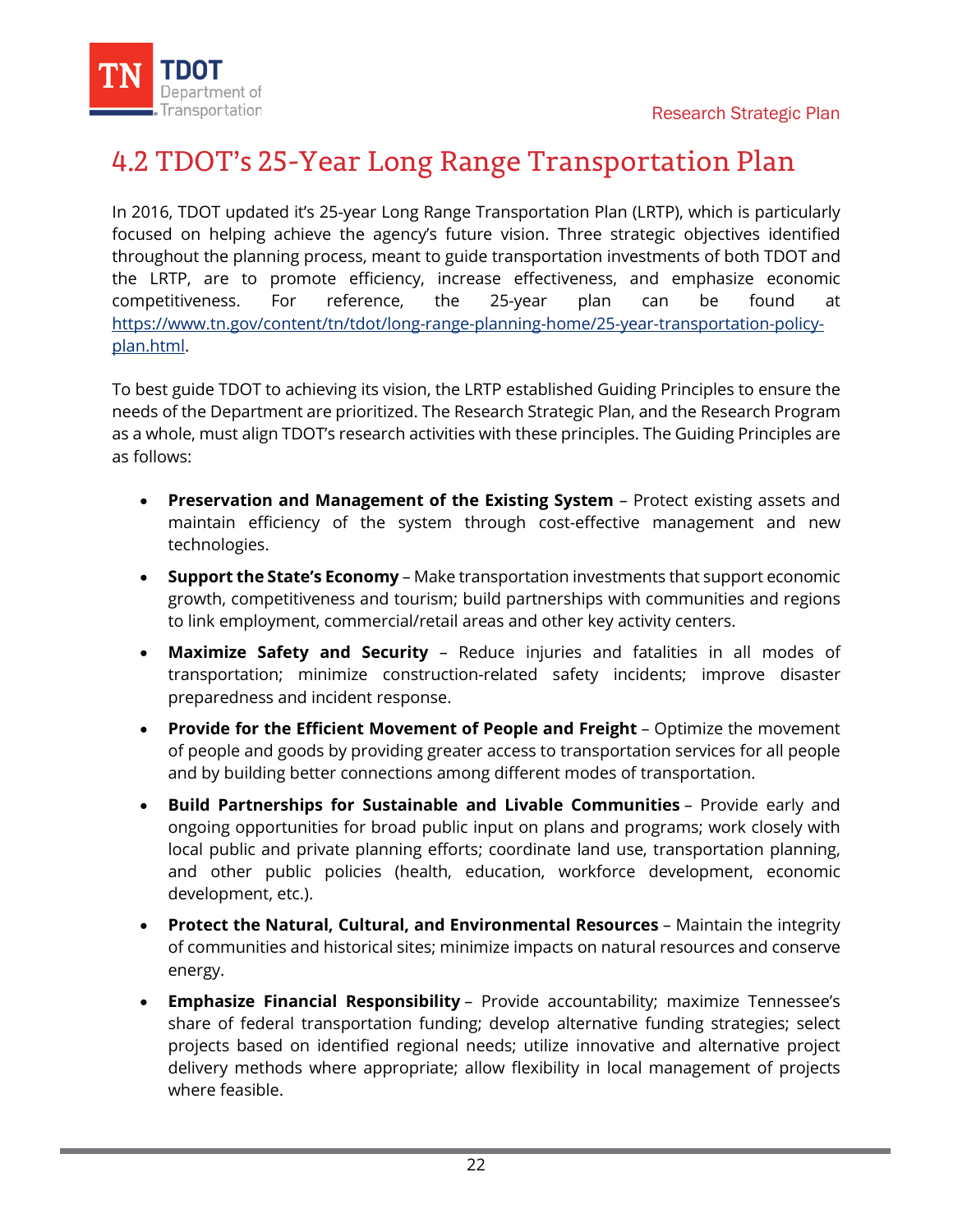

**Innovation** – Lead in the development and deployment of innovative practices and technologies that improve and advance the safety, performance, and resiliency of Tennessee's transportation system.

The Guiding Principles were included in the internal stakeholder survey (discussed in the previous section) distributed to TDOT staff to be ranked in order of importance to the Department. The principles were then used to inform the research strategic priorities for the program outlined in this plan, with the higher-ranking principles considered more heavily during the drafting of the strategic priorities for the program.

*Table 11 Ranking of Guiding Principles*

| <b>Rank</b>    | <b>Guiding Principle</b>                                          |
|----------------|-------------------------------------------------------------------|
| 1              | Maximize Safety and Security                                      |
| 2              | Preservation and Management of the Existing System                |
| $\overline{3}$ | Provide for the Efficient Movement of People and Freight          |
| 4              | <b>Support the State's Economy</b>                                |
| 5              | <b>Innovation</b>                                                 |
| 6              | <b>Emphasize Financial Responsibility</b>                         |
| 7              | Protect the Natural, Cultural, and Environmental Resources        |
| 8              | <b>Build Partnerships for Sustainable and Livable Communities</b> |

As reflected in Table 11, "Maximize Safety and Security" was considered the most important Guiding Principle by TDOT staff. "Preservation and Management of the Existing System," "Provide for the Efficient Movement of People and Freight," and "Support the State's Economy" ranked second, third, and fourth, respectively. It should be noted that the top four principles seem to reflect the strategic objectives identified in the LRTP and discussed previously: to promote efficiency, increase effectiveness, and emphasize economic competitiveness. These objectives clearly still guide TDOT staff and have become institutionalized across the agency; these objectives were also considered to determine the research strategic priorities.

It should be noted that though Innovation was listed fifth-most important to TDOT staff, the Research Office considers innovation to be one of its greatest benefits and purposes. Thus, it should be thought of as innovative research that supports the important guiding principles as opposed to innovation for the sake of innovation. As TDOT reviews and updates the LRTP, the updated objectives and Guiding Principles will be considered and integrated into future updates of the Research Strategic Plan. This is discussed further in [Section 6.](#page-35-3)

# <span id="page-25-0"></span>4.3 Program Management Assessment and Review

A high-level internal program assessment was completed to assess the current state of the Research Program through a strengths, weakness, opportunities, and threats (SWOT) analysis. An external program review completed by FHWA was also considered throughout the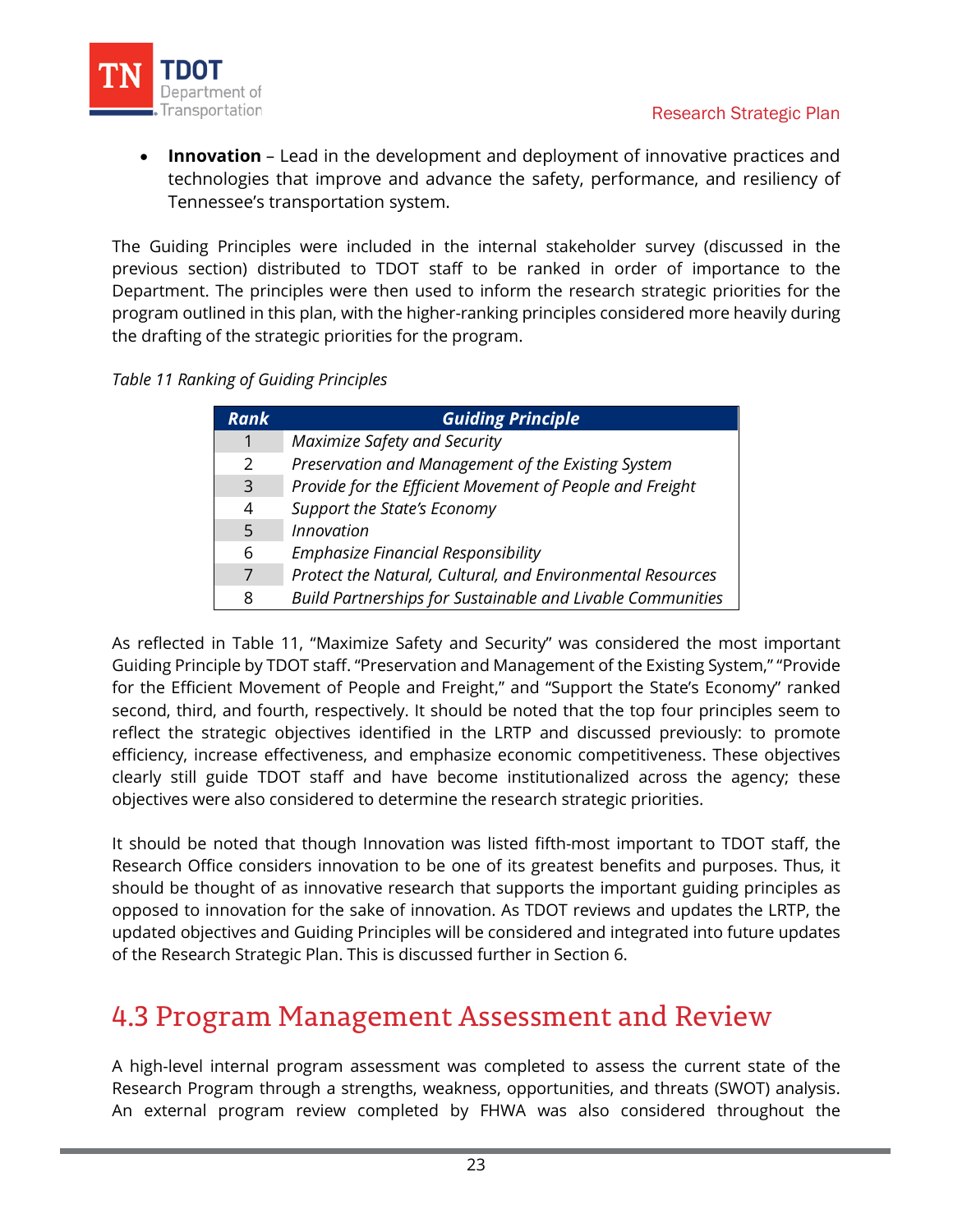

development of the Research Strategic Plan to certify TDOT's research activities both fulfill the needs of the Department and complies with the regulations governing the program.

# <span id="page-26-0"></span>4.3.1 Internal Assessment

Research staff completed an internal assessment of the program through SWOT analysis. The SWOT analysis performed conveys where the program gets support and where it can leverage its strengths. It will also help the Research Office understand where improvements are necessary and how risks can be reduced within the program. Table 12 provides an overview of the assessment from January 2021.

*Table 12 Internal SWOT Analysis*

- $\bullet$  Support from ne leadership to tra Program
- $\bullet$  Adequate funding Research Program
- $\bullet$  New staff with en advance and inn
- Good working re including FHWA
- $\bullet$  Access to tools a can assist with p

### **Positive Contract Positive Contract Positive Contract Positive Contract Positive**

| <b>STRENGTHS</b>                                                                                                                                                                                                                                                                                                                                                                                                                                                                           | <b>WEAKNESSES</b>                                                                                                                                                                                                                                                                                                                                                                                                                                                                                   |
|--------------------------------------------------------------------------------------------------------------------------------------------------------------------------------------------------------------------------------------------------------------------------------------------------------------------------------------------------------------------------------------------------------------------------------------------------------------------------------------------|-----------------------------------------------------------------------------------------------------------------------------------------------------------------------------------------------------------------------------------------------------------------------------------------------------------------------------------------------------------------------------------------------------------------------------------------------------------------------------------------------------|
| Support from newly hired executive<br>$\bullet$<br>leadership to transform the Research<br>Program<br>Adequate funding available for the<br>$\bullet$<br>Research Program<br>New staff with energy and ideas to<br>$\bullet$<br>advance and innovate the program<br>Good working relationships with partners,<br>٠<br>including FHWA and PIs<br>Access to tools and web applications that<br>can assist with program tracking                                                              | • Lack of exposure throughout the<br>Department, many are unaware of the<br>role of the program within TDOT<br>Limited communication of the value of<br>research and specific research projects<br>"Green" research and leadership staff,<br>lack of experience leading to no agreed<br>upon vision for the program<br>Substantial reliance on Lead Staff/Subject<br><b>Matter Experts</b><br>Effectiveness/performance is not<br>$\bullet$<br>assessed, value obtained from research is<br>unknown |
|                                                                                                                                                                                                                                                                                                                                                                                                                                                                                            |                                                                                                                                                                                                                                                                                                                                                                                                                                                                                                     |
| <b>OPPORTUNITIES</b>                                                                                                                                                                                                                                                                                                                                                                                                                                                                       | <b>THREATS</b>                                                                                                                                                                                                                                                                                                                                                                                                                                                                                      |
| Harness specialty expertise both within<br>the organization and external to TDOT<br>Leverage national research programs to<br>$\bullet$<br>address the agency's research needs,<br>such as NCHRP or pooled fund studies<br>Enhance coordination and partnerships<br>$\bullet$<br>with stakeholders, including FHWA and<br>University researchers<br>Increase leadership involvement with<br>$\bullet$<br>decision-making and interacting with the<br>rest of the Department about research | Funding may be limited in the future due<br>to unforeseen circumstances (e.g. COVID-<br>19, recessions, etc.)<br>Finding interested candidates with the<br>proper qualifications<br>Loss of institutional knowledge due to<br>$\bullet$<br>potential turnover<br>Not having set processes in place for the<br>$\bullet$<br>entirety of the Research Program to<br>provide an iterative process that can<br>perpetuate its timelines and efficacy                                                    |

Internal Factors **Internal Factors**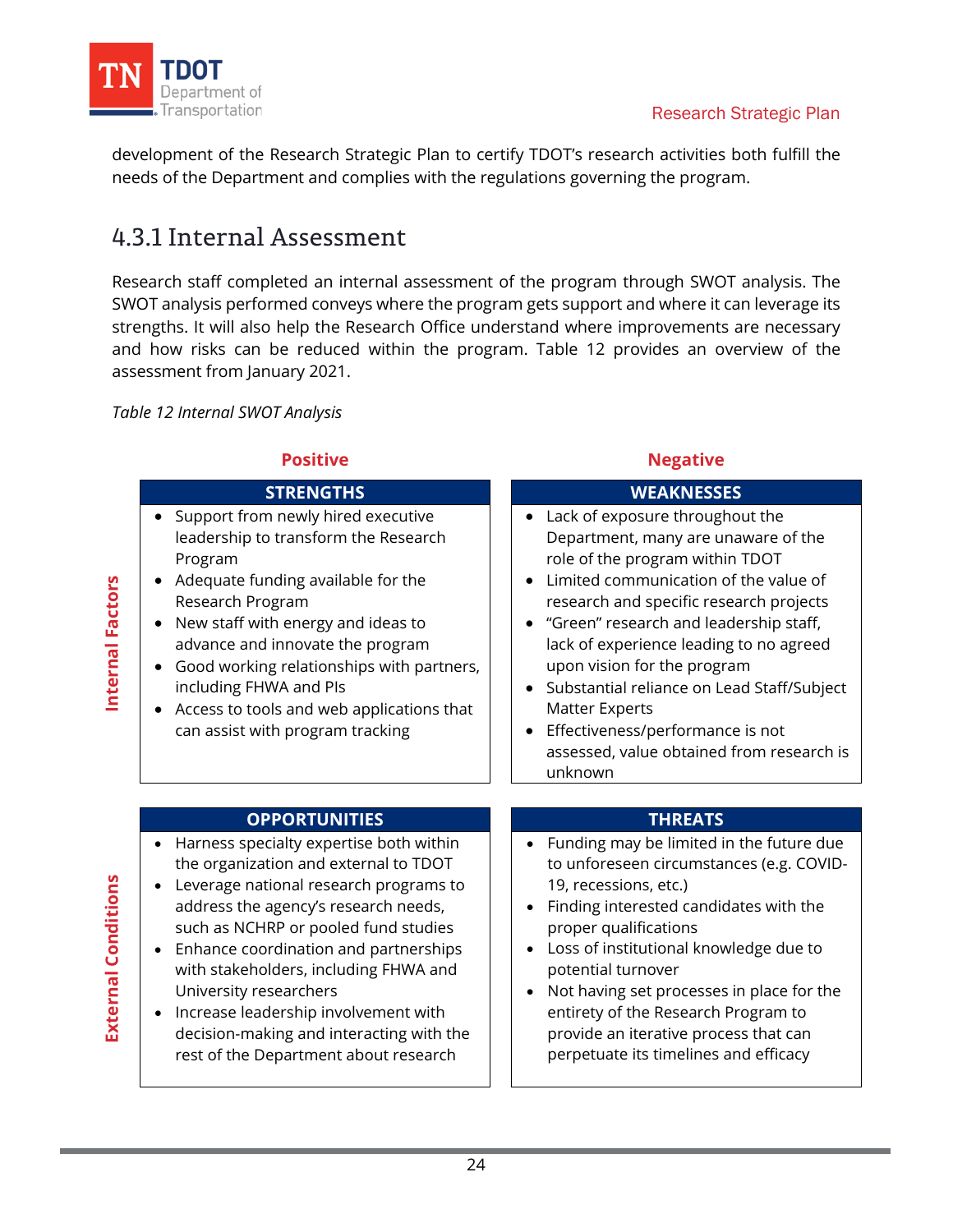

# *Takeaways*

The purpose of the SWOT analysis was to get internal staff perspective on the current program as it is run and to help determine how findings and perspectives from other aspects of the review can be deployed. Through the analysis, the Research Office realizes the past communications have been lacking and that having an entire staff with less than two years of experience are large obstacles. Leaning on relationships with leadership and with federal representatives can help bolster the program. Greater flexibility in achieving this is also afforded by having a newer staff and through the broad federal regulations that enable the program to be creative. The State also has strong University institutions to lean on for valuable research ideas and research products.

The Research program should be careful to improve its capabilities in knowledge transfer as the loss of institutional knowledge has been a threat to the program. The lack of processes and procedures for the entirety of the program has also been a threat to its abilities. Lastly, the program has suffered from lack of interest in some positions; this has also been an issue throughout the Long Range Planning Division. The Research Office should work to address these issues

# <span id="page-27-0"></span>4.2.3 External Review

In 2020, the FHWA Tennessee Division completed a review of TDOT's Research Program as required by 23 CFR § 420.209(d). The review focused on TDOT's process for administering federal funds associated with the Research Program, including the procedures for the selection and implementation of research activities. In this section, an overview of the recommendations from the report is provided. These takeaways will inform the Action Plan steps in [Section 7.](#page-37-2)

The findings of the review are summarized in Table 13.

| <b>Review Category</b>                                                                | <b>Findings</b>                                                                                                                                                                                                                                                                                                                  |
|---------------------------------------------------------------------------------------|----------------------------------------------------------------------------------------------------------------------------------------------------------------------------------------------------------------------------------------------------------------------------------------------------------------------------------|
| <b>Program Management &amp;</b><br><b>Project Development</b>                         | <b>Recommendation: TDOT should continue efforts to update</b><br>the Standard Operating Procedures for the Research<br>Program. The updated procedures should be informed by<br>the Federal program review, the peer exchange, stakeholder<br>outreach, and by best practices learned from other<br>programs across the nation.  |
| <b>Identification &amp;</b><br><b>Prioritization of Research</b><br><b>Activities</b> | <b>Recommendation: FHWA recommends TDOT to install a</b><br>standing committee, or several committees, to help provide<br>oversight to the program, including the identification of<br>research needs for the Department. FHWA-TN staff should<br>be included, as well as subject matter experts within and<br>external to TDOT. |

*Table 13 Summary of FHWA Review Findings*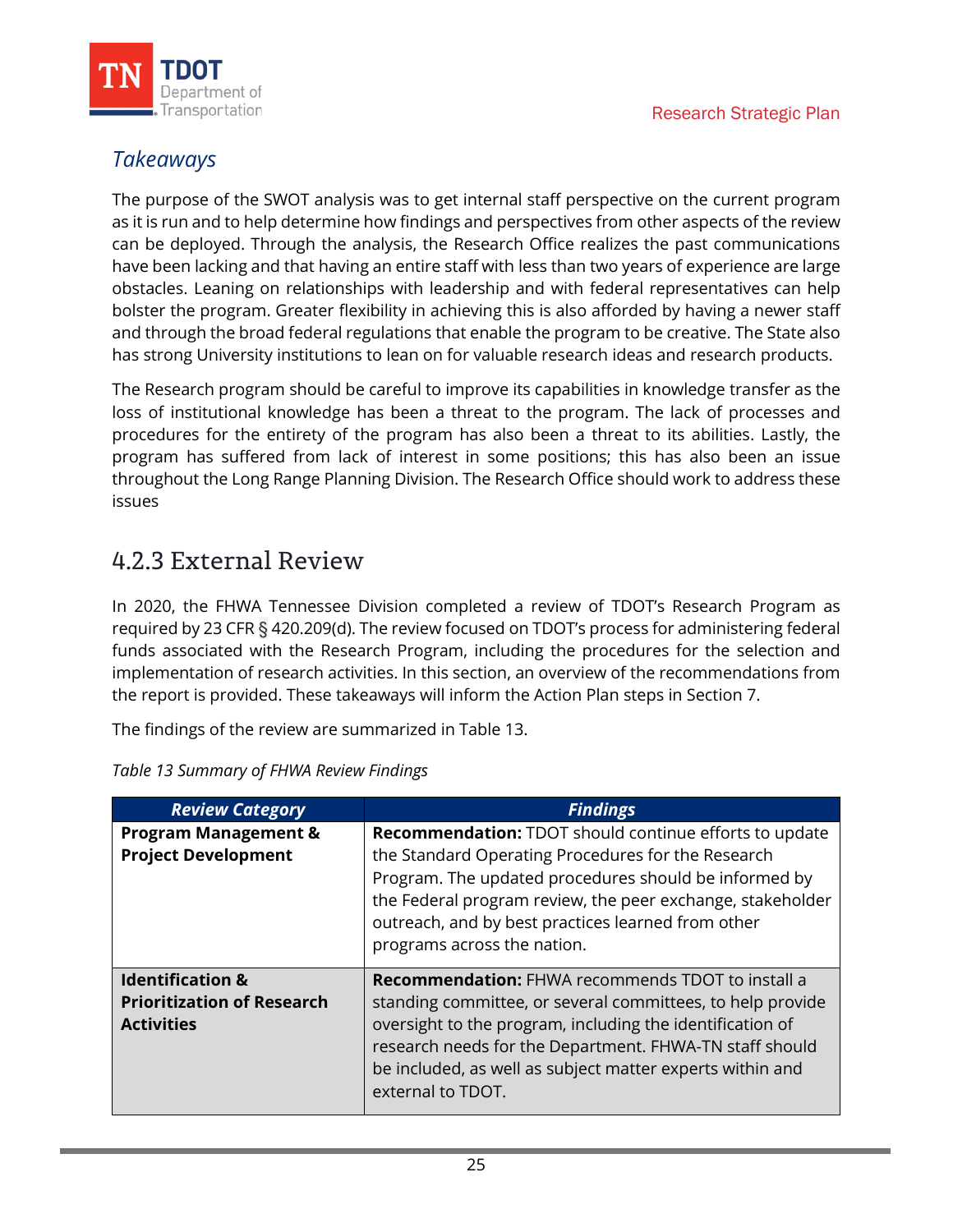

|                                                              | <b>Recommendation: TDOT should review best practices</b><br>regarding the research needs identification process and<br>revise and enhance the process appropriately.                                                                                                                                                          |
|--------------------------------------------------------------|-------------------------------------------------------------------------------------------------------------------------------------------------------------------------------------------------------------------------------------------------------------------------------------------------------------------------------|
| <b>Managing &amp; Programming</b><br><b>Research Funding</b> | <b>Recommendation:</b> TDOT should ensure the program<br>management software currently in development has the<br>capability to manage the entire scope of the program,<br>including tracking individual research projects but also<br>tracking the revenue, obligations, and expenditures for the<br>program as a whole.      |
| <b>Tracking &amp; Managing</b><br><b>Research Activities</b> | <b>Recommendation:</b> Expectations of Lead Staff should be<br>clarified and well communicated. Best practices should be<br>reviewed and considered to ensure research projects are<br>properly managed and guided by subject matter experts.                                                                                 |
| <b>Effectiveness of Research</b><br>Program                  | <b>Recommendation:</b> The 2021 research peer exchange<br>should be tailored to provide information on<br>implementation planning, roles and responsibilities in the<br>implementation process, performance measures,<br>communicating the value of research, and other topics to<br>ensure the effectiveness of the program. |

The full FHWA review can be found [https://www.tn.gov/content/dam/tn/tdot/long-range](https://www.tn.gov/content/dam/tn/tdot/long-range-planning/research/resources/2020%20RDT%20Process%20Review%20-%20Transmittal%20and%20Report.pdf)[planning/research/resources/2020%20RDT%20Process%20Review%20-](https://www.tn.gov/content/dam/tn/tdot/long-range-planning/research/resources/2020%20RDT%20Process%20Review%20-%20Transmittal%20and%20Report.pdf) [%20Transmittal%20and%20Report.pdf.](https://www.tn.gov/content/dam/tn/tdot/long-range-planning/research/resources/2020%20RDT%20Process%20Review%20-%20Transmittal%20and%20Report.pdf)

# *Takeaways*

The FHWA review emphasizes additional procedural documentation beyond the minimum federal requirements is necessary, stronger committee structures to leverage the expertise throughout the Department, greater communication with Lead Staff, using available applications to best track the entire research lifecycle to its full extent possible, and improving implementation capabilities of the Research Office. Indeed, the emphasis on ensuring the Research Office has the proper documentation and software supports will make a huge difference in the capabilities of the program at large and will be a great focus of the analysis and Action Plan.

# <span id="page-28-0"></span>4.4 Peer Exchange

The Peer Exchange occurred on April 5<sup>th</sup> and 6<sup>th</sup>. This section will be amended as the final report for the Peer Exchange is drafted and shared with the Research Office.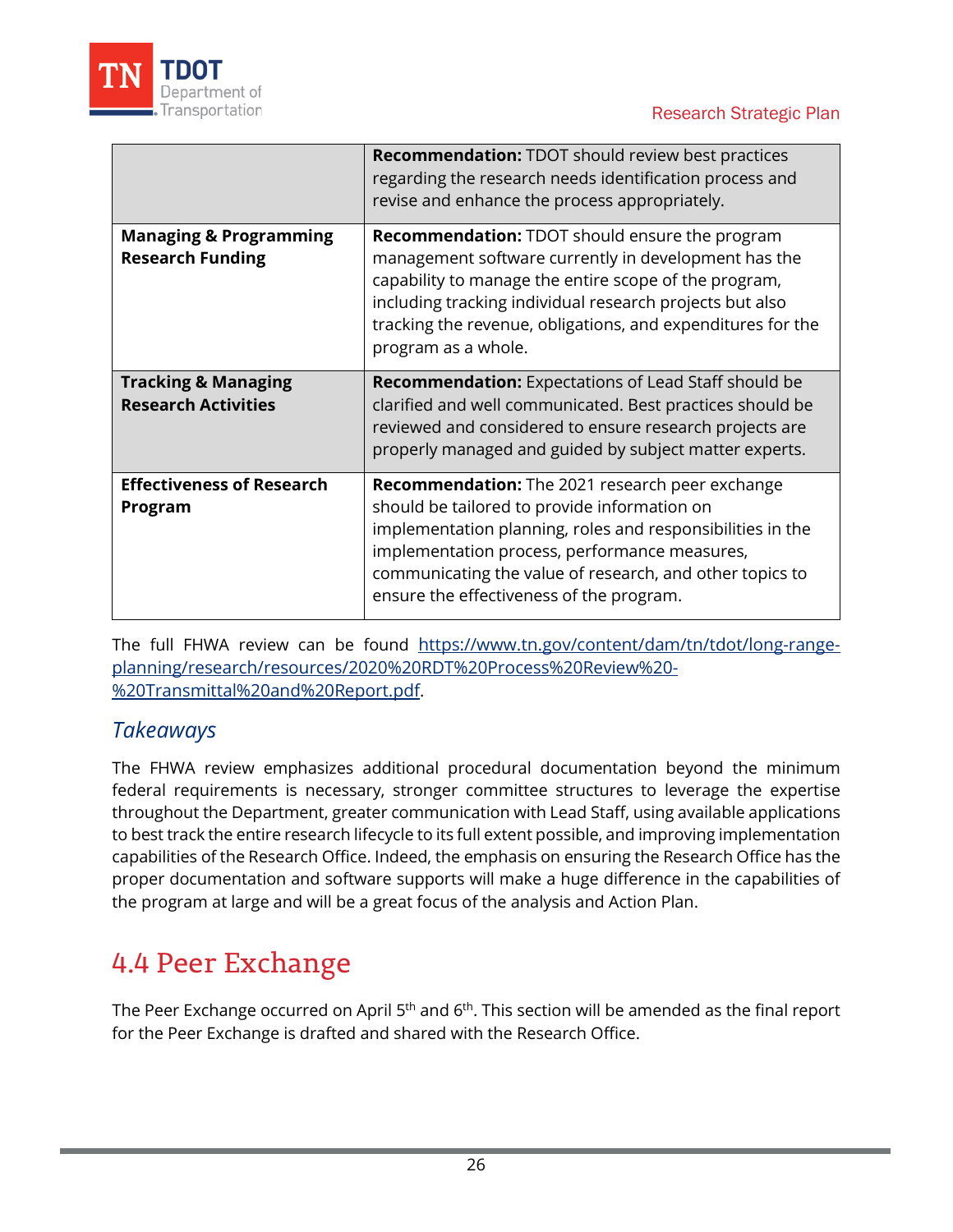<span id="page-29-0"></span>

# 5 Synthesis of Findings

Specific needs to improve the value of the Research Program for the Department emerged repeatedly from the various inputs considered for the development of the Research Strategic Plan, including:

- increased communication, outreach, and collaboration,
- improved partnerships with both internal and external stakeholders,
- additional support for quality deliverables and implementation efforts, and
- streamlining research documentation and increasing transparency.

The below analysis expands upon these findings. The program goals and action plan established in [Section 7](#page-37-2) have been developed to specifically address the needs identified throughout the strategic planning process.

# <span id="page-29-1"></span>5.1 Analysis

### Increased communication, outreach, and collaboration

This was the most consistent finding from the interviews, surveys, and reviews. All stakeholders desire greater communication from the Research Office.

From the perspective of TDOT Division Directors and internal staff in [Section](#page-11-2) 4.1.1, the communication process should be about:

- communicating what research each office is currently working on,
- which training and conference opportunities are available at the state and national levels,
- what guidance should be followed by Lead Staff, and
- greater communication on the research lifecycle more broadly.

Collaboration among Divisions was seen as difficult. This requires:

• more centralized assistance from the Research Office to encourage it.

As expressed through the previous sections, internal staff should be more regularly updated with what the Research Office is doing and where it currently is in its research development process for calls, final reports, etc. While some are aware of what is going on within their Divisions, greater communication on what other Divisions are doing would be helpful as well.

Additionally, the creation of a standing committee for research could help with regular top-down communications on current research. This both meets communication and collaboration needs while incorporating recommendations from FHWA. The standing committee can also act as a means for bringing up the level of awareness for TDOT staff who have had little or no interaction with the program, Other technical advisory committees for cross-division research projects can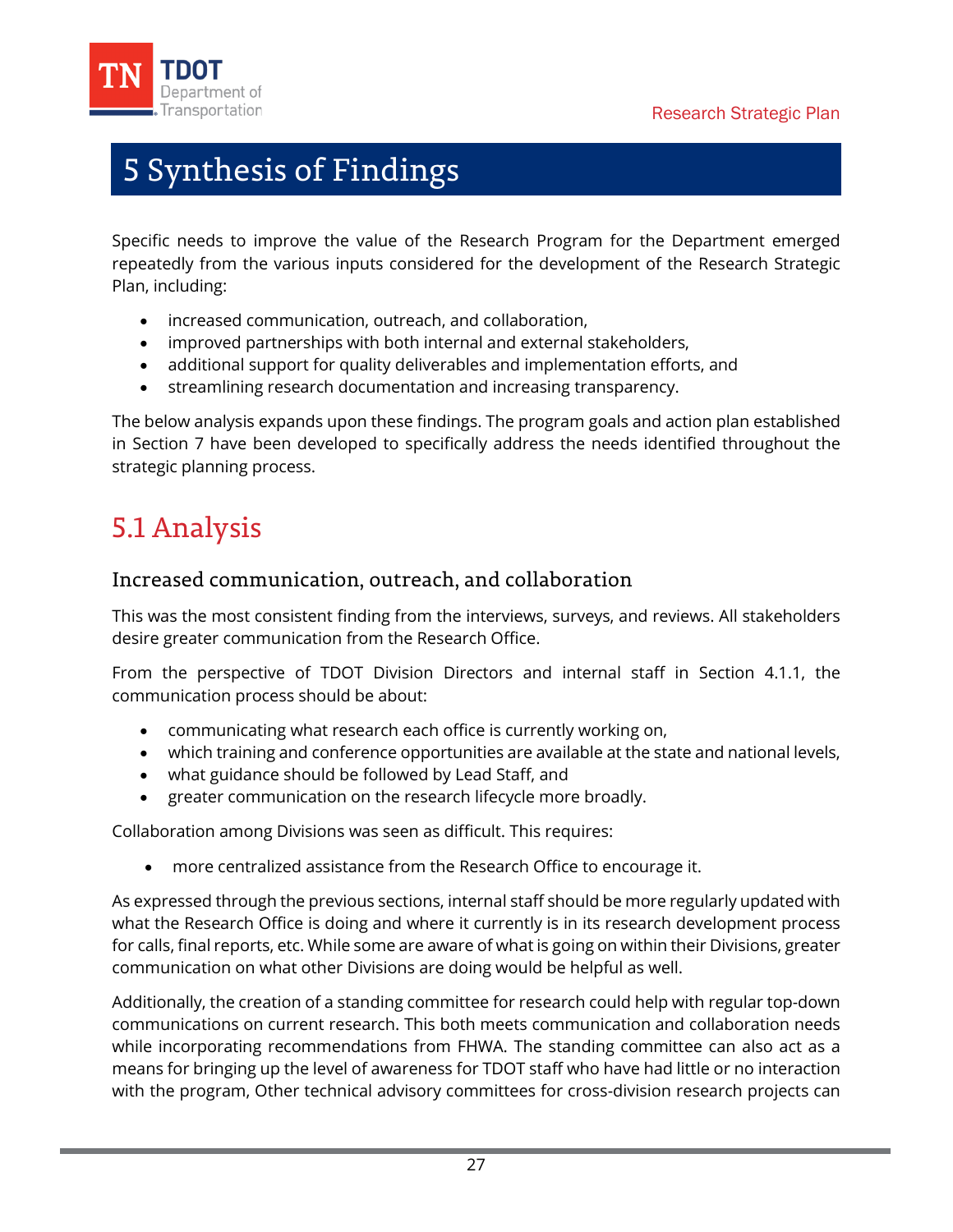

also bring in more subject matter experts to share the workload and provide products that are useful to more than one Division.

From the internal survey feedback, the Research Office recognizes that its services are not wellestablished within the program, and communication about these services is also lacking. Research staff must work to boost the program to better communicate the services respondents are most interested in and also ensure the services are easily accessible. These responses strengthen the need for the program to ensure information about completed and ongoing research projects being led by the Department is properly communicated and accessible to all staff at the levels in which they can participate. Greater discussion of available conferences and trainings would be best developed through a newsletter that can disseminate information about events that align with stakeholder's interests like TRB webinars, regional and national research committees, and research events that happen every so often. Relying on word-of-mouth or emails, which are currently used, are clearly not being successful.

From the survey, it is clear Lead Staff must be provided with well-defined expectations by the Research Program. The Research Office also should certify Lead Staff are aware of what leading a research project entails, that the research process is properly communicated, and must develop training and reference materials that define the roles and responsibilities of PIs, Lead Staff, and the Research Office. However, the program should take care to not make new materials cumbersome to the work Lead Staff already do. Staff time appeared to be a consideration for both Division Directors and staff that the Research Office should remain cognizant of in its documentation development.

*Suggestions for improving communications:* 

- *a larger communications plan,*
- *implementing a bi-monthly newsletter,*
- *a regular training for new and continuing Lead Staff,*
- *a rotating standing research committee made up of TDOT leadership and research champions,*
- *technical advisory committees for cross-sectional research projects, and*
- *use of WebGrants for individual project communication in the future.*

### Improved partnerships with both internal and external stakeholders

While improving communication and collaboration will naturally improve partnerships with internal and external stakeholders, there are also a few other items from the feedback that should be considered. TDOT Division Directors expressed that time for research among their staff may be cumbersome, which could lead to other deleterious effects. Internal staff conveyed a need for greater process consistency and accessibility to services. The external feedback uncovered that FHWA staff members are interested in research but are rarely tapped for their expertise. And then researchers expressed a lot of uncertainty about their relationship with the Research Office.

These issues indicate that there are places where the Research Office can improve its presence, availability, and associations with each of these groups. This can be achieved by: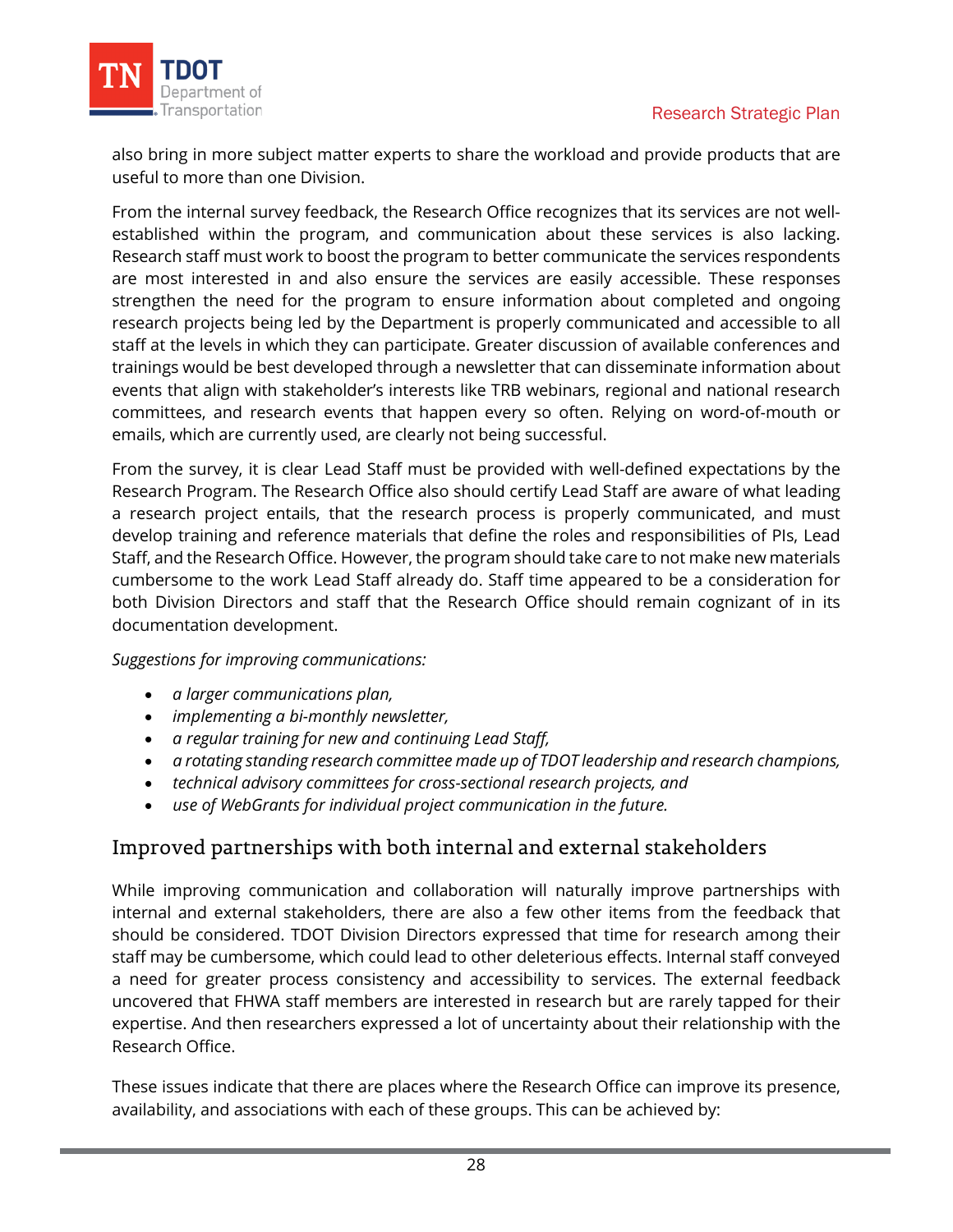

- Adding elements to processes that require partnership outreach
- Emphasizing the use of templates, tools, and checklists that ask the right questions and get focused answers
- Transparency throughout the research process in ways that promote comradery and industry collaboration

Research is about what all interested parties can achieve when working together, and this will help encourage improving partnerships through the Research Office's conduct and through its intrinsic practice.

Current processes and procedures do not convey who requires outreach and communication at critical parts of the research process. An aspect of improving partnerships can come from written procedure requiring it. Efforts for this might include always asking FHWA to inquire about technical advisory committee inclusion or informing leadership about research project presentations. As a result, partnerships are formed and improved simply through proper execution of policy.

The use of templates, tools, and checklists can be critical in clarifying and ensuring partnerships. These instruments can provide clarity for partners about what is expected of them. It can also help reduce anxiety over what a good research project looks like. Currently, that is left up to the Lead Staff and researcher, when there should be more supports. In an effort to reduce staff time needed to ensure research quality, automation through these options asking the right questions and keeping data and correspondences without additional brain power can keep stakeholders happy and in-the-know.

The research process may seem unclear or daunting to those that are not in the Research Office. Improvements to the Research Office's own conduct and accessibility can help the program to appear more in line with all stakeholders' needs. In doing this, the program can make sure that the available products are readily accessible and attend to what stakeholders want from the program's services. Additionally, the Research Office should look to relying on leadership in the Long Range Planning Division to provide a strong appearance of caring about research and how it is administered and applied. Leadership should also emphasize how much the partnerships with University researchers are appreciated, as they produce the work that helps improve Tennessee's transportation system.

### *Suggestions for partnership improvement:*

- *procedures that convey acceptable stakeholder conduct and expectations,*
- *using leadership to provide appreciation and convey importance,*
- *make instruments accessible and intentional, and*
- *Research Office procedures should include partner inclusion requirements.*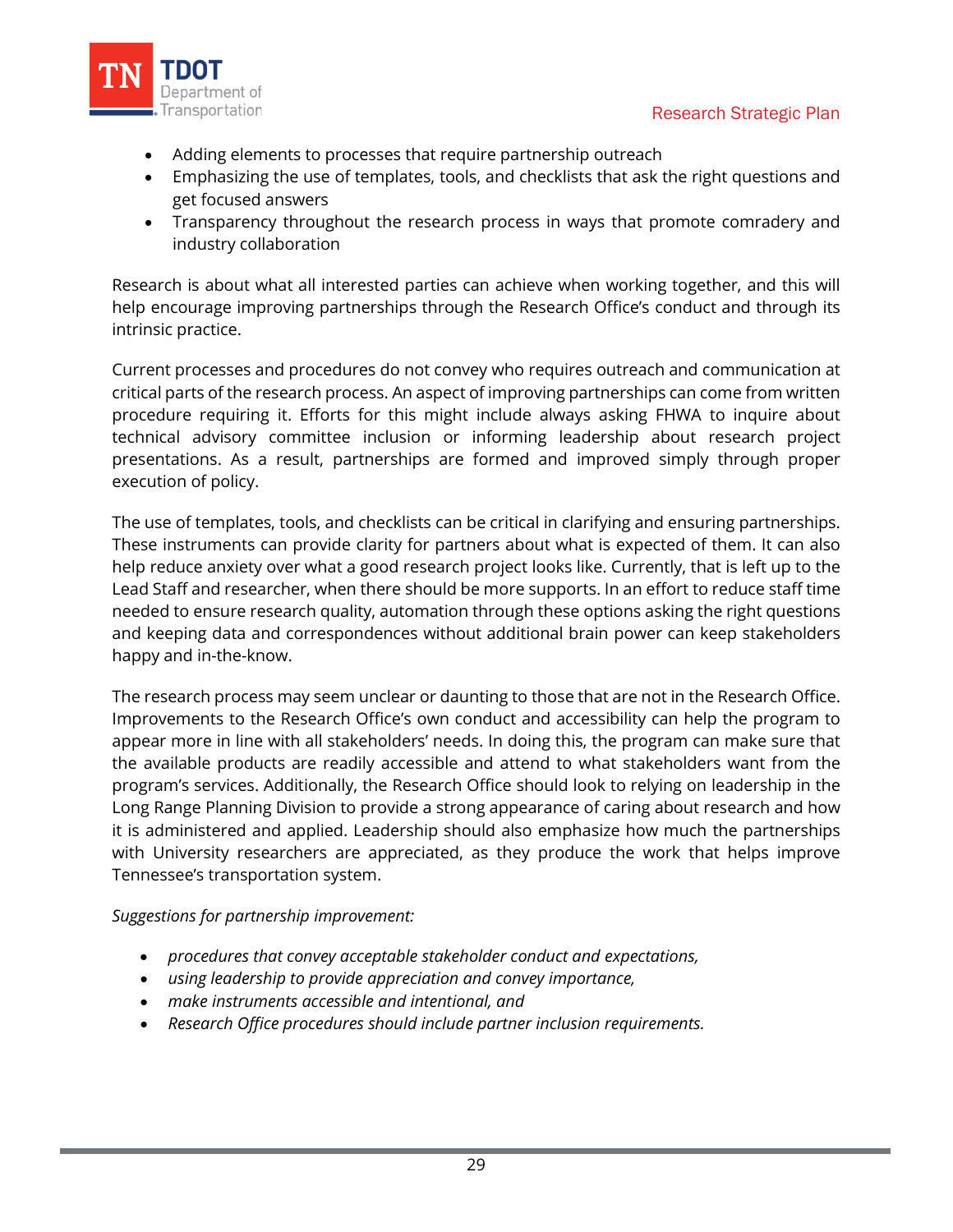

# Additional support for quality deliverables and implementation

Every stakeholder group interviewed (except for researchers who were not asked about this topic) mentioned implementation concerns as part of their comments. TDOT Directors were unsurprisingly more concerned with the quality of the deliverables they received. Both TDOT Directors and staff discussed wanting additional help with implementation planning. When research does not readily move into the implementation process, facilitation at the Division level does not readily occur as it is outside the purview of many staffs' job descriptions. Additionally, the Research Office has recognized its dearth of implementation assistance options while FHWA's review strongly encouraged looking toward getting more information on implementation as well as looking to the Peer Exchange for further guidance.

From this, the Research Office can take these steps in the next 5 years:

- Establish an implementation plan and accompanying processes
- Establish funding set aside for implementation that requires additional work by the researchers
- Develop quality controls for deliverables
- Develop a database for deliverables that allows for greater access within the Department
- Integrate these needs into the job descriptions of Research Office staff, perhaps creating a position that is responsible for implementation and deliverables specifically

To support implementation efforts, the Research Program must establish processes to ensure implementation is at the forefront of the project when the research is first initiated rather than once a project has been completed. Other state research programs use Implementation plans to achieve this. Other work must be accomplished in order to set a proper implementation plan in motion. Another, small-scale option will need to be developed for the RES2019 and RES2020 projects which will be closing during the 2021 calendar year. More will be discussed in the Action Plan regarding short-term versus long-term options.

Additionally, funding could be set aside to support implementation activities when necessary. With the next call still being planned, a small amount of funding can be set aside for projects for additional implementation assistance. Fortunately, the tech transfer process is eligible for 100% FHWA-funded SPR Part B funds. This may also help stretch State dollars further for the program.

For deliverables, the Research Office should ensure objectives are fulfilled. Lead Staff must be involved during the proposal selection and negotiation process, this way the project is scoped correctly from the onset and issues with deliverables can be addressed throughout the project lifecycle. Emphasizing the importance of deliverables should also be a priority of the Research Office. This can be made clear by adding deliverable questions and discussions to the implementation plan that is ultimately developed. The Research Office can also make sure to provide a packet of IT related requests that will help integrate deliverables into TDOT's available software and support capabilities. Lastly, deliverables can be hosted in a library or database that can be shared and used internally by TDOT.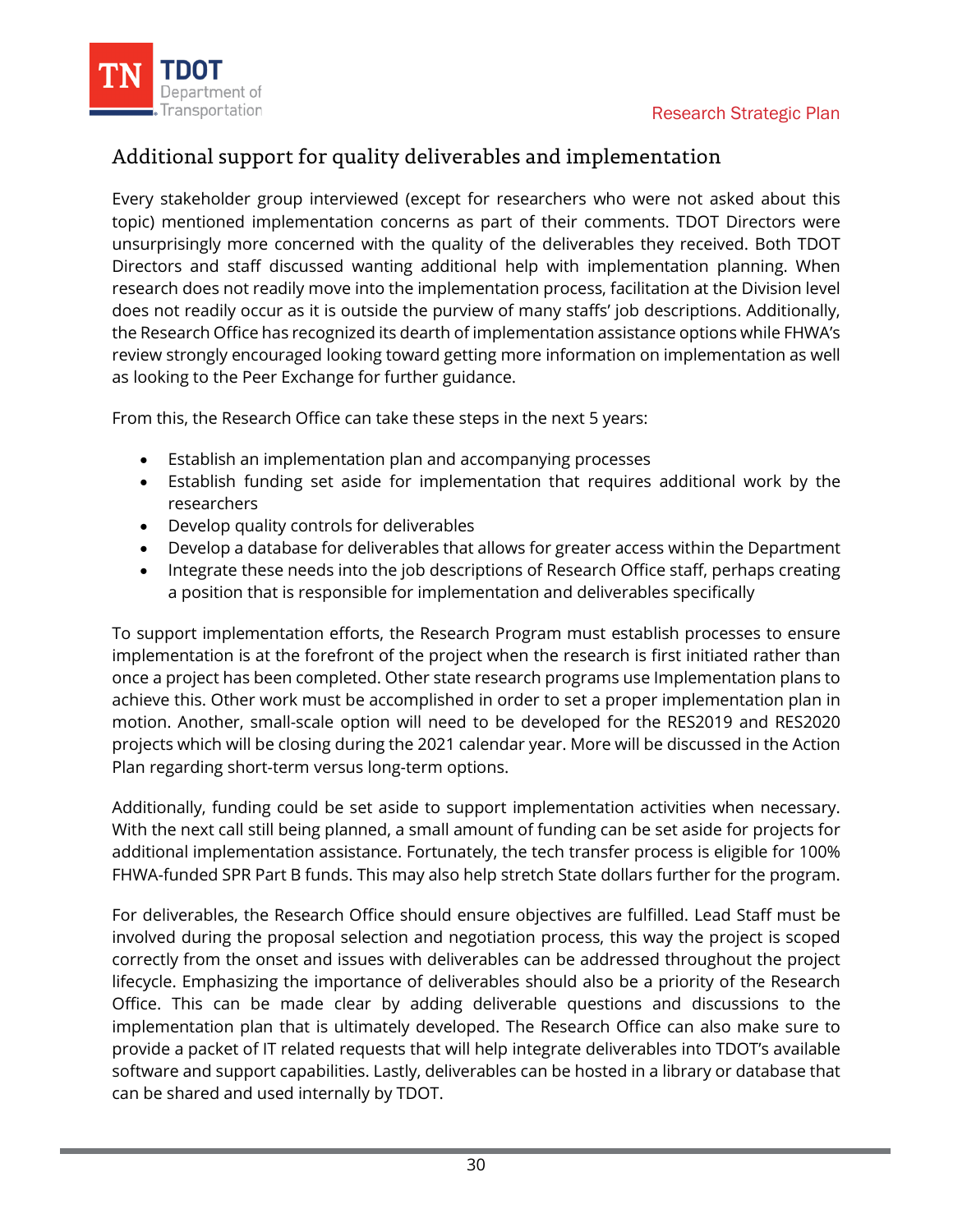

Lastly, the Research Program has suffered from lack of interest in some positions; this has also been an issue throughout Long Range Planning. The reason this is important to mention is because this can also have an effect on the program's outputs. When position qualifications and actual position descriptions do not appropriately line up with position requirements and pay, the Research Office is significantly impacted by the pool of well qualified candidates or candidates that readily move onto other jobs. Ameliorating this dissonance in the next 5 years should be considered of high importance.

*Suggestions for quality deliverables and research implementation:* 

- *develop an implementation plan that encompasses the research project from beginning to end,*
- *set aside a small amount of funding for implementation/deployment/tech transfer activities,*
- *add deliverable planning to the implementation plan,*
- *ensure Lead Staff are versed in what quality deliverables look like,*
- *create a library specifically for deliverable data and documents for internal use, and*
- *ensure job descriptions and job qualifications for Research Office staff sought match with competitive pay for similar opportunities in Tennessee.*

### Streamlining the research process and increasing transparency

The last common item that each stakeholder group discussed was consistency. Whether it be consistency in communication, consistency in timing for research projects, or consistency in documentation, this theme ultimately told the Research Office that ways to streamline the research process must be considered to increase consistency and transparency.

From this, the Research Office can take these steps in the next 5 years:

- Establish an annual or biannual timeline in the research cycle
- Improve template efficacy to ensure feedback will be provided to all stakeholders
- Lay out processes and procedures that can guarantee program reliability
- Increase tracking and performance measures collected and analyzed from projects

Improving consistency clearly requires establishing a consistent, achievable timeline. Previously, the Research Office had attempted an annual timeline, which quickly fell apart when turnover occurred within the Research Office. As a result, the timeline establishment should also come with clear guidelines on how the timeline should be conducted and who should be relied upon for certain aspects of the research cycle should one position not be available (Lead Staff, Research Manager, etc.). While this is a clear goal, it is also clear that it must be maintainable before it becomes actionable.

The Research Office currently has some templates on file to assist with documenting the research process. While these documents are enough to provide the bare bones requirements for FHWA, they currently do not provide much assistance to other stakeholders. These documents will be reviewed and updated while some additional templates will need to be made for areas like program evaluation. The Research Office has already finished updating its Final Report requirements, additional work on these templates will come sooner in the strategic plan period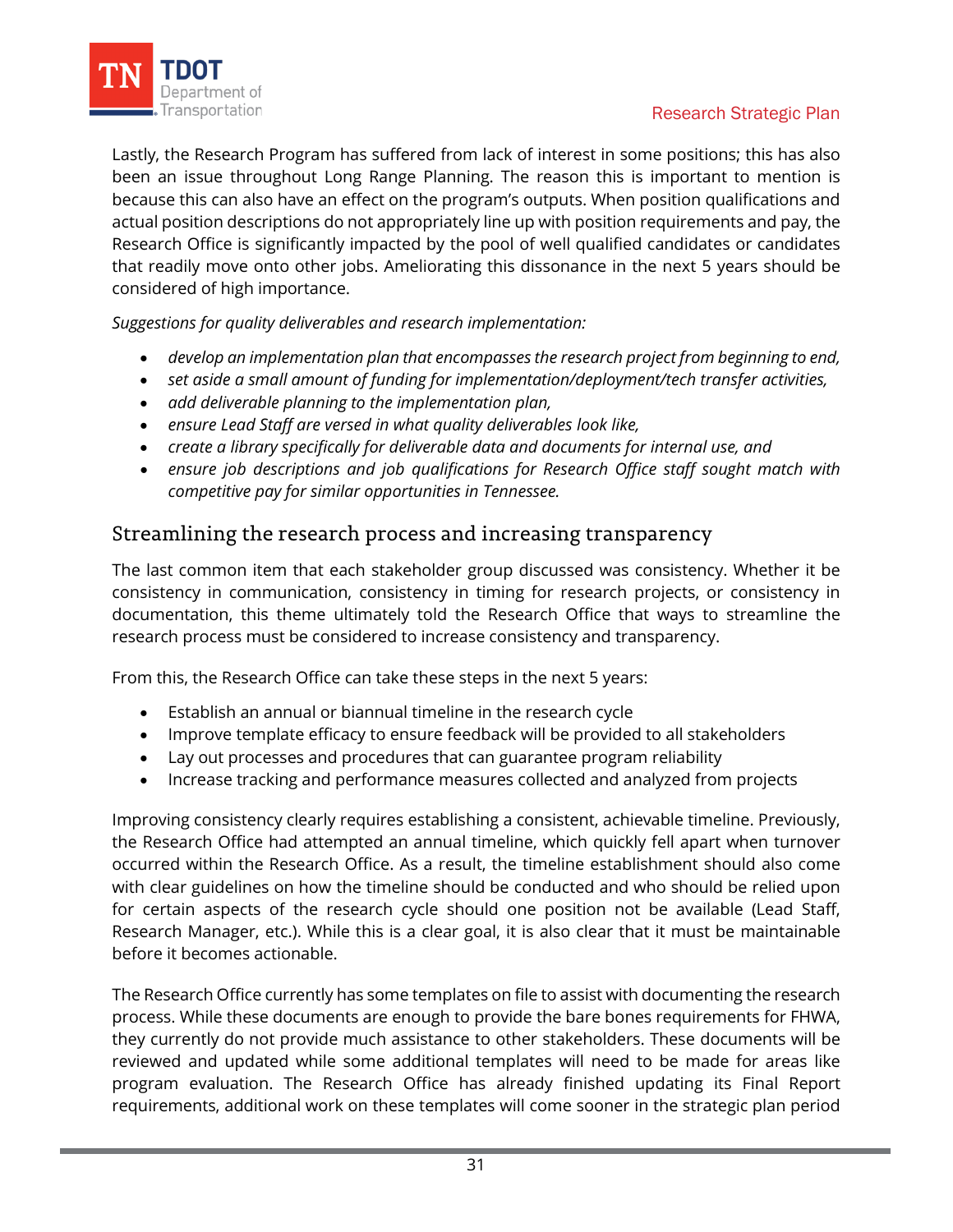

than in other areas as improvements to these documents can impact the current research projects' effectiveness.

The Research Office recently updated with Standard Operating Procedures document that makes the program compliant with FHWA's requirements. However, this document does not encompass the policies and procedures needed to administer the entire program. Other policies and procedures will be developed in the various categories the Research Office oversees in order to create a more reliably consistent program while providing written guidelines that can be applied equally to all stakeholders instead of being beholden to the current Research Staff. Approvals for these policies must come from leadership, who should also be involved in the development process.

In the document updates and document creation, the Research Office should also focus on adding fields that can assist with data collection both about the program and about the efficacy of any individual project. Being able to track instances quantitatively or qualitatively throughout the project lifecycle that point to improvements for other Divisions will help show the benefits of the program and help communicate the added benefits of research to the Department as a whole. This will require additional development of best practices and integration of the new web application (WebGrants) in collecting useful data and feedback. Hence, developing finalized performance goal metrics will take at least a couple years to set. Another benefit to performance metrics will also allow for TDOT to better inform researchers of what TDOT looks for in every aspect of the research lifecycle from research idea to post-project evaluation. Better feedback will lead to greater transparency and a better program overall.

### *Suggestions for a streamlined and transparent process:*

- *determine what is needed to be in place before a consistent research timeline can be set,*
- *develop job descriptions that will be able to cover the entirety of the program and help fill in gaps should assistance be needed,*
- *update and clarify use of templates,*
- *develop new templates for areas like implementation planning and project evaluation,*
- *establish procedures that provide consistent application of rules and guidelines, and*
- *research and develop performance metrics for the program and for individual projects (include SMEs in these discussions).*

#### From Peer Exchange

This section is forthcoming as we are working with the research team (Vanderbilt University, Tennessee State University, and University of Memphis) on the final report for the Peer Exchange.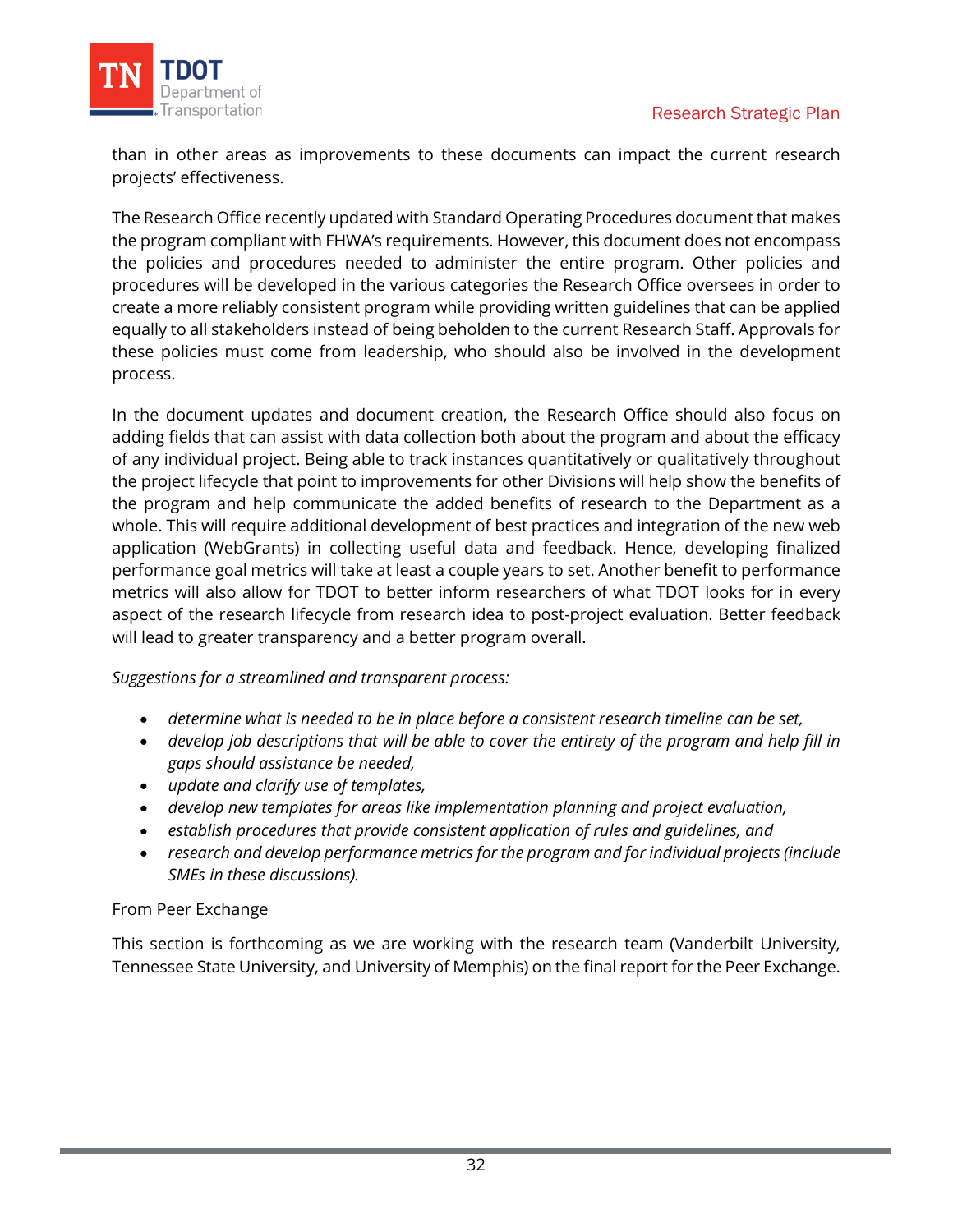<span id="page-35-0"></span>

# <span id="page-35-3"></span>6 Strategic Research Priorities

Based on the research needs discussed in the outreach meetings with directors and the prioritization of TDOT's Guiding Principles identified by the LRTP, the strategic research priorities for the Research Program were established. These priorities will be further discussed with the Research Oversight Task Force (ROTF) to determine research themes for proximate Research Calls. The priorities below reflect what was heard thus far from stakeholders. This section of the Strategic Plan is informed by Table 3 from [Section 4.1.1](#page-11-2) and Table 11 from [Section 4.2.](#page-24-0) These tables delineate the importance topics from TDOT Division Directors and the survey respondents' opinions on the importance of TDOT's guiding principles.

# <span id="page-35-1"></span>6.1 Security, Preservation, and Enhancement of the Existing System

The preservation of the Tennessee's existing transportation infrastructure, including interstates and state routes, bridges, railways and ports, intermodal facilities, and other structures, is vital for TDOT to achieve its mission. As the State's infrastructure ages and deteriorates, the transportation system can no longer accommodate the current and future travel demand, threatening the safety and efficiency of the network. While maintenance of the system presents various challenges for the agency, it also creates opportunities to discover innovative methods to enhance the system. Through research, the agency can learn to better leverage its resources and incorporate advanced methods to preserve and enhance Tennessee's transportation system.

# <span id="page-35-2"></span>6.2 Emerging and Enabling Transportation Technologies Implementation

The pace of technology innovations and improvements are ever-increasing, demanding TDOT to explore opportunities to adopt emerging technologies and leverage enabling technology to drive performance. Technology has always been central to the transportation industry, solving complex problems and improving the movement of goods and people. Research can assist the agency to discover and develop technology to create a safer and more efficient transportation system, while also determining the challenges and opportunities associated with adopting innovative technology. As new technologies can often require heavy testing and years of research before governments are willing to invest, the Research Office can help bridge this connection for all Divisions and Regions at TDOT.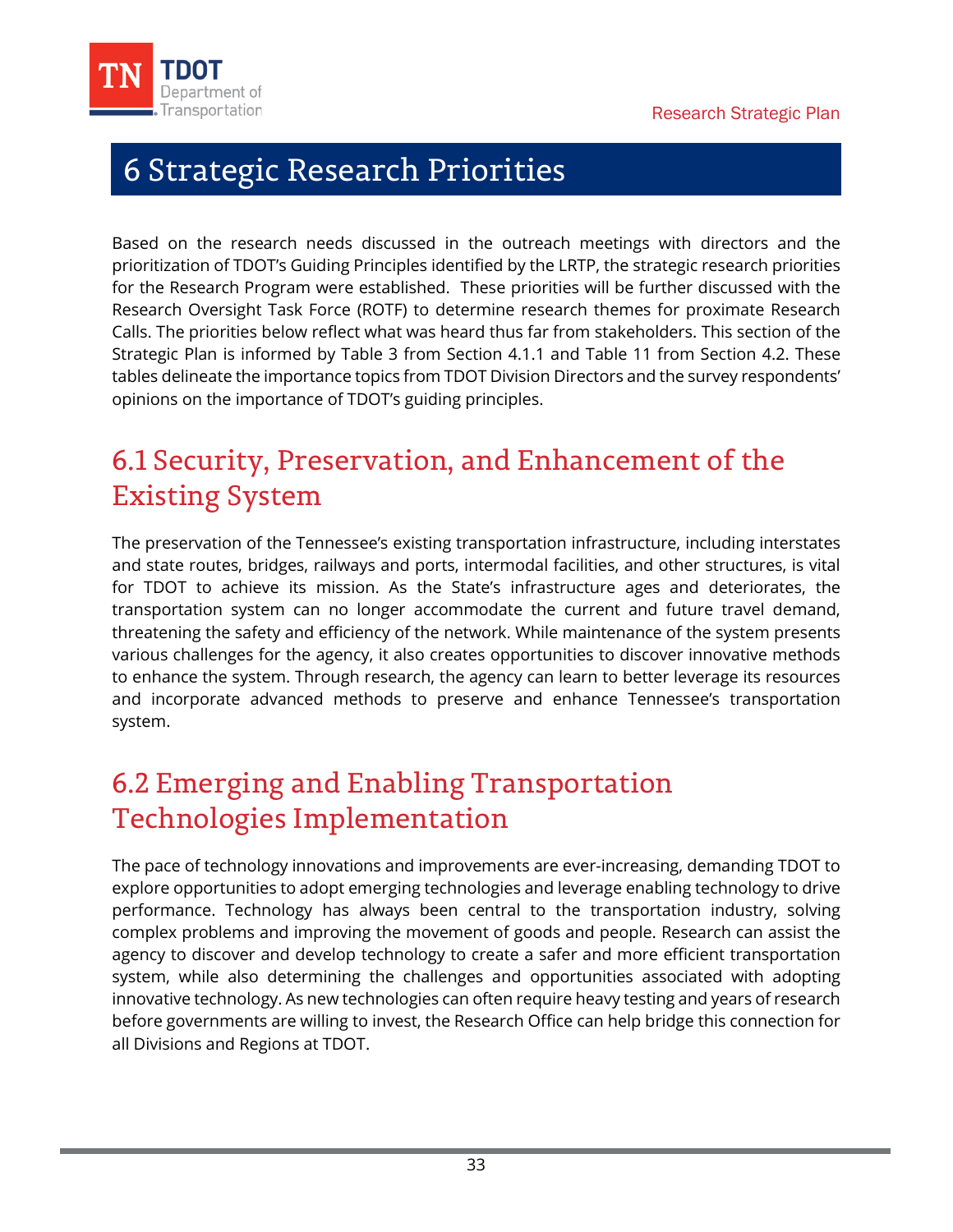

# <span id="page-36-0"></span>6.3 Organizational Transformation

As priorities shift and challenges arise, organizational change is necessary to ensure TDOT is functioning as efficiently and effectively as possible. To appropriately respond to both internal and external conditions, the Department must be able to examine and assess current practices and find avenues to develop new processes and procedures. Research can guide TDOT on determining when change is necessary and how to best implement change within the organization.

# <span id="page-36-1"></span>6.4 Multimodal Mobility Solutions Benefiting Safety and the Tennessee Economy

TDOT is essential to improving mobility and accessibility options for all Tennessee travelers, no matter which transportation option they may choose. Multimodal mobility solutions and innovations create an integrated transportation network, including first and last-time connectivity to efficiently move both people and goods, creating opportunities to support the state's economy. Research is a key component to finding these solutions to expand transportation accessibility and mobility services in urban and rural areas across Tennessee.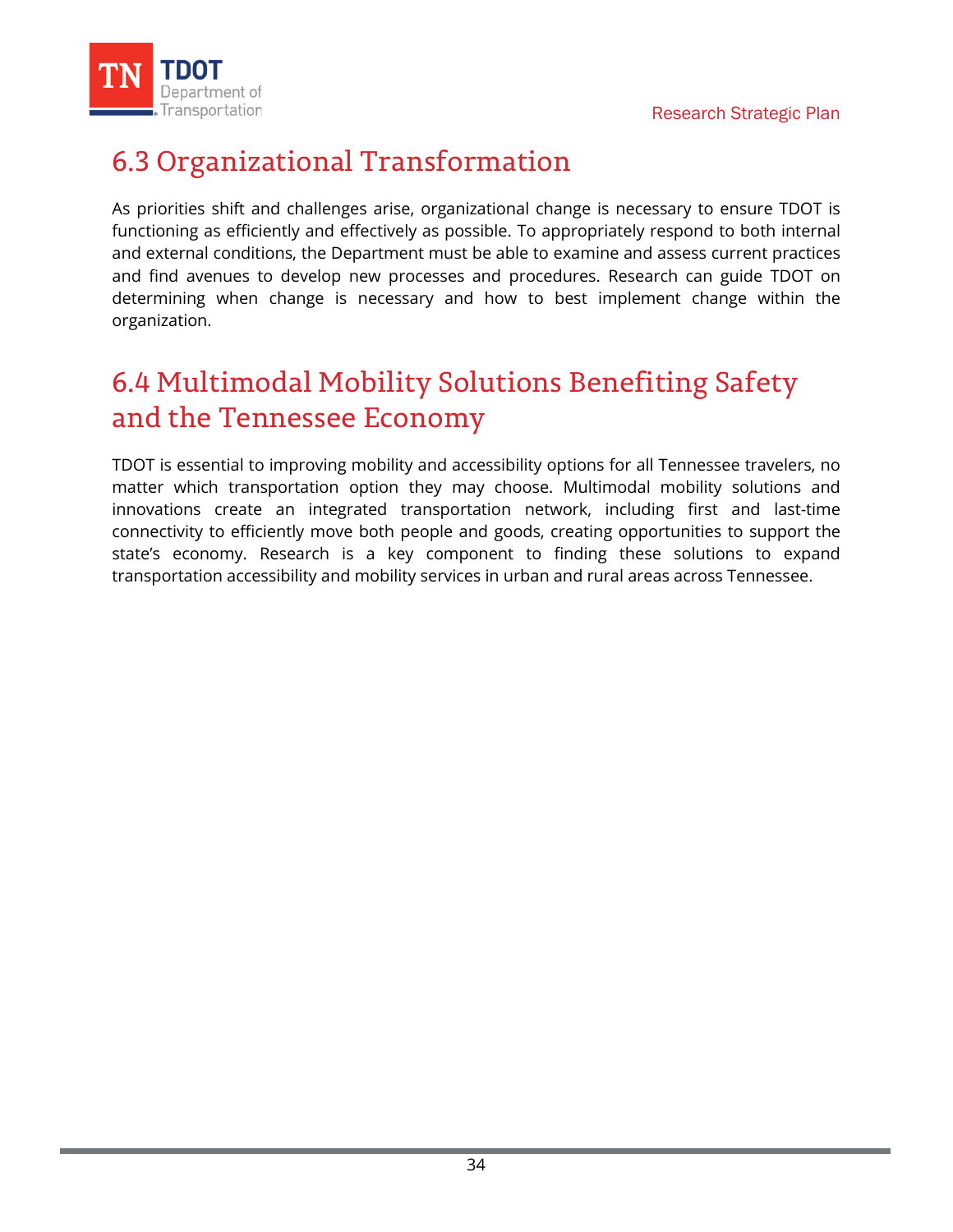<span id="page-37-0"></span>

# <span id="page-37-2"></span>7 Program Goals

To best improve the Research Program and incorporate the findings uncovered through the development of the Research Strategic Plan, five goals have been identified to guide the program over the next five years. The action plan below identifies strategies and actions that will help the program achieve each goal. The Research Program goals are:

- 1. Enhance and streamline the research cycle processes and procedures
- 2. Develop and strengthen relationships with stakeholders
- 3. Increase the visibility and accessibility of the Research Program
- 4. Increase the effectiveness of the Research Program
- 5. Drive innovation and technology transfer efforts

# <span id="page-37-1"></span>7.1 Action Plan

To help achieve the goals established for the Research Program, an action plan for the next five years has been developed, including strategies and near-and mid-term actions to provide a roadmap to achieving these goals. For each goal, measures of success should be considered to achieve these goals. Some ideas are presented, but nothing is set in stone.

For each Goal, the Action Plan steps are separated into short-, mid-, and long-term actions, as some aspects of the program will have higher priority due to time sensitivity and chronological necessity. Short-term actions are those that can be taken within a year. Mid-term actions can be taken in 2-3 years, and long-term actions are more than 4-years away from being completed.

### **Goal 1: Enhance and streamline the research cycle processes and procedures**

Strategy 1.1: Improve the research needs identification process

Short-term actions:

- Identify best practices for the research identification process based on other state DOT and national research programs.
- Simplify the research needs statement template and information required to submit a research idea.
- Consider soliciting research ideas from additional external partners, such as Metropolitan Planning Organizations and Rural Planning Organizations.
- Ensure the process is clearly outlined and documented for all stakeholders submitting ideas.

Mid-term actions:

• Fully integrate external partners into research idea solicitation through inclusion in communications and procedural requirements for calls.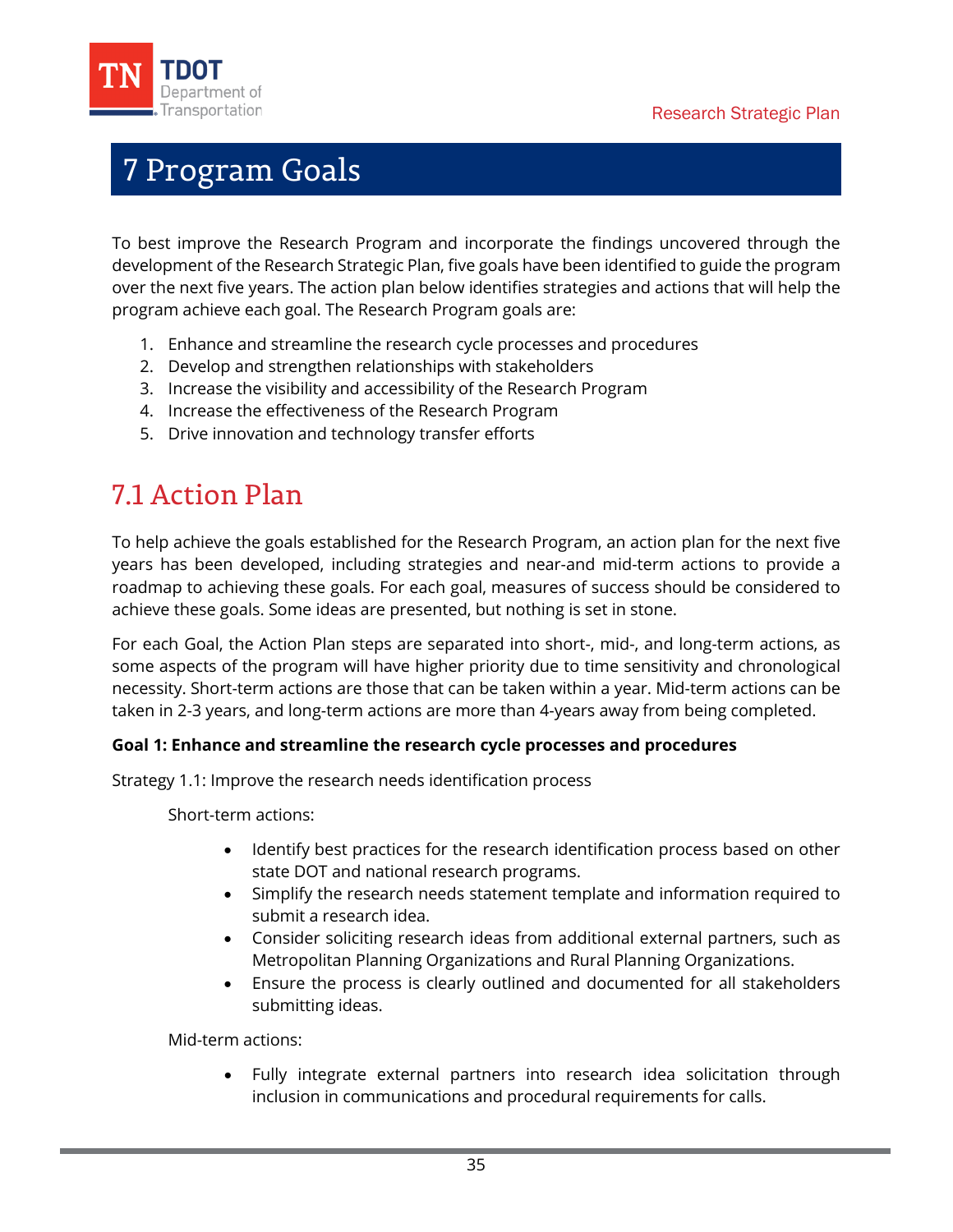

• After the next solicitation cycle, determine successes and make improvements for the next iteration. Update policies and procedures accordingly.

#### Strategy 1.2: Enhance oversight of research activities

Short-term actions:

• Establish a standing Research Oversight Task Force (ROTF) that meets quarterly to oversee the research needs prioritization process, proposal selection process, and supports TDOT's involvement in national research programs.

Mid-term actions:

- Establish a Technical Advisory Committee (TAC) for all research projects to provide additional direction and technical expertise.
	- o One TAC can run multiple projects with different people spearheading the effort.

Strategy 1.3: Clearly define roles and responsibilities

Short-term actions:

- Update the Research Manual outlining all current research processes and procedures.
- Develop clear guidelines regarding expectations for all research PIs, including the research proposal process and final report requirements.
- Develop training materials for Lead Staff outlining responsibilities and expectations for managing a research project, including a required training session for all staff sponsoring a project.

Mid-term actions:

- Set job descriptions for Research Office staff.
- Determine roles and responsibilities for the research life cycle.

Strategy 1.4: Establish a consistent research cycle

Short-term actions:

- Evaluate the academic calendar year to identify the best timeframe for research projects to kick off.
- Develop a set schedule for Call for Research Needs Statements and the Call for Proposals to ensure all internal and external partners can prepare accordingly.

Mid-term actions:

• Work with Long Range Planning leadership and the ROTF to develop a cyclical communication plan.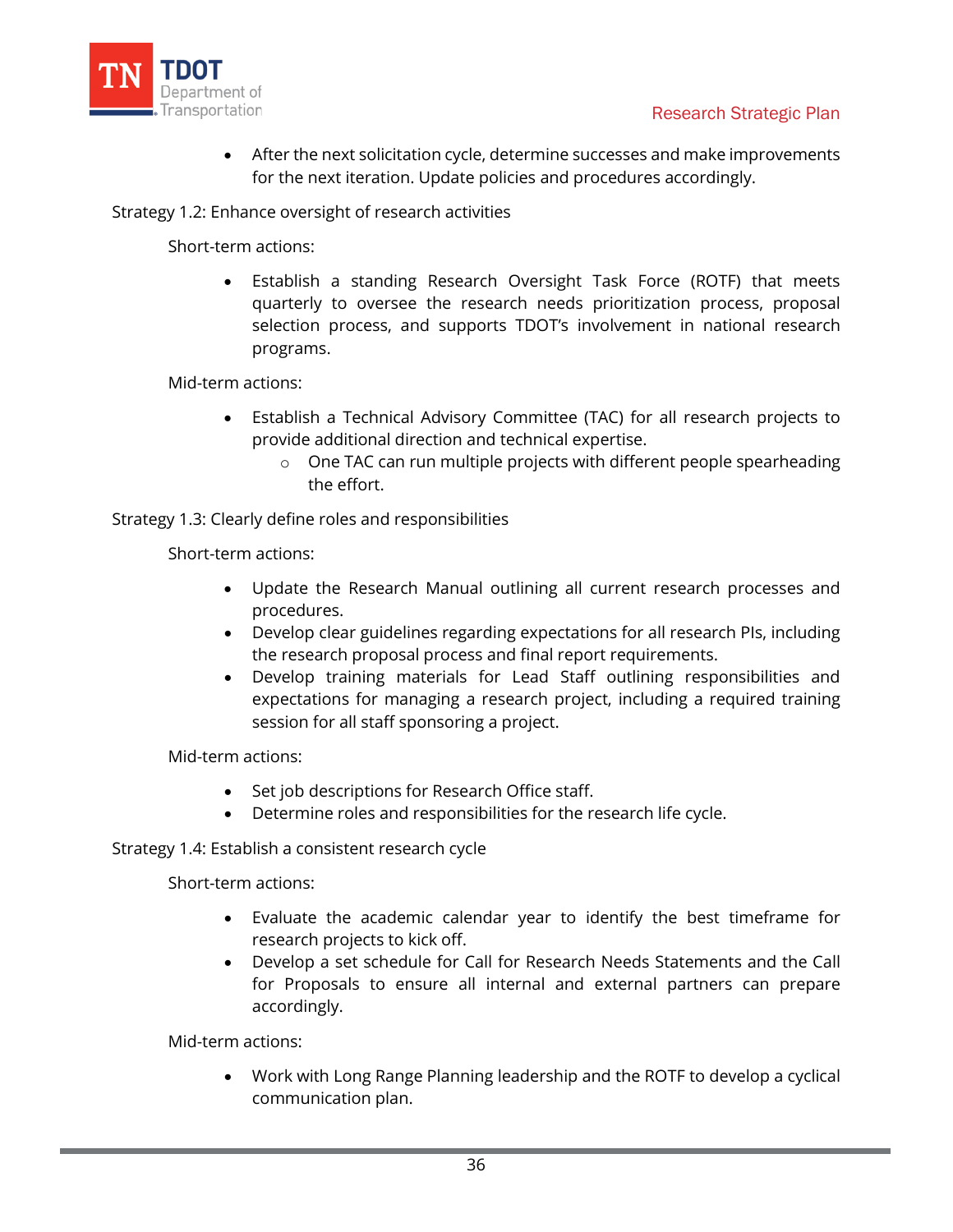

Long-term actions:

• Assess research cycle frequency again with stakeholders. Update program as needed.

Strategy 1.5 Integrate an implementation and data management plan into the research cycle

Short-term actions:

- Develop plans that can assist Lead Staff and the program in spurring implementation through guiding documents and materials that ask the right questions and determine feasibility.
- Identify best practices for implementation and data management based on other state DOT and national research programs.

Mid-term actions:

• Develop a data management plan to establish how data for research projects will be managed and stored.

(Further discussion on implementation and data management planning are under Goals 2 & 3.)

Potential Measures of Success: Development of an implementation plan, use of implementation plans, template improvement, Performance Measure development from templates, consistent programmatic calls for proposals annually or biannually, quarterly meetings of the ROTF, and documentation of the research cycle.

### **Goal 2: Develop and strengthen relationships with stakeholders**

Strategy 2.1: Foster existing University partner relationships

Short-term actions:

• Use leadership to emphasize the importance of research and to discuss its benefits. This will be particularly vital while the Research Office is still in transition.

Mid-term actions:

• Create opportunities for PIs and research teams to communicate the value of their research findings at both the state and national levels.

Long-term actions:

• Establish additional avenues to allow University partners to provide research and consulting services to the Department.

Strategy 2.2: Expand outreach efforts with University partners to form new connections

Long-term actions: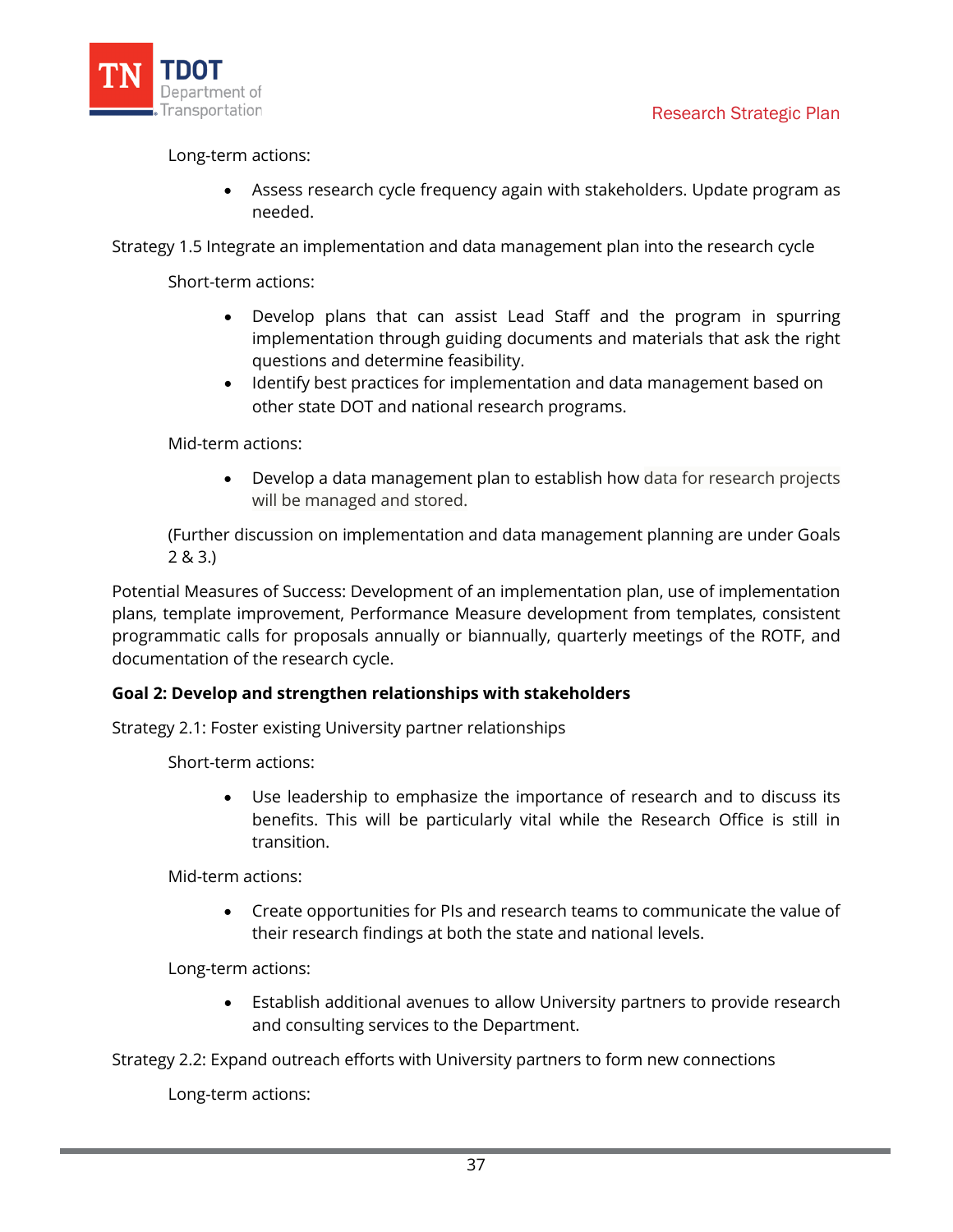

- Host informational sessions to researchers who TDOT has yet to partner with to provide them an overview of the Research Program and opportunities for funding.
- Visit Universities to interact with researchers in their element and provide oncampus guidance and assistance through meetings or seminars.

Strategy 2.3: Provide opportunities for Federal partners to be involved in research activities

Short-term actions:

- Designate at least one FHWA representative to serve on the standing Research Oversight Task Force (once established).
- Identify FHWA staff to serve on TACs to provide their technical expertise and ensure the research is informed by a federal perspective.

Strategy 2.4: Increase national presence

Short-term actions:

• Communicate opportunities to TDOT staff to serve on TRB committees and TRB Cooperative Research Programs (NCHRP, ACRP, BTSCRP, and TCRP) project panels through the most convenient and widely used channel available.

Mid-term actions:

- Identify research needs of national concern for research calls for cooperative research programs or lead a Transportation Pooled Fund (TPF) study.
- Utilize the Research Oversight Task Force to identify and approve TPF studies for the Department to join.

Measures of Success: Increased membership on TRB and TRB Cooperative Research Program (NCHRP, ACRP, BTSCRP, and TCRP) committees from TDOT, selection of a project for Sweet Sixteen High Value Research, leading TPF study(ies), FHWA staff on one or multiple internal committees for research, and attending University visits for sessions and meetings about the Research Office and its projects.

### **Goal 3: Increase the visibility and accessibility of the Research Program**

Strategy 3.1: Communicate research activities to TDOT staff

Short-term actions:

- Develop a bi-monthly research newsletter to be distributed to agency staff to report on completed research projects and relevant findings, implementation efforts, and general research activities.
- Establish opportunities to allow University researchers to present and highlight their research findings to TDOT staff.
- Create two-page summary reports for all projects completed July 2021 or later to increase the accessibility of research projects and relevant findings.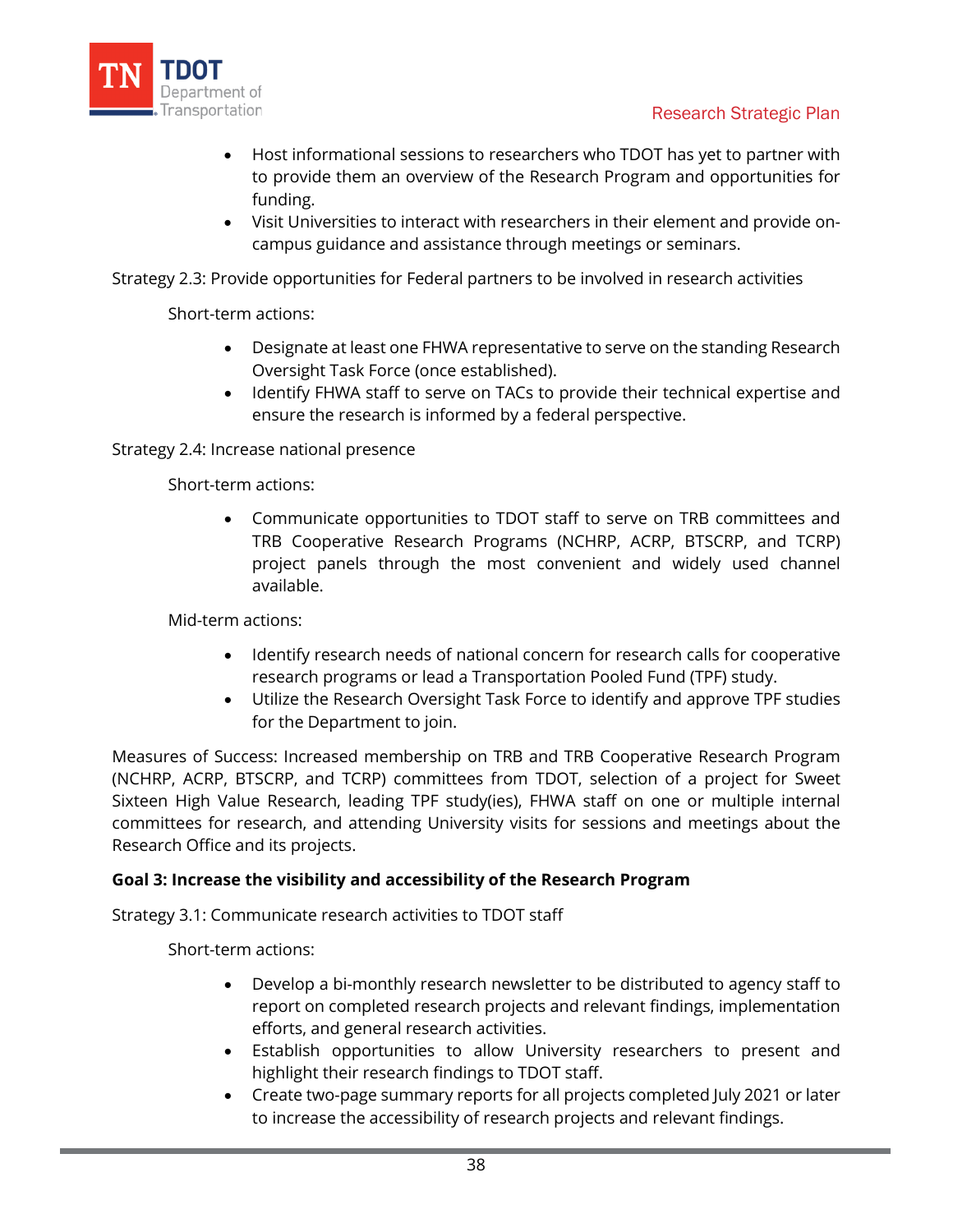

#### Strategy 3.2: Improve the Research Program's web presence

Short-term actions:

- Review other state DOT research program websites to identify best practices to inform the program's own website structure.
- Review and update the Research Program's website to ensure information is communicated in an organized, easily accessible, and visually appealing manner.

Mid-term actions:

• Create a more searchable and user-friendly online research library to allow internal and external stakeholders to access TDOT's research reports and other resources.

Strategy 3.3: Develop a repository or library for reports, deliverables, and data.

Mid-term actions:

- Work with IT to develop a database for products developed through the research program.
- Develop sharing system and rules for internal and external users.
- Introduce a data management plan for research projects to ensure deliverables are received by the intended recipients at TDOT and can be made accessible to other internal users.

Measures of Success: Data management plan development, two-page overview document creation and use, documented website improvements, data on website visits to learn more about engagement, development of consistent newsletter for the Research Office and creation/measurement of an active recipient list, creation of an online repository.

### **Goal 4: Increase the effectiveness of the Research Program**

Strategy 4.1: Strengthen implementation efforts of research findings

Short-term actions:

- Include implementation planning as a primary criterion for research prioritization process.
- Establish a test implementation process for research projects to guide Lead Staff and PIs on successfully implementing research results.

Mid-term actions:

- Determine a formal implementation process and develop procedures to provide funding for implementation of valid research findings.
- Require each project to have an implementation plan in place, developed in coordination by Lead Staff, the TAC, and the PI/research team.

Strategy 4.2: Evaluate implementation of research findings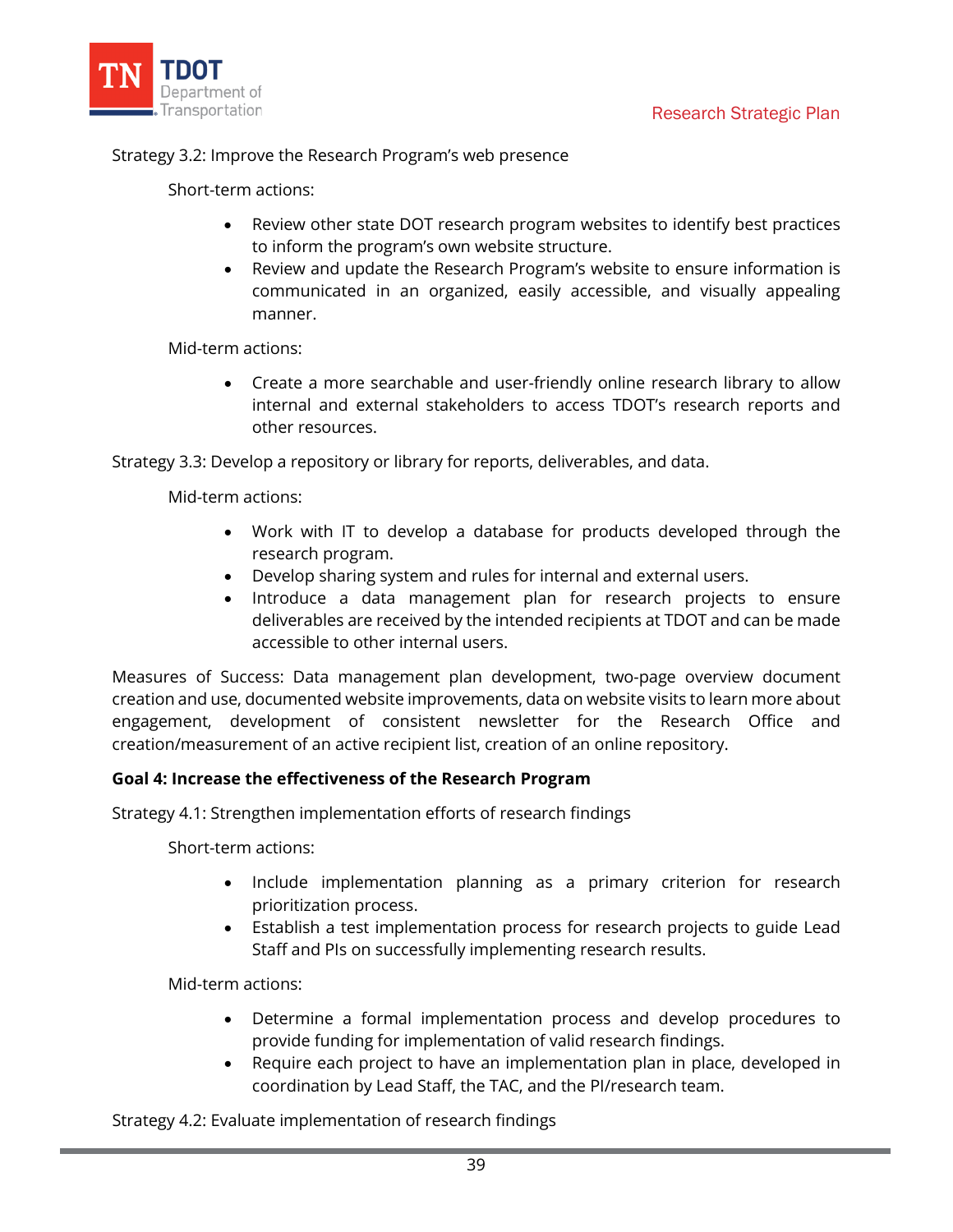

Short-term actions:

- Identify best practices for tracking implementation based on other state DOT research programs and the national research community.
- Develop a process to track and measure research implementation efforts.

Mid-term actions:

• Conduct an analysis of research projects completed in the last 4 years to evaluate implementation trends and opportunities.

Long-term actions:

• Regularly use implementation findings to determine best practices for the Research Office. Reports should be done to document the effectiveness of implementation efforts.

Strategy 4.3: Track the performance of the Research Program

Mid-term actions:

- Identify best practices for establishing performance measures by evaluating successful efforts of other state DOT research programs and the national research community.
- Establish a definition of performance for the Research Program.
- Define which areas of activity are to be measured and how (qualitative or quantitative measures).
- Develop performance measures for the program. Use SMEs and ROTF for guidance in developing these metrics for individual Divisions.

Measures of Success: Development of performance measures for effective research projects, development of evaluation processes that have measurable insights from stakeholders and further research, implementation plan creation, completion of an analysis of previous years' projects and their effects on the research program and TDOT at large.

### **Goal 5: Drive innovation and technology transfer efforts**

Strategy 5.1: Use national associations, programs, and forums to increase participation in innovative efforts

Short-term actions:

- Engage with TDOT's State Transportation Innovation Council (STIC).
- Emphasize the use of TPF studies to engage in innovative research and technology transfer efforts.
- Support Every Day Counts (EDC) innovations pursued by the Department through research as applicable.

Mid-term actions: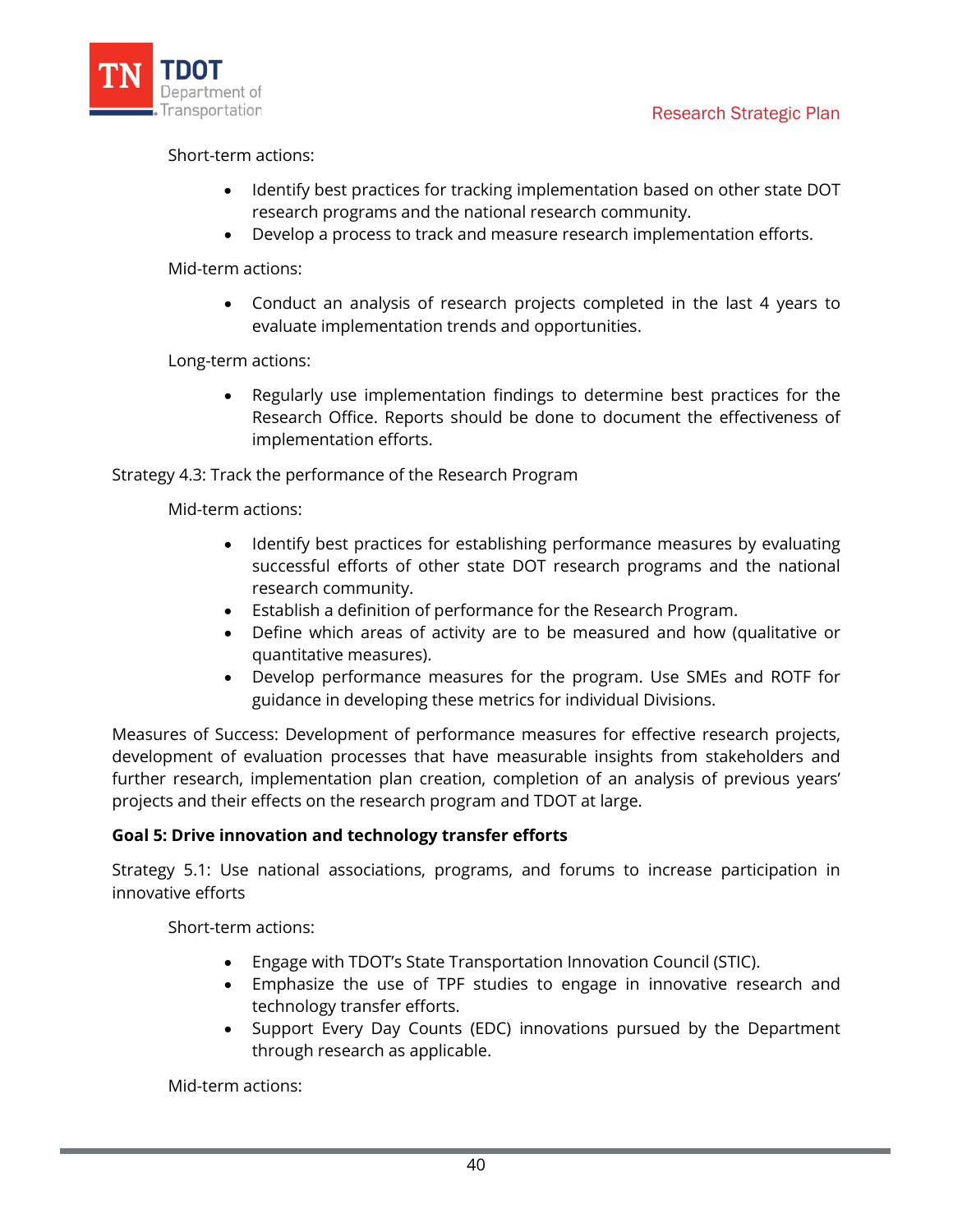

• Incorporate these programs into the day-to-day operations of the Research Office. Ensure national presence of the Research Office for these programs.

Strategy 5.2: Internally encourage innovation and technology transfer activities at TDOT.

Short-term actions:

• Take advantage of existing University relationships from projects to further discuss options for technology transfer activities which can be supported by SPR Part B funds.

Mid-term actions:

- Develop procedures and set aside funds to provide funding for projects that test a new practice, equipment, or process.
- Report on tech transfer improvements indicated through performance measures and feedback.

Measures of Success: Notable adoption of innovations through research conducted at TDOT, set aside funds specifically for tech transfer use from SPR Part B funds, leadership providing outreach to entice the use of funds for these activities, use of newsletter to regularly inform readers of innovation and tech transfer-related opportunities.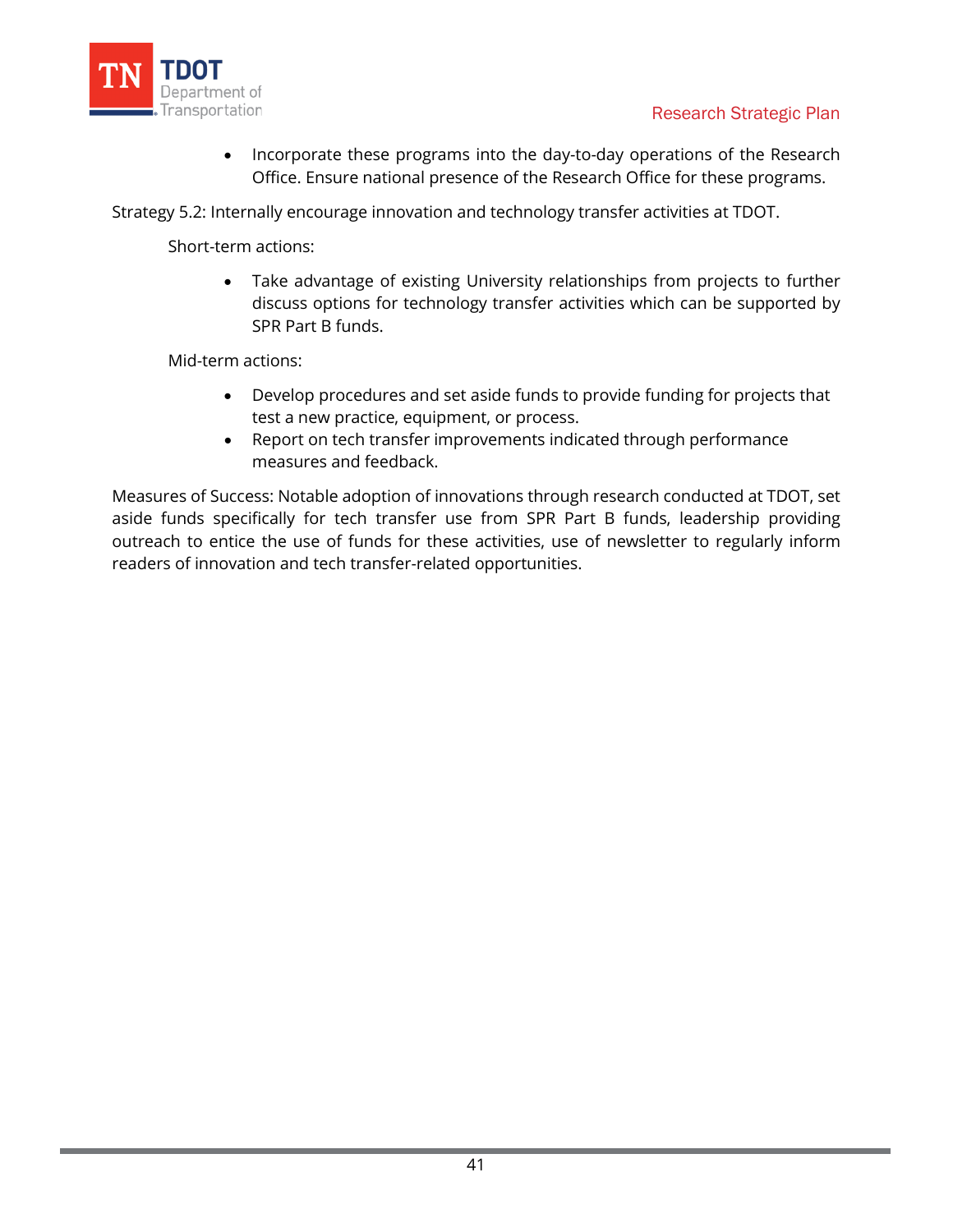<span id="page-44-0"></span>

# 8 Conclusion

There are countless opportunities for TDOT's Research Program. With the Research Strategic Plan, the Research Program is positioning itself to conduct research with significant impacts to ultimately change how TDOT does business. The plan identifies the strategic research priorities most critical to supporting the agency's mission and provides the blueprint for the program for the next five years. To effectively implement the action plan outlined in this document, the program will require the support of TDOT leadership, research champions across the agency, and external partners.

Overall, the feedback received revealed that the Research Office has a few immediate needs to address: communication, consistency, transparency, and greater collaboration across the Department. Other feedback, both internal and external, provided further insights on the current understanding of the program and areas for process and procedural improvement. Ultimately, an Action Plan was developed i[n Section 7](#page-37-2) to provide a comprehensive list of the necessary steps for the Research Office to make the research cycle an iterative and convenient mechanism to propel TDOT's transportation research program.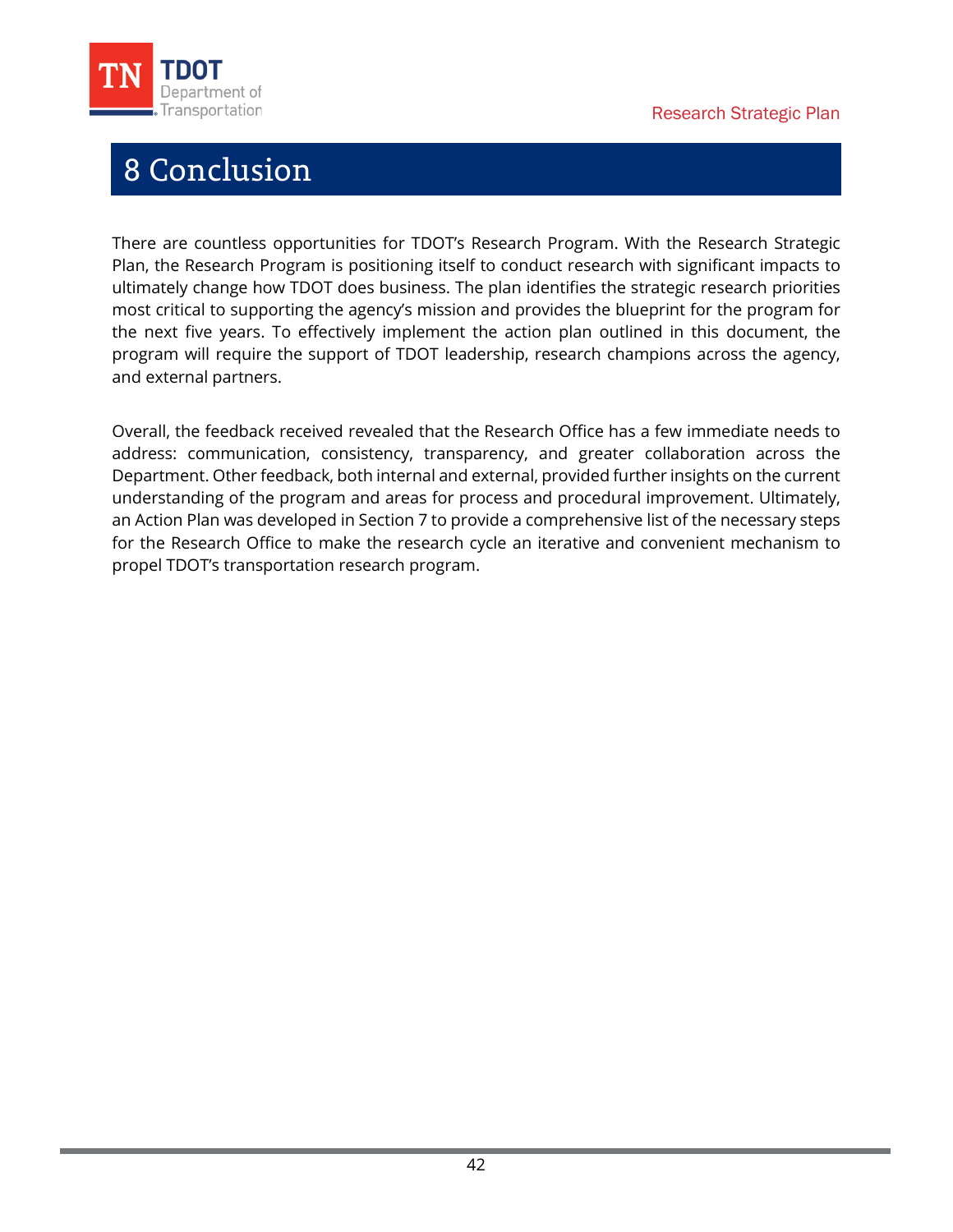<span id="page-45-0"></span>

# 9 Appendices

Research Strategic Plan

# Appendix A

# <span id="page-45-1"></span>Internal Stakeholder Survey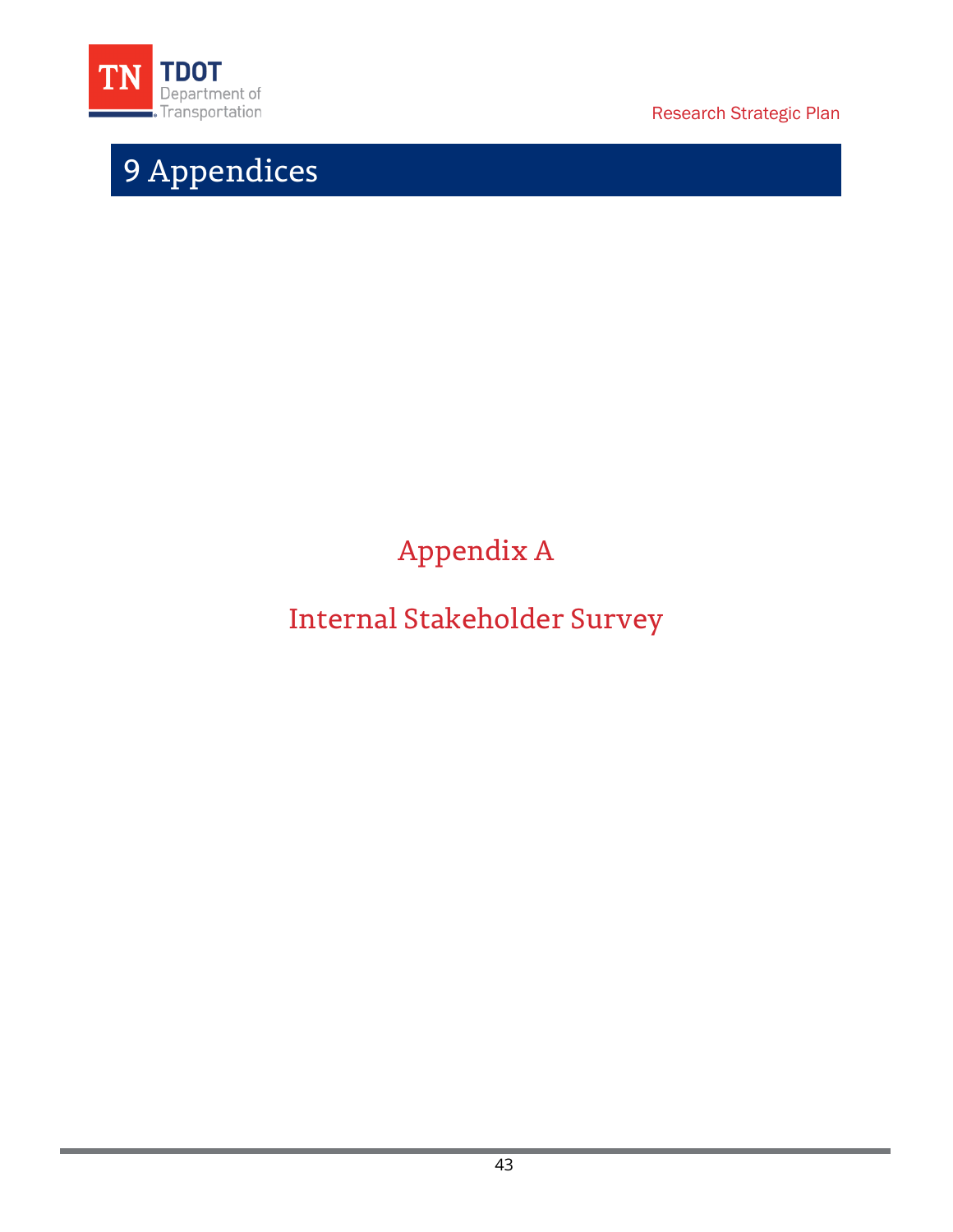

### **Internal Stakeholder Survey**

- 1. Which division are you in? (drop down menu)
- 2. Have you ever been assigned as Lead Staff on a TDOT research project?
	- a. Yes (skip to question 4)
	- b. No (go to question 3)
- 3. Have you ever interacted with the Research Office at TDOT?
	- a. Yes (skip to question 14)
	- b. No (skip to question 22)

#### **Lead Staff**

- 4. How many research projects have you been the Lead Staff on?
	- a. 1
	- b. 2
	- c. 3
	- d. 4 or more

5. As Lead Staff, how many hours on average per month do you spend managing research projects?

- a. Less than 5 hours
- b. 5-10 hours
- c. 10-15 hours
- d. 15-20 hours
- e. More than 20 hours

6. Have you received or have you seen the "Tips for Lead Staff" one-pager from the Research Office regarding conduct as a Lead Staff person for research projects?

- a. Yes
- b. No

7. Are you aware of what the Research Office desires from Lead Staff performance?

- a. Yes
- b. No

8. Are you happy with the way the projects you have worked on turned out?

- a. Yes
- b. No
- c. N/A (have not worked on a project that has been completed)

9. What other questions would you want to clarify with the Research Office about project outcomes (i.e. final reports, deliverable quality, etc.)?

(Comment Box)

10. Do you feel you have support of your division leadership and colleagues for research projects you are the lead on?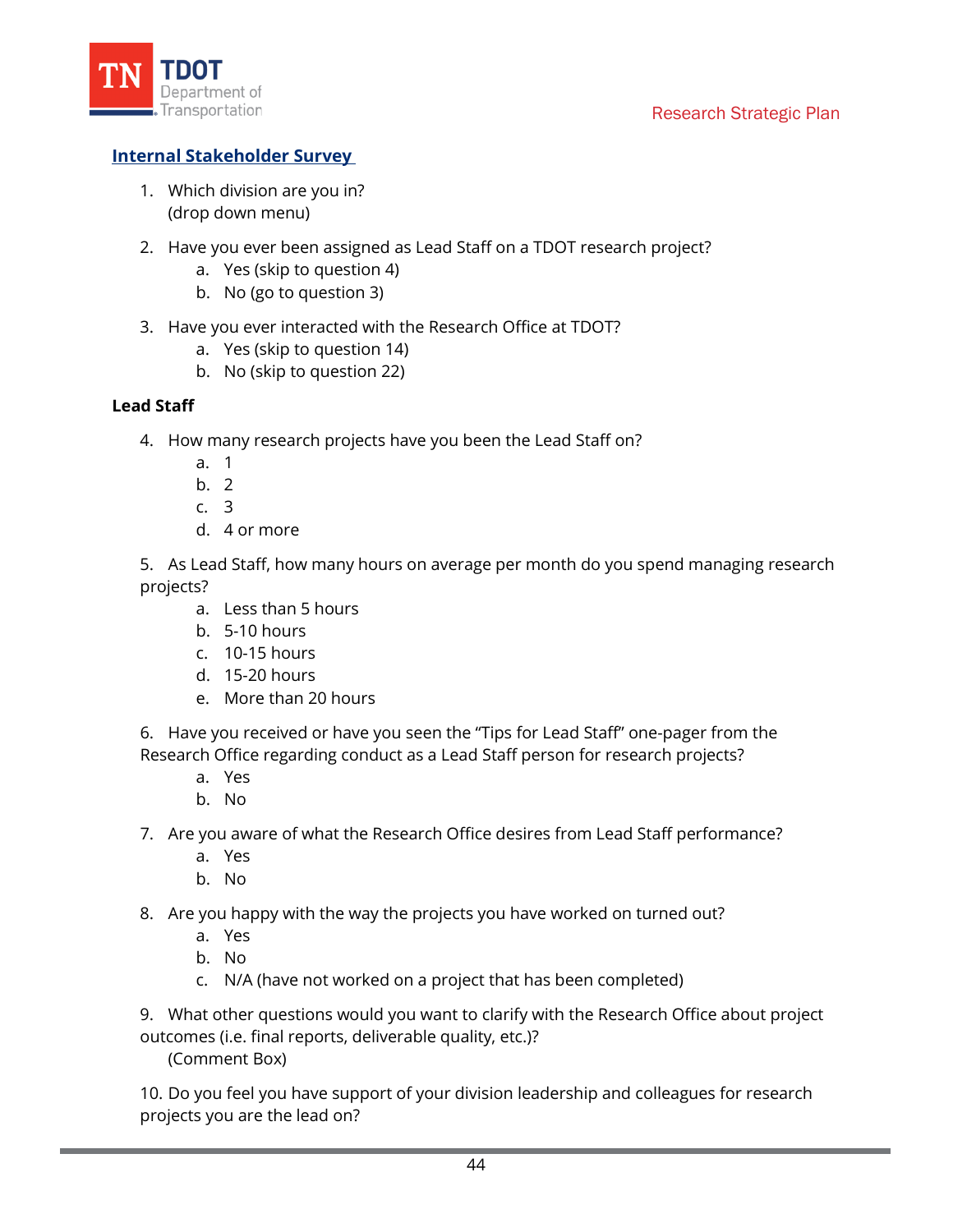

- a. Yes
- b. No

11. Do you want more guidance from the Research Office or from your division director about the research you are helping conduct?

- a. Yes, I would like more guidance from both the Research Office and my division director
- b. Yes, I would like more guidance from the Research Office
- c. Yes, I would like more guidance from my division director
- d. No, I have received sufficient guidance

12. Do you have any suggestions on how we can improve the Research Program and the role of Lead Staff?

(Comment box)

13. Are there any specific research topics or initiatives your division needs to know more about to better improve outcomes and achieve the goals of your division?

(Comment box)

### **Non-Lead Staff but Interacted with Research Office**

- 14. When have you had to interact with the Research Office? (Comment Box)
- 15. How valuable have the interactions with the Research Office been to you? (Rating scale)
- 16. Of the services below, which have you used? (select all that apply)
	- a. Information about research projects led and funded by TDOT

b. Access to national research programs (such as Transportation Pooled Fund (TPF) Studies and National Cooperative Highway Research Program (NCHRP) projects)

- c. Literature reviews
- d. Research library

e. Research information dissemination (NCHRP reports, Transportation Research Board (TRB) webinars)

- f. Attending conferences and trainings related to TDOT research topics
- g. Networking with national associations (such as TRB, American Association of State Highway Transportation Officials (AASHTO), etc.)

17. Of the services listed below, which are or would be of most interest to you? (select all that apply)

- a. Information about research projects led and funded by TDOT
- b. Access to national research programs (such as TPF Studies and NCHRP projects)
- c. Literature reviews
- d. Research library
- e. Research information dissemination (NCHRP reports, TRB webinars)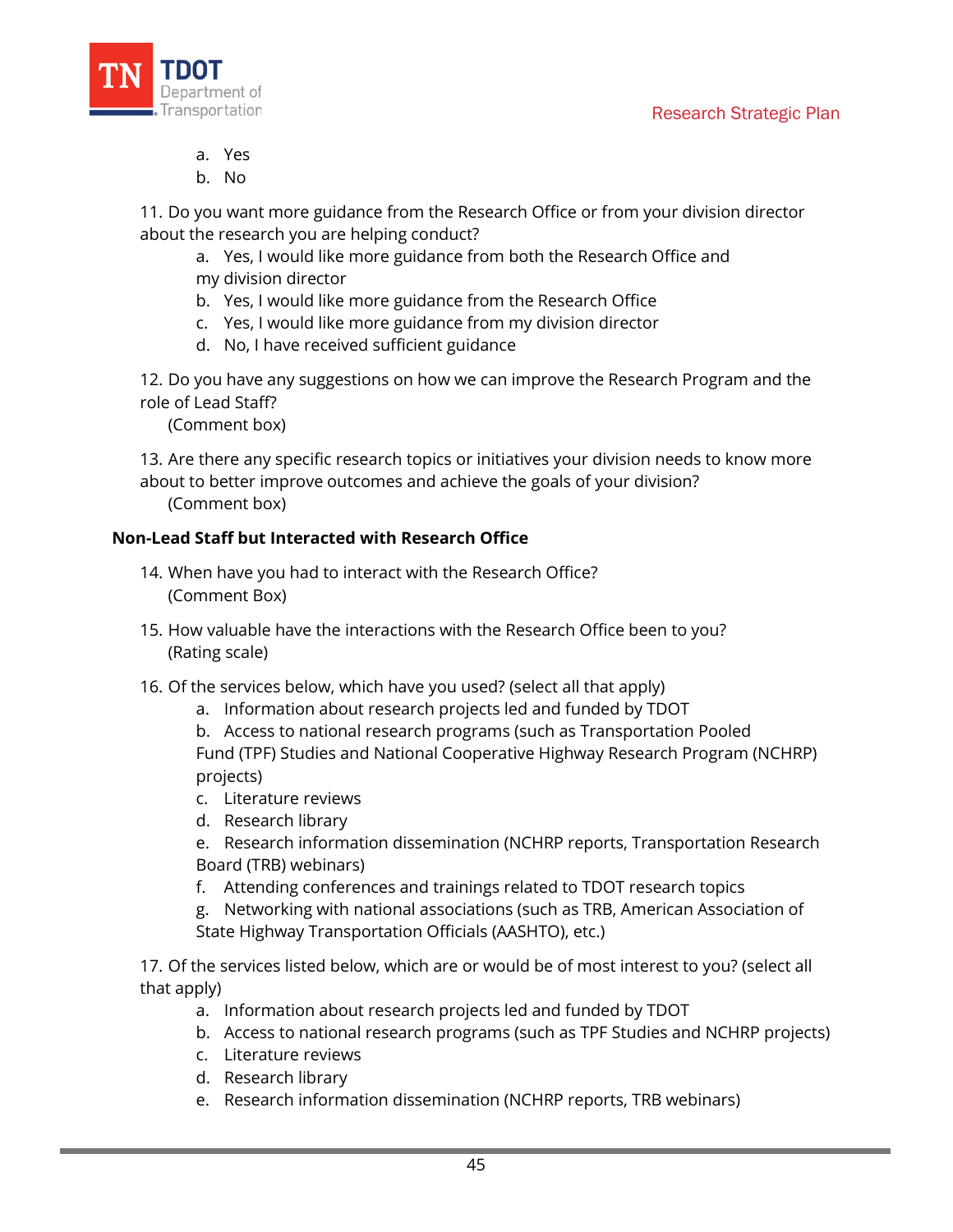

- f. Attending conferences and trainings related to TDOT research topics
- g. Networking with national associations (such as TRB, AAASHTO, etc.)

18. Are you aware of opportunities to be involved in research, such as leading a research project or submitting research needs to the Research Office?

- a. Yes
- b. No

19. Do you have interest in leading research or being a part of a research committee within TDOT?

- a. Yes (If yes, question 20)
- b. No (if no, skip to question 21)

20. If you are interested in leading research or being a part of a research committee within TDOT, please leave your email address to allow us to follow up.

(Comment box)

- 21. In what other ways can the Research Office help you? What additional services would
- you like the Research Office to provide?

(Comment box)

### **Has Not Interacted with the Research Office**

- 22. Why have you not interacted with the Research Office?
	- a. Did not know about the Research Office
	- b. Did not know about the services offered by the Research Office
	- c. Prefer to do my own research
	- d. Have not identified any research needs

23. Are you aware of opportunities to be involved in research, such as leading a research project or submitting research needs to the Research Office?

- a. Yes
- b. No

24. Do you have interest in leading research or being a part of a research committee within TDOT?

- c. Yes (If yes, question 25)
- d. No (if no, skip to question 26)

25. If you are interested in leading research or being a part of a research committee within TDOT, please leave your email address to allow us to follow up.

(Comment box)

26. Of the services listed below, which are or would be of most interest to you? (select all that apply)

a. Information about research projects led and funded by TDOT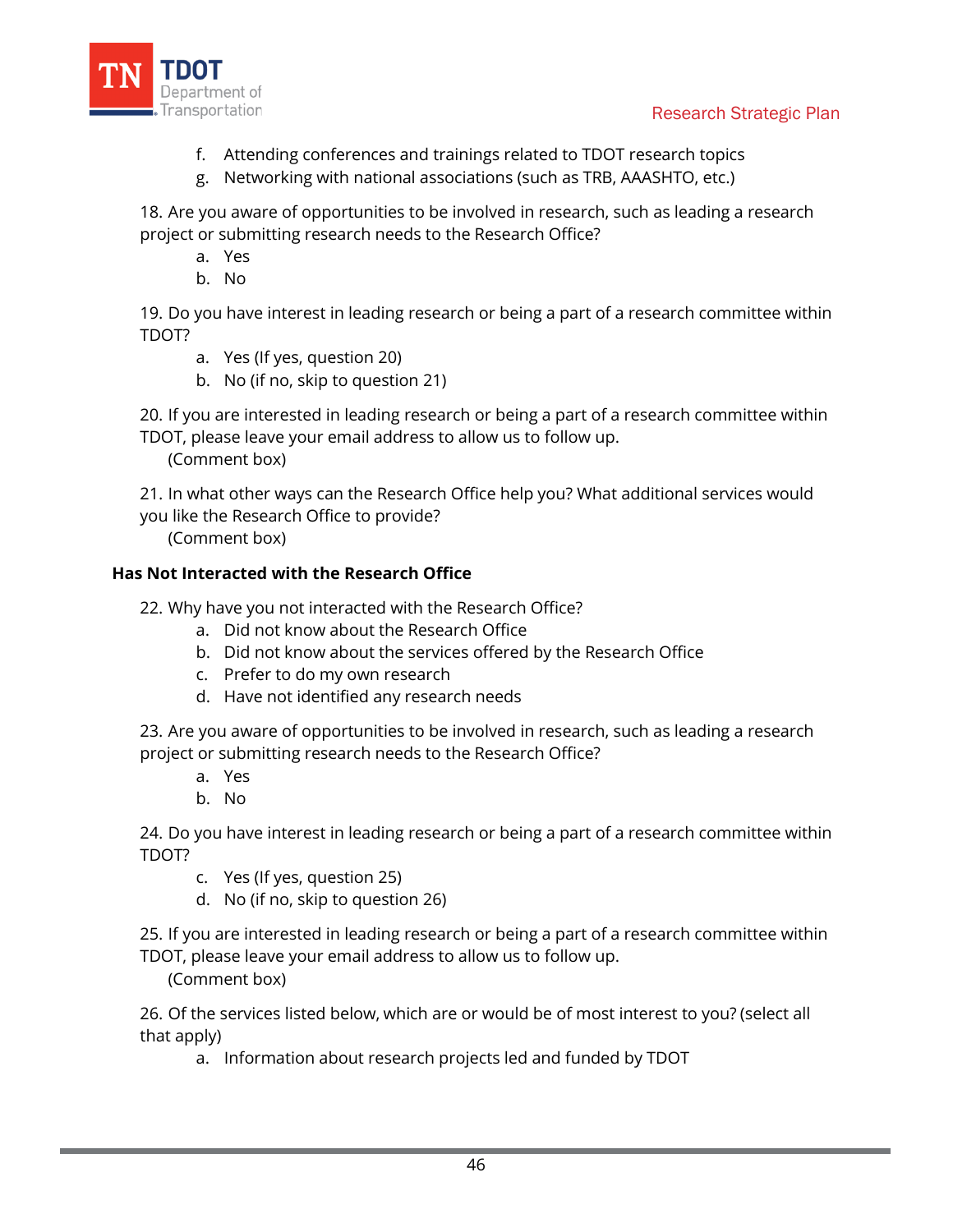

b. Access to national research programs (such as Transportation Pooled Fund (TPF) Studies and National Cooperative Highway Research Program (NCHRP) projects)

- c. Literature reviews
- d. Research library

e. Research information dissemination (NCHRP reports, Transportation Research Board (TRB) webinars)

f. Attending conferences and trainings related to TDOT research topics

g. Networking with national associations (such as TRB, American Association of State Highway Transportation Officials (AASHTO), etc.)

27. In what other ways can the Research Office help you? What additional services would you like the Research Office to provide?

(Comment box)

### **ALL**

28. TDOT's current 25-Year Long-Range Transportation Policy Plan contains 8 guiding principles. Rank order these principles from 1 to 8, with 1 being MOST IMPORTANT and 8 being LEAST IMPORTANT as it relates to the focus of TDOT's Research Program:

a. **Preservation and Management of the Existing System** | Protect existing assets and maintain efficiency of the system through cost-effective management and new technologies.

b. **Support the State's Economy** | Make transportation investments that support economic growth, competitiveness and tourism; build partnerships with communities and regions to link employment, commercial/retail areas and other key activity centers.

c. **Maximize Safety and Security** | Reduce injuries and fatalities in all modes of transportation; minimize construction-related safety incidents; improve disaster preparedness and incident response.

d. **Provide for the Efficient Movement of People and Freight** | Optimize the movement of people and goods by providing greater access to transportation services for all people and by building better connections among different modes of transportation.

e. **Build Partnerships for Sustainable and Livable Communities** | Provide early and ongoing opportunities for broad public input on plans and programs; work closely with local public and private planning efforts; coordinate land use, transportation planning, and other public policies (health, education, workforce development, economic development, etc.).

f. **Protect the Natural, Cultural, and Environmental Resources** | Maintain the integrity of communities and historical sites; minimize impacts on natural resources and conserve energy.

g. **Emphasize Financial Responsibility** | Provide accountability; maximize Tennessee's share of federal transportation funding; develop alternative funding strategies; select projects based on identified regional needs; utilize innovative and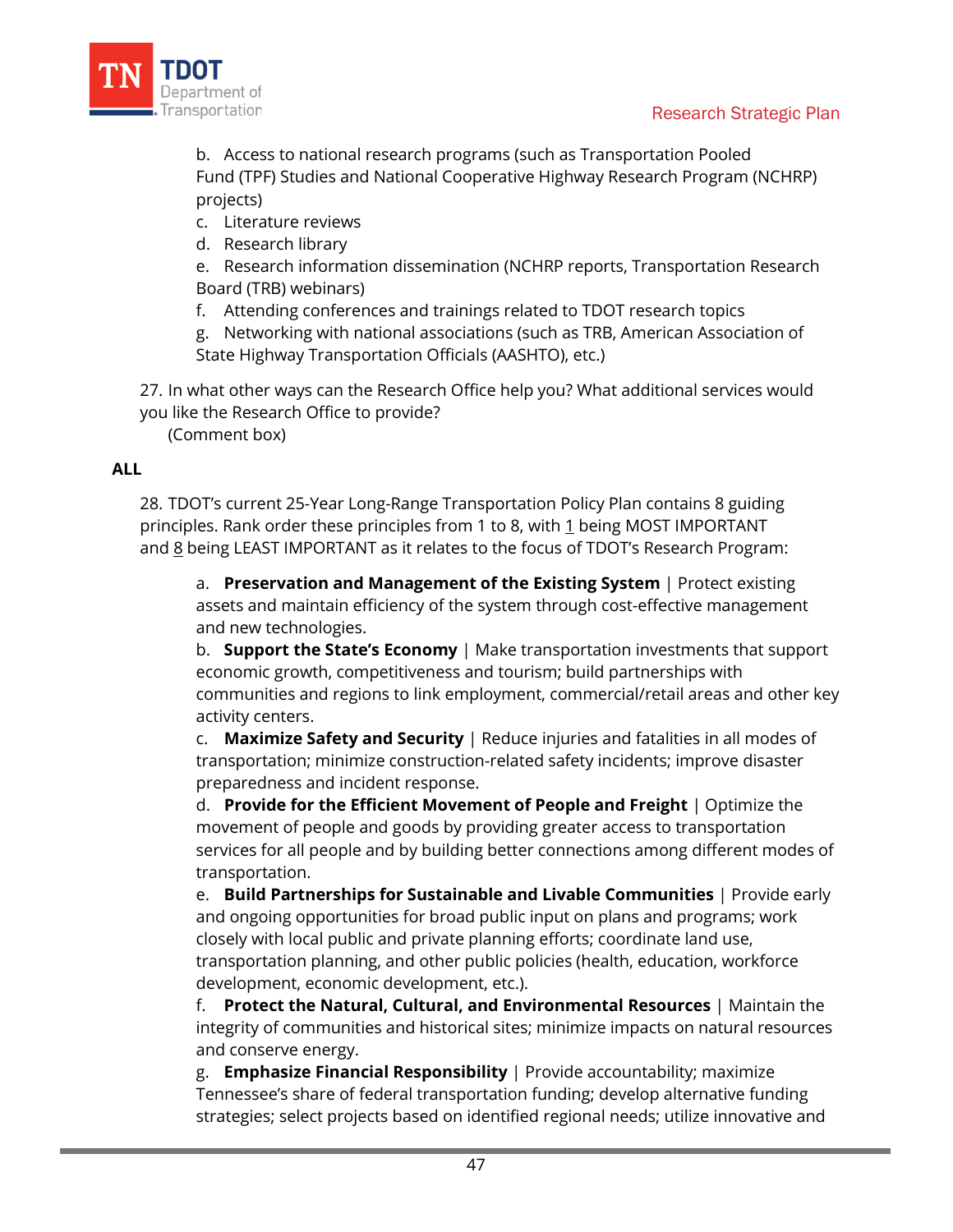

alternative project delivery methods where appropriate; allow flexibility in local management of projects where feasible.

h. **Innovation** | Lead in the development and deployment of innovative practices and technologies that improve and advance the safety, performance, and resiliency of Tennessee's transportation system.

29. Are you involved with, or interested in, research-related associations? (such as Transportation Research Board (TRB) committees, National Cooperative Highway Research Program (NCHRP), American Association of State Highway Transportation Officials (AASHTO))

- a. Yes (continue to question 30)
- b. No (skip to question 33)
- 30. Which programs/research offerings would you be interested in learning more about?
	- a. AASHTO
	- b. NCHRP
	- c. TRB
	- d. Transportation Pooled Fund (TPF)
	- e. American Society of Civil Engineers (ASCE)
- 31. Are you part of a Committee for any of these organizations?
	- a. Yes (go to question 32)
	- b. No (skip to question 33)
- 32. Which committees are you part of? (Comment box)

33. Are you interested in learning more about or being a part of a research committee at the national/regional level?

- a. Yes (If yes, question 34)
- b. No (If no, skip to question 35)

34. If you are interested in learning more about or being a part of a research committee at the national/regional level, please leave your email address to allow us to follow up. (Comment box)

35. Are you interested in receiving information from the Research Office? If so, what types of information? (select all that apply)

- a. Research reports from external sources (TRB, AASHTO, NCHRP)
- b. Research reports completed by TDOT
- c. At-a-glance reports summarizing research completed by TDOT
- d. Email updates on national research programs and activities
- e. I am not interested in receiving information from the Research Office (Skip to question 37)
- f. Other (please specify)

36. How often would you like to receive information from the Research Office?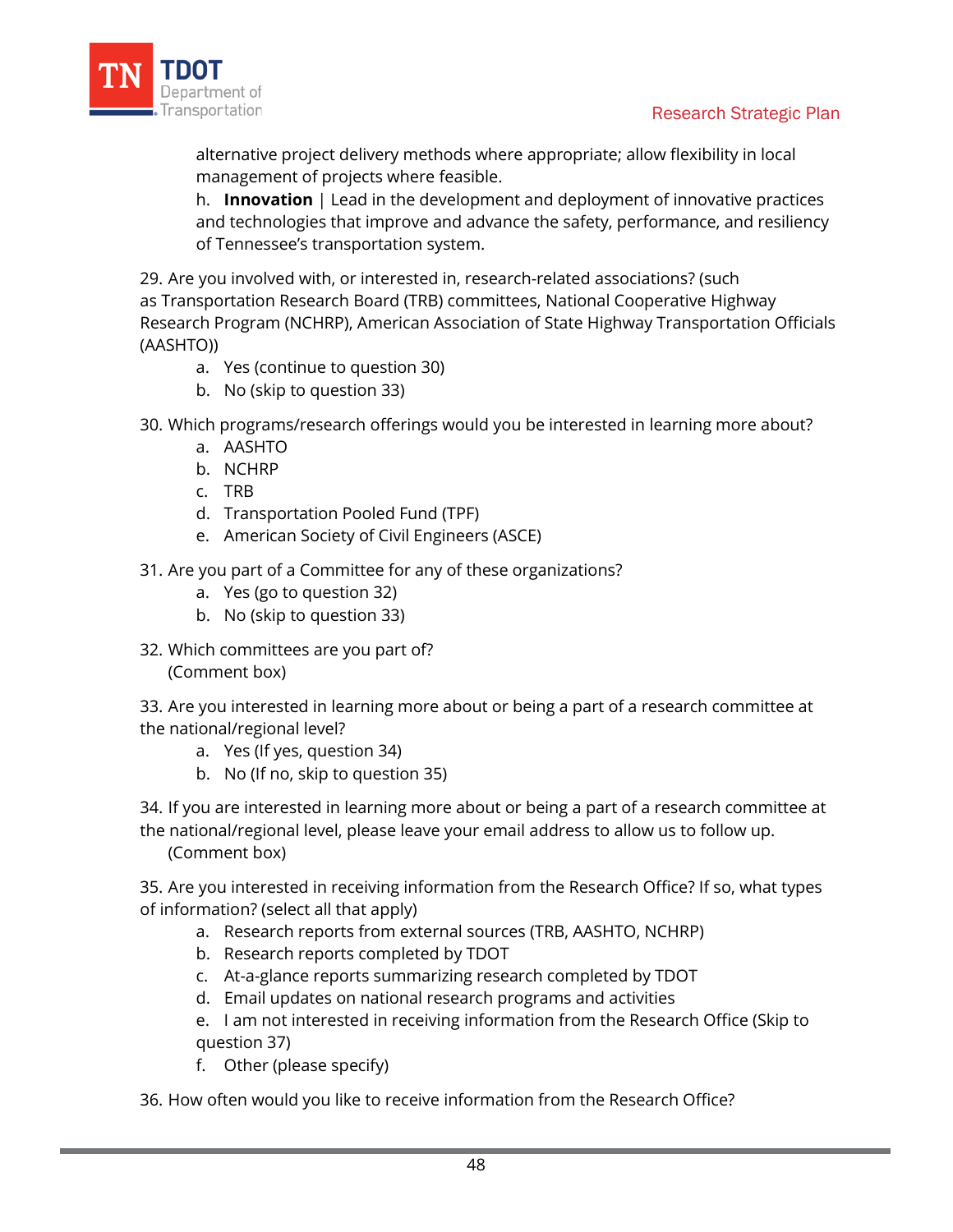

- a. As information is available (via forwarded email)
- b. Monthly (in a brief newsletter)
- c. Quarterly (with an extended newsletter)
- d. Other (please specify)
- 37. Please provide any additional comments or suggestions. (Comment box)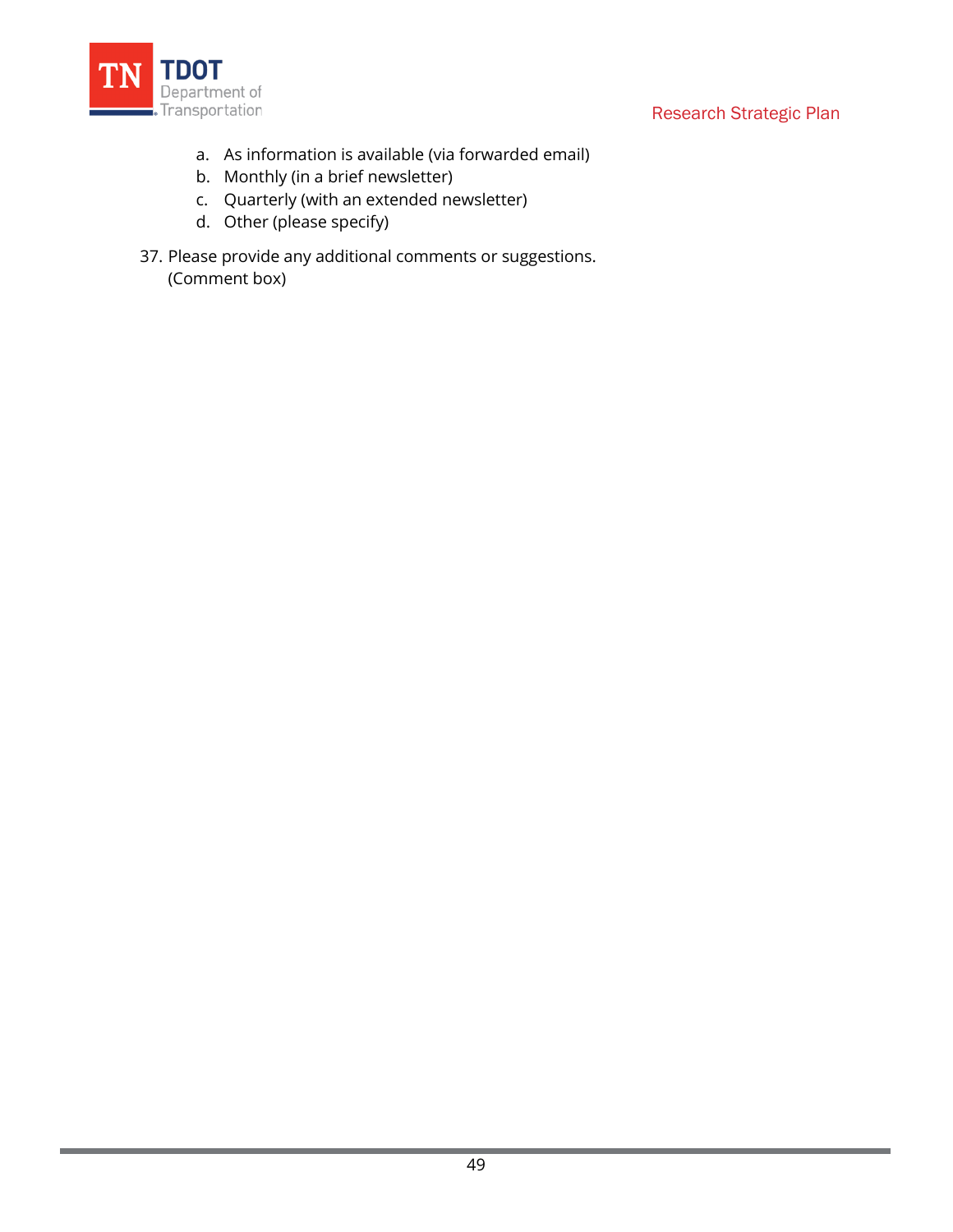

# Appendix B

# <span id="page-52-0"></span>FHWA-TN Division Stakeholder Survey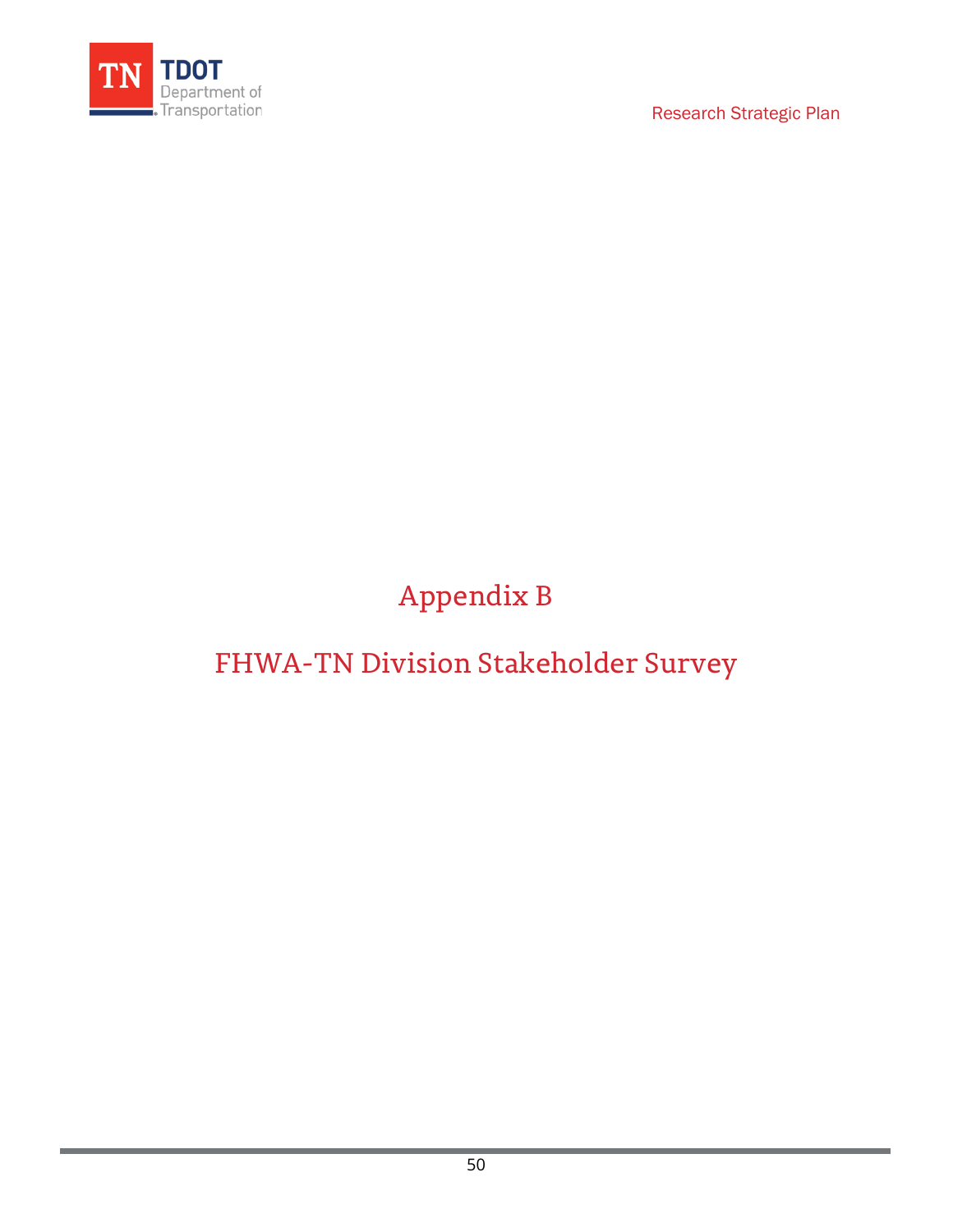

### **FHWA-TN Division Stakeholder Survey**

1. Name:

(Comment box)

2. Which TDOT Division(s) do you primarily interface with? (Drop-down menu)

3. In interfacing with your TDOT partner(s), how often is research discussed? This would include potential research ideas/needs as well as ongoing research activities and research interests.

- a. Frequently
- b. Often
- c. Sometimes
- d. Seldom
- e. Never
- 4. How aware are of you of research activities being led by your TDOT partner(s)?
	- a. Highly aware
	- b. Somewhat aware
	- c. Not aware at all
- 5. Do you know where to go to find research activities being led by your TDOT partner(s)?
	- a. Yes
	- b. No

6. If you or your TDOT partner(s) identify a potential research idea/need (through routine oversight, research best practices, information learned from AASHTO/TRB/NCHRP, etc.), would you know how to advise them on pursuing Federal funding to explore the idea?

- a. Yes
- b. No

7. Would you be interested in participating in TDOT's research needs identification process (through participation in an advisory/oversight committee, assistance with research project application development and review, etc.)?

- a. Yes
- b. No

8. Would you be interested in serving on a technical advisory committee for a TDOT sponsored research project to help guide the project and review the technical content of research deliverables?

- a. Yes
- b. No

9. Do you have any suggestions on how TDOT's RD&T program can best support the work that you and your TDOT partner(s) carry out?

(Comment box)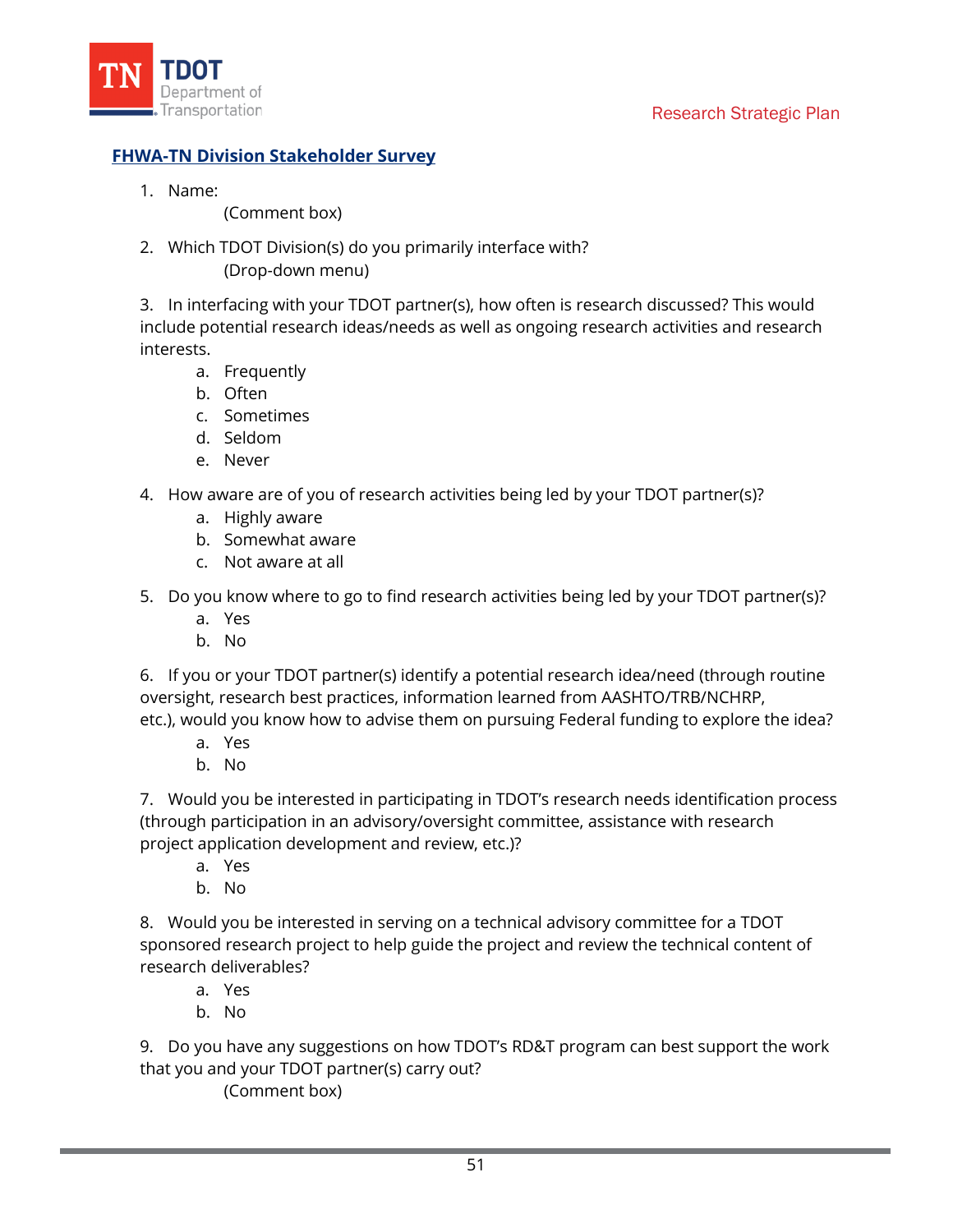

10. Do you have any additional comments or suggestion related to TDOT's research program?

(Comment box)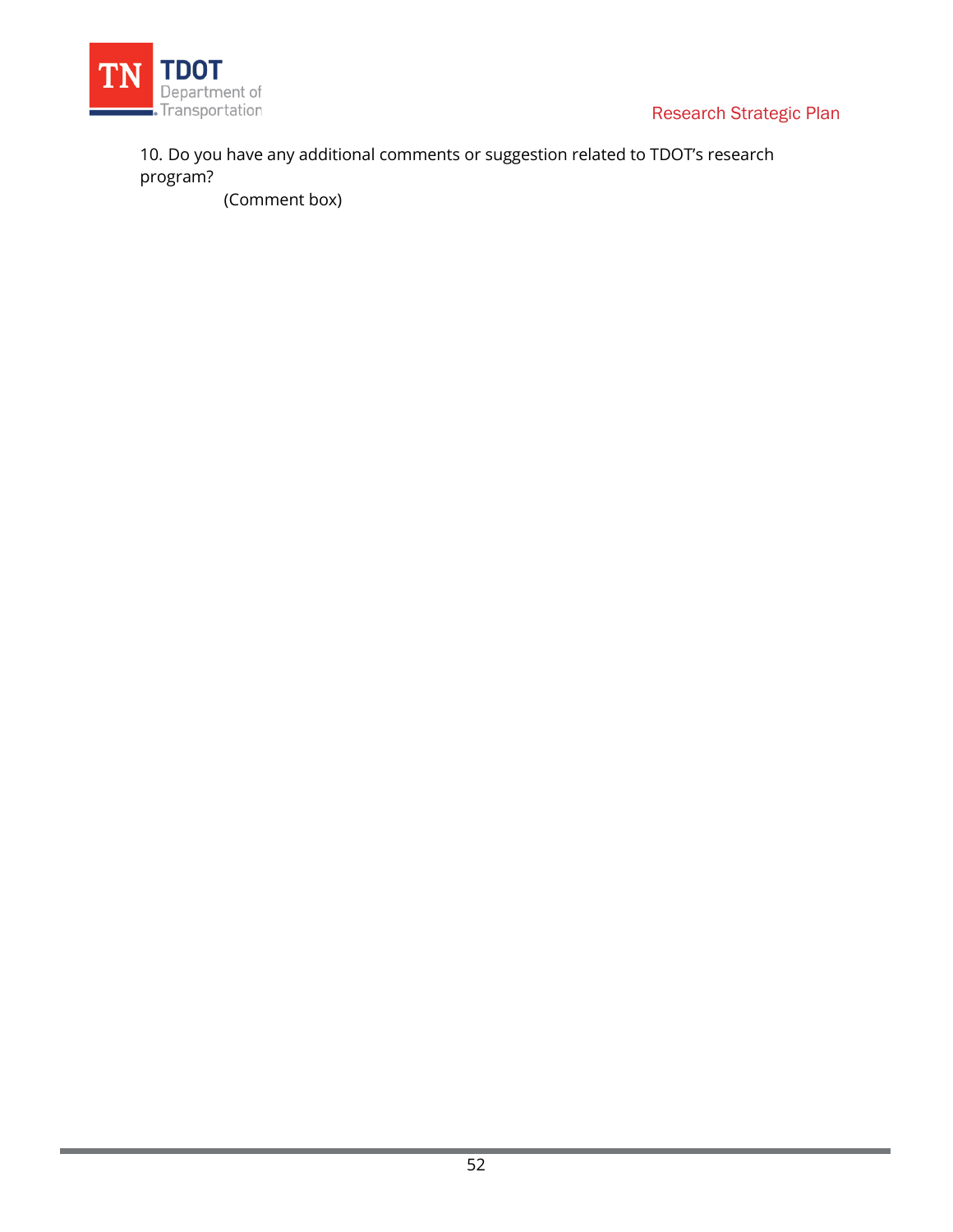

# Appendix C

# <span id="page-55-0"></span>University Partner Stakeholder Survey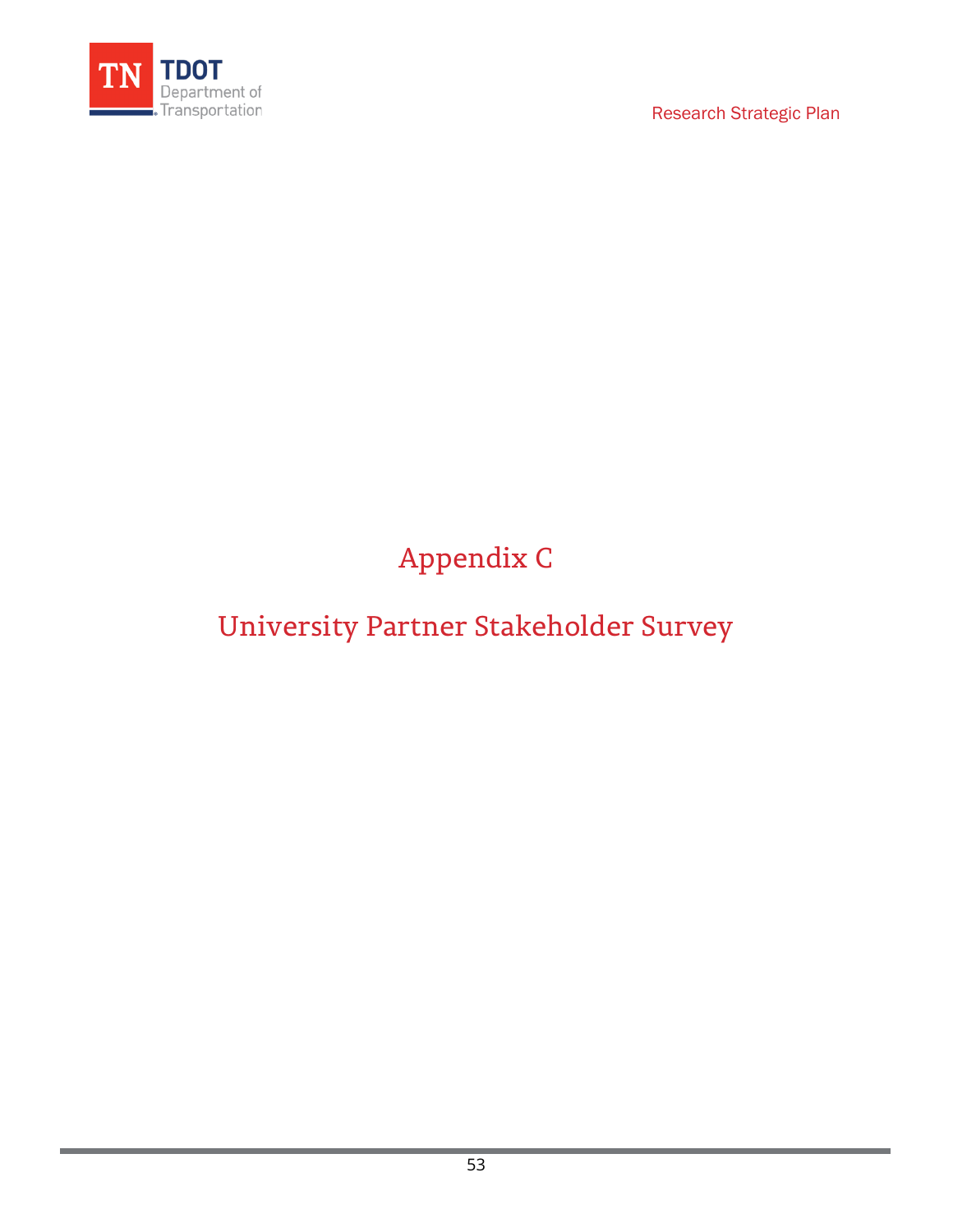

### **University Researcher Stakeholder Survey**

- 1. What university do you affiliate with? (Comment Box)
- 2. What do you consider your area of expertise? (Mark all that are applicable)

|        | Administration                 | $\Box$ | Environment/Sustainability      | □            | Pipelines                       |
|--------|--------------------------------|--------|---------------------------------|--------------|---------------------------------|
| □      | Aviation                       | □      | Freight Transportation          | □            | Planning and Forecasting        |
| $\Box$ | <b>Bridges and Other</b>       | $\Box$ | <b>Hydraulics and Hydrology</b> | $\Box$       | <b>Public Transportation</b>    |
|        | <b>Structures Construction</b> |        |                                 |              |                                 |
| П      | Construction                   | $\Box$ | Human Factor/Behavior           | □            | Public Health                   |
|        |                                |        |                                 |              |                                 |
| □      | Cyber-physical Systems         |        | Law/Policy                      |              | Rail                            |
| П      | Data/Information and IT        | $\Box$ | Maintenance and                 | П            | Resilience and                  |
|        |                                |        | Preservation                    |              | Sustainability                  |
| П      | Design                         | □      | Marine Transportation           | □            | Safety                          |
| П      | Earthquake/Seismic             | $\Box$ | <b>Materials</b>                | □            | Security and Emergencies        |
|        | Design                         |        |                                 |              |                                 |
| П      | Economics/ Finance             | $\Box$ | Operations and Traffic          | □            | Society                         |
|        |                                |        | Management                      |              |                                 |
| П      | <b>Education and Training</b>  | $\Box$ | Pavements                       | $\mathbf{L}$ | <b>Terminals and Facilities</b> |
| ΙI     | Energy                         | $\Box$ | Pedestrians and Bicyclists      | L            | Other                           |

- 3. To what extent have you participated in state DOT sponsored research program(s) previously? (mark all that are applicable)
	- a. Submitted research ideas
	- b. Submitted one or more research proposals, but was not selected to do research
	- c. Conducted or participated in research for the state DOT
	- d. Was not aware of opportunity to participate in research partnership with the state DOT
- 4. How did you find out about the research opportunity/solicitation?
	- a. Email from state DOT
	- b. State DOT website
	- c. Colleague or friend at your university or another university
	- d. Other: \_\_\_\_\_\_\_\_\_\_
- 5. Did you have interactions/communications with state DOT staff prior to submitting to address any questions you may have had about the research (on any proposal)? (Comment Box)
- 6. Do you feel there is adequate transparency in the process for evaluating research proposals? If not, why so? (Comment Box)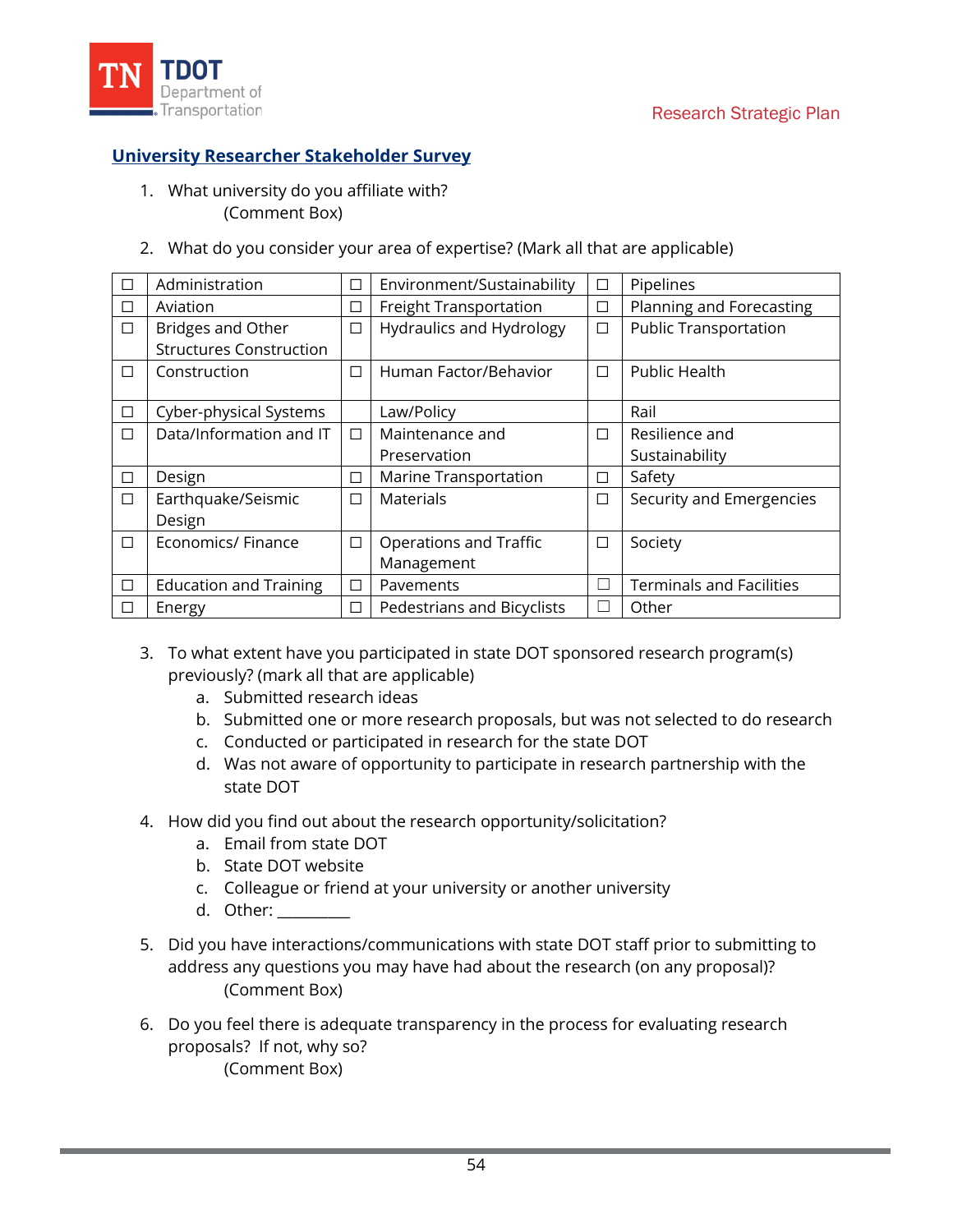

- 7. Do you feel there is adequate transparency in the process for evaluating research proposals? If not, why so? (Comment Box)
- 8. What recommendations would you make for improving the process of proposal submission and/or review? (Comment Box)
- 9. Do you feel you were "on the same page" with the state DOT project manager/staff member(s) during the project? If not, can you explain? (Comment Box
- 10. Did the state DOT project manager/staff member(s) understand the linkage between research results and implementation? (Comment Box)
- 11. Did you receive adequate feedback/direction during the project from the state DOT project manager/staff member? (Comment Box)
- 12. Were there any factors that hindered the conduct of your research with the state DOT? If so, what were they? (Comment Box)
- 13. What were the outcomes/deliverables that came from your study/studies?
	- a. Report(s) to state DOT/FHWA
	- b. Peer reviewed journal article(s)
	- c. Conference presentation(s)
	- d. Other:
- 14. Was there an implementation plan for any of your projects? Yes/No please provide example if possible.

(Comment Box)

- 15. Do you feel like your research is just another report on a shelf collecting dust or do you think the state DOT(s) are using the results of your findings to improve operations/maintenance activities, technology, design, etc.? (Comment Box)
- 16. Do you know if any of your findings/results have been implemented by the state DOT sponsor or others into day-to-day practices? If so, please explain. (Comment Box)
- 17. Have you worked with more than one state DOT on research? If so, how many different state DOTs?

(Comment Box)

18. What is your level of interest level in conducting research sponsored by the state DOT in the future?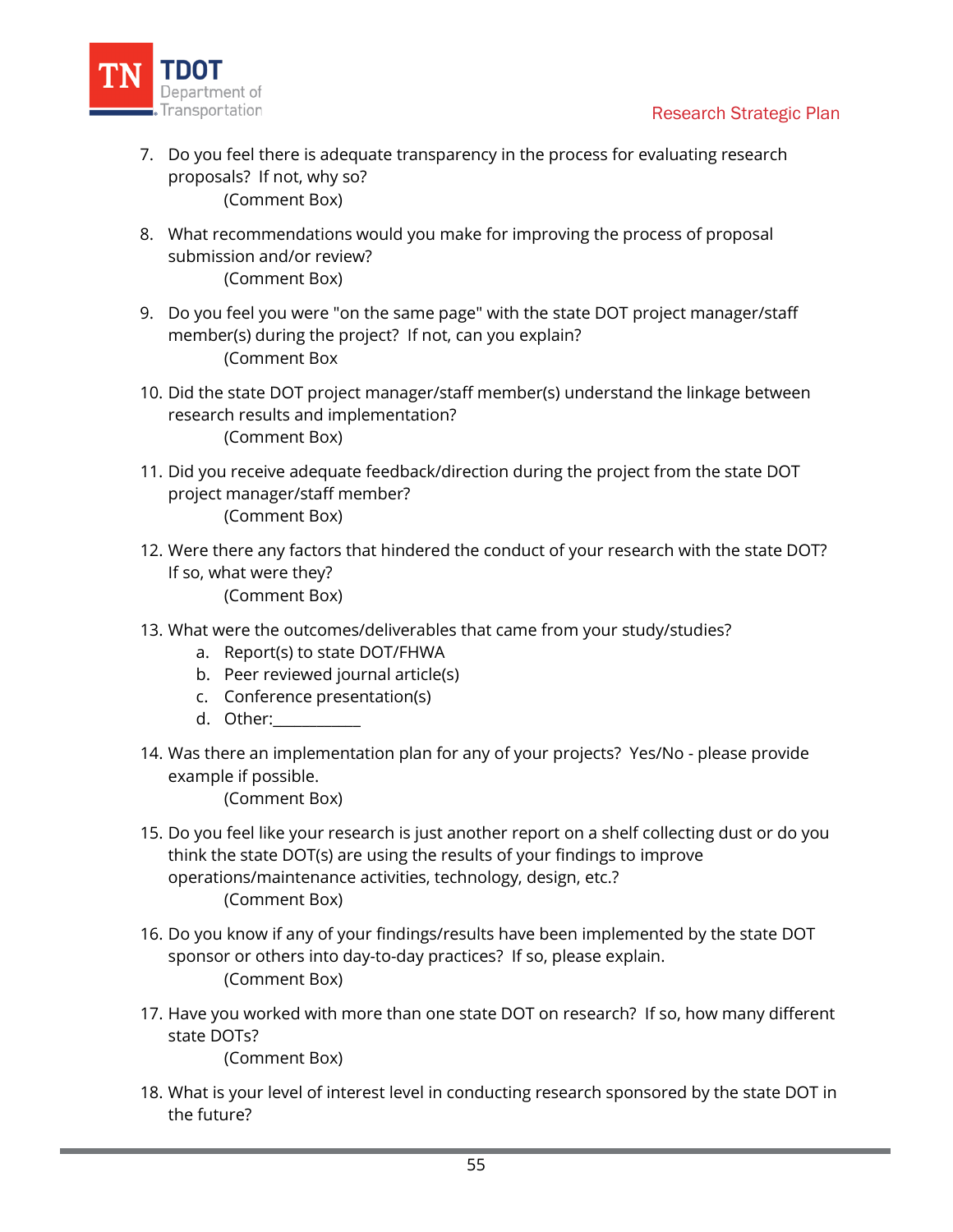



#### (Rating Scale)

- 19. Which of the following state DOT divisions do you feel could benefit from research?
	- a. Aeronautics
	- b. Construction
	- c. Environmental
	- d. Geotech
	- e. Human Resources
	- f. Hydraulics and Hydrology
	- g. Information Technology
	- h. Maintenance
	- i. Materials, pavement, etc.
	- j. Planning
	- k. Safety
	- l. Structures
	- m. Traffic Operations
	- n. Other
- 20. From this list of innovation areas, which should be prioritized based on potential for translation of research to DOT practice? Place a number next to each priority. (1 = high and  $5 =$  low priority)

| <b>Innovation Area</b>              | $\overline{2}$ | 3 | 4 | 5 |
|-------------------------------------|----------------|---|---|---|
| Administration                      |                |   |   |   |
| Aviation                            |                |   |   |   |
| <b>Bridges and Other Structures</b> |                |   |   |   |
| Construction                        |                |   |   |   |
| Construction                        |                |   |   |   |
| Cyber-physical Systems              |                |   |   |   |
| Data/Information and IT             |                |   |   |   |
| Design                              |                |   |   |   |
| Earthquake/Seismic Design           |                |   |   |   |
| Economics/ Finance                  |                |   |   |   |
| <b>Education and Training</b>       |                |   |   |   |
| Energy                              |                |   |   |   |
| Environment/Sustainability          |                |   |   |   |
| Freight Transportation              |                |   |   |   |
| Hydraulics and Hydrology            |                |   |   |   |
| Human Factor/Behavior               |                |   |   |   |
| Law/Policy                          |                |   |   |   |
| Maintenance and Preservation        |                |   |   |   |
| Marine Transportation               |                |   |   |   |
| <b>Materials</b>                    |                |   |   |   |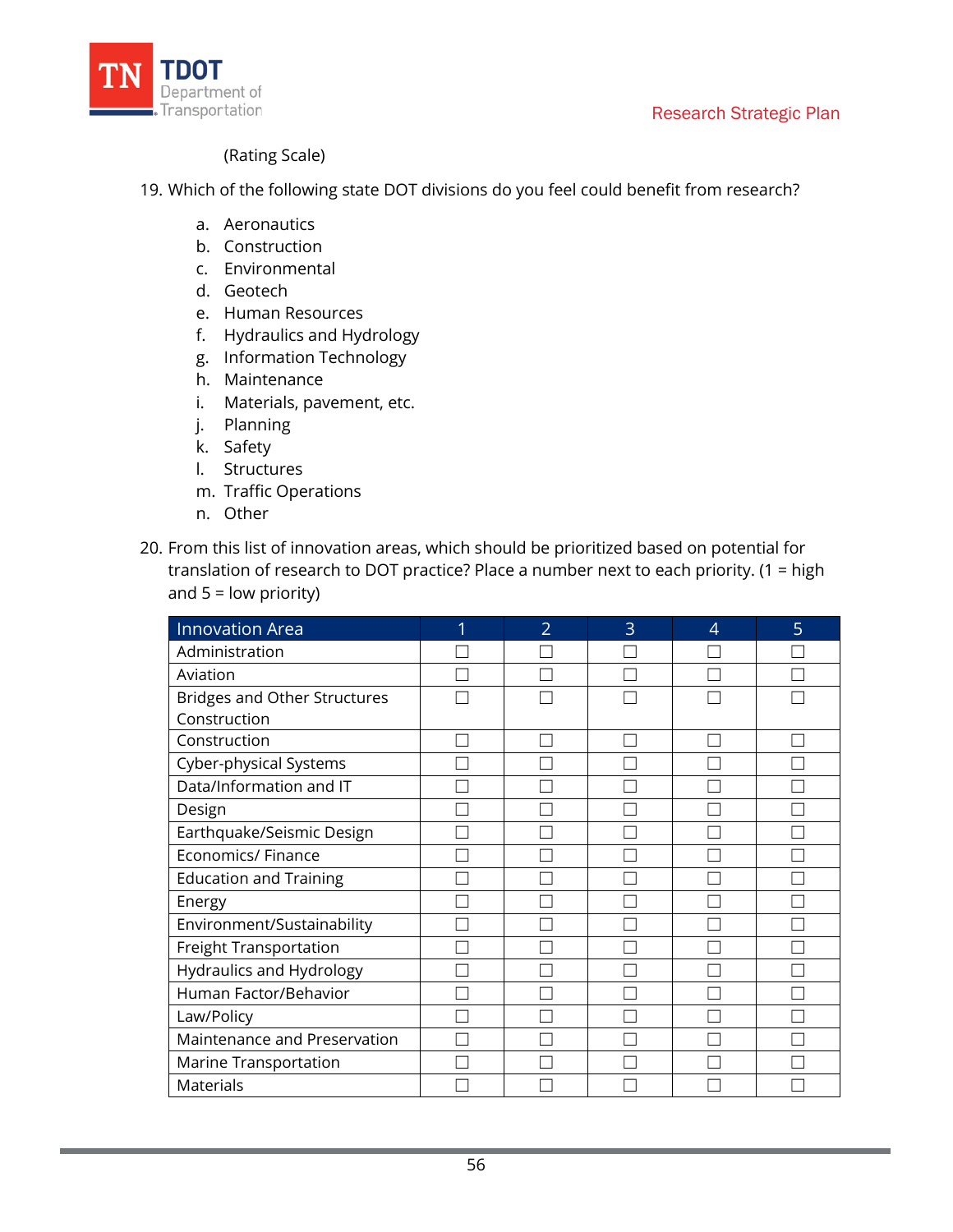

| Operations and Traffic          |  |  |  |
|---------------------------------|--|--|--|
| Management                      |  |  |  |
| Pavements                       |  |  |  |
| Pedestrians and Bicyclists      |  |  |  |
| Pipelines                       |  |  |  |
| Planning and Forecasting        |  |  |  |
| <b>Public Transportation</b>    |  |  |  |
| Public Health                   |  |  |  |
| Rail                            |  |  |  |
| Resilience and Sustainability   |  |  |  |
| Safety                          |  |  |  |
| Security and Emergencies        |  |  |  |
| Society                         |  |  |  |
| <b>Terminals and Facilities</b> |  |  |  |

- 21. Are there any specific activities or focus areas (beyond those listed previously) that you feel could benefit from research based upon your experience? If so, please explain. (Comment Box)
- 22. Have you experienced or are you aware of barriers to successful research collaboration with universities by state DOTs? If yes, please explain. (Comment Box)
- 23. Do you have suggestions on how state DOTs could increase and/or improve collaborations with universities? (Comment Box)
- 24. Do you have recommendations for improving implementation of research into practice by state DOTs?

(Comments Box)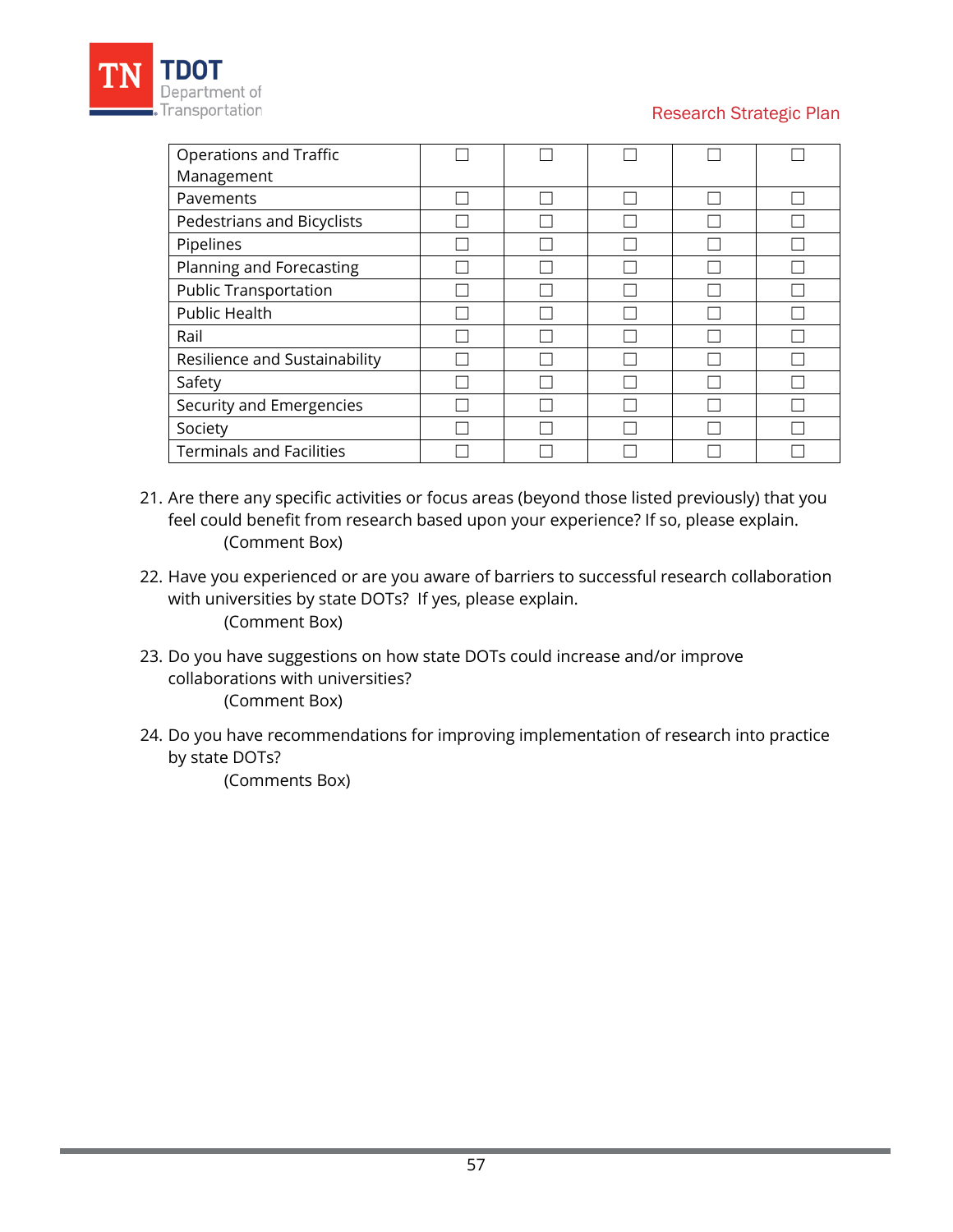

Appendix D

<span id="page-60-0"></span>Action Plan Matrix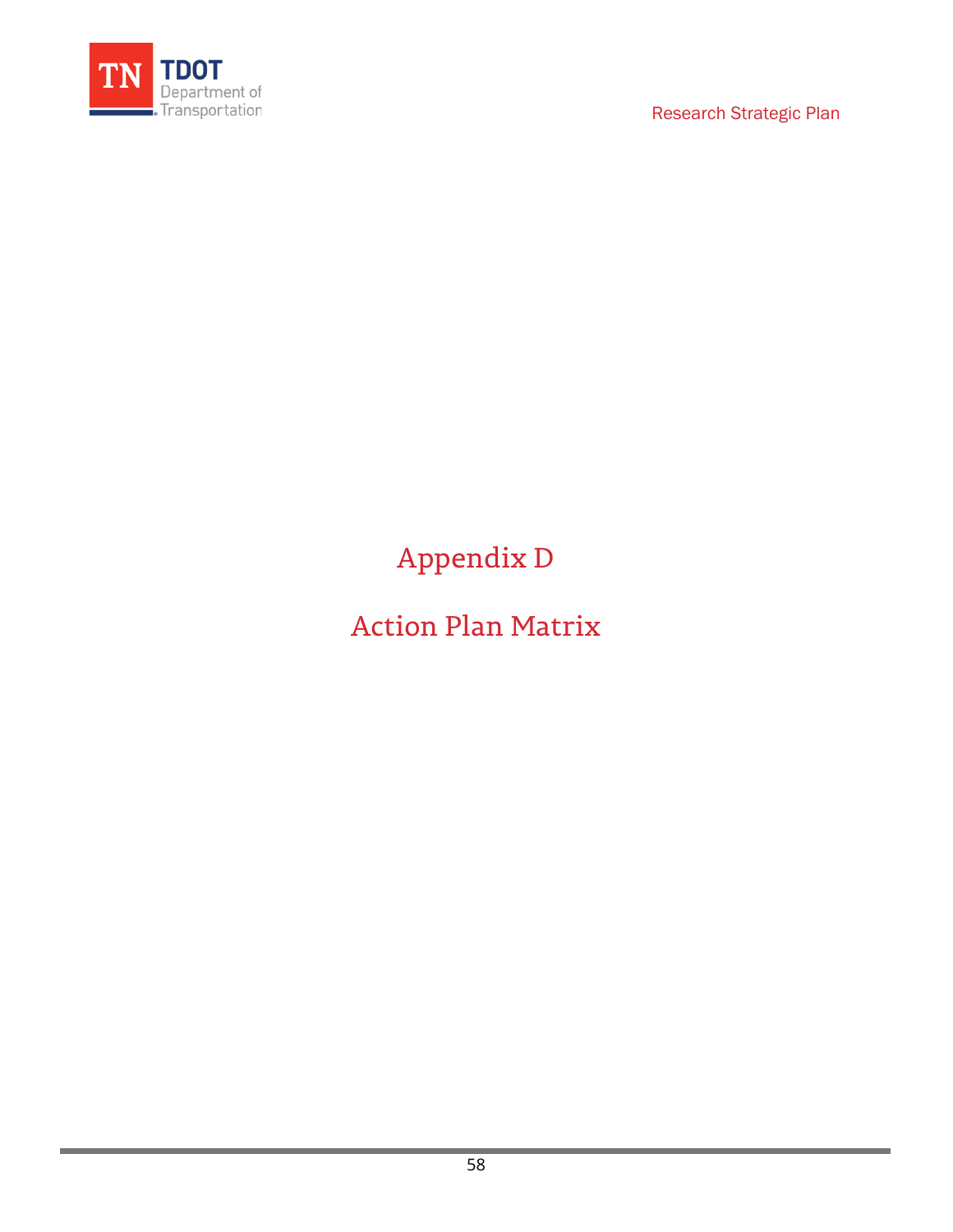



### *Table 14 Action Plan Matrix*

|                                                            | Goal 1: Enhance and streamline the research cycle processes and procedures                                                                                   |
|------------------------------------------------------------|--------------------------------------------------------------------------------------------------------------------------------------------------------------|
|                                                            | <b>Short-term actions:</b>                                                                                                                                   |
|                                                            | Identify best practices for the research identification process based on other state DOT and national<br>research programs.                                  |
|                                                            | Simplify the research needs statement template and information required to submit a research                                                                 |
|                                                            | idea.                                                                                                                                                        |
| Strategy 1.1: Improve the                                  | Begin soliciting research ideas from additional external partners ideas, including Metropolitan<br>$\bullet$                                                 |
| research needs                                             | Planning Organizations and Rural Planning Organizations.                                                                                                     |
| identification process                                     | Ensure the process is clearly outlined and documented for all stakeholders submitting ideas.                                                                 |
|                                                            | <b>Mid-term actions:</b>                                                                                                                                     |
|                                                            | Fully integrate external partners into research idea solicitation through inclusion in communications                                                        |
|                                                            | and procedural requirements for calls.                                                                                                                       |
|                                                            | After the next solicitation cycle, determine successes and make improvements for the next iteration.                                                         |
|                                                            | Update policies and procedures accordingly.                                                                                                                  |
|                                                            | <b>Short-term actions:</b>                                                                                                                                   |
|                                                            | Establish a standing Research Oversight Task Force (ROTF) that meets quarterly to oversee the                                                                |
| Strategy 1.2: Enhance                                      | research needs prioritization process, proposal selection process, and supports TDOT's involvement                                                           |
| oversight of research                                      | in national research programs.                                                                                                                               |
| activities                                                 | <b>Mid-term actions:</b>                                                                                                                                     |
|                                                            | Establish a Technical Advisory Committee (TAC) for all research projects to provide additional                                                               |
|                                                            | direction and technical expertise.                                                                                                                           |
|                                                            | One TAC can run multiple projects with different people spearheading the effort.<br><b>Short-term actions:</b>                                               |
|                                                            |                                                                                                                                                              |
|                                                            | Update the Research Manual outlining all current research processes and procedures.<br>$\bullet$                                                             |
| Strategy 1.3: Clearly define<br>roles and responsibilities | Develop clear guidelines regarding expectations for all research PIs, including the research proposal<br>$\bullet$<br>process and final report requirements. |
|                                                            | Develop training materials for Lead Staff outlining responsibilities and expectations for managing a<br>$\bullet$                                            |
|                                                            | research project, including a required training session for all staff sponsoring a project.                                                                  |
|                                                            |                                                                                                                                                              |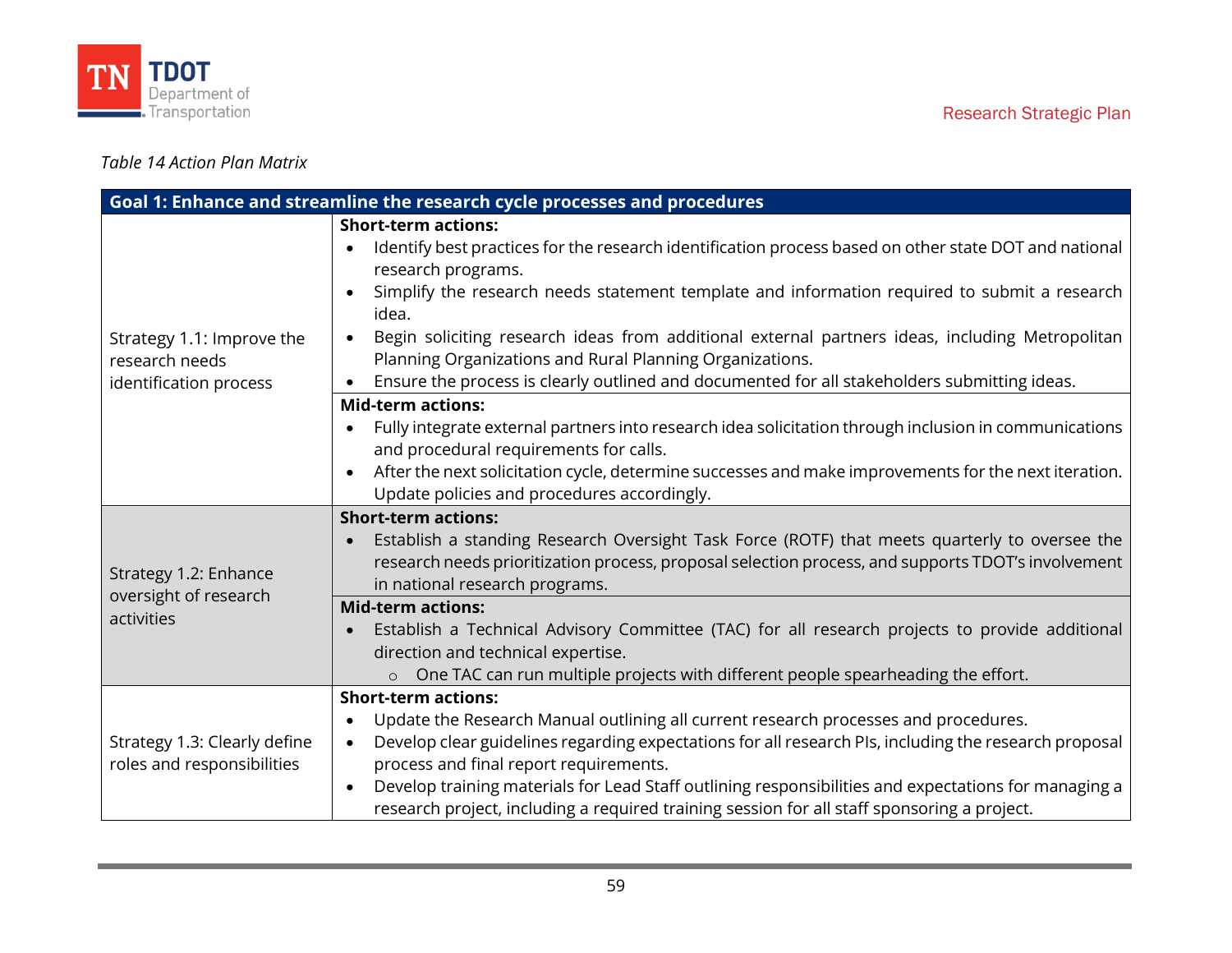

|                                                                | <b>Mid-term actions:</b>                                                                                           |  |  |
|----------------------------------------------------------------|--------------------------------------------------------------------------------------------------------------------|--|--|
|                                                                | Set job descriptions for Research Office staff.                                                                    |  |  |
|                                                                | Determine roles and responsibilities for the research life cycle.                                                  |  |  |
| <b>Short-term actions:</b>                                     |                                                                                                                    |  |  |
|                                                                | Evaluate the academic calendar year to identify the best timeframe for research projects to kick off.<br>$\bullet$ |  |  |
|                                                                | Develop a set schedule for Call for Research Needs Statements and the Call for Proposals to ensure                 |  |  |
| Strategy 1.4: Establish a                                      | all internal and external partners can prepare accordingly.                                                        |  |  |
| consistent research cycle                                      | <b>Mid-term actions:</b>                                                                                           |  |  |
|                                                                | Work with Long Range Planning leadership to develop a cyclical communication plan.                                 |  |  |
|                                                                | <b>Long-term actions:</b>                                                                                          |  |  |
|                                                                | Assess research cycle frequency again with stakeholders. Update program as needed.                                 |  |  |
| <b>Short-term actions:</b>                                     |                                                                                                                    |  |  |
|                                                                | Develop plans that can assist Lead Staff and the program in spurring implementation through                        |  |  |
| Strategy 1.5: Integrate an                                     | guiding documents and materials that ask the right questions and determine feasibility.                            |  |  |
| implementation and data                                        | Identify best practices for implementation and data management based on other state DOT and<br>$\bullet$           |  |  |
| management plan into the                                       | national research programs.                                                                                        |  |  |
| research cycle                                                 | <b>Mid-term actions:</b>                                                                                           |  |  |
|                                                                | Develop a data management plan to establish how data for research projects will be managed and                     |  |  |
|                                                                | stored.                                                                                                            |  |  |
| Goal 2: Develop and strengthen relationships with stakeholders |                                                                                                                    |  |  |
|                                                                | <b>Short-terms actions:</b>                                                                                        |  |  |
|                                                                | Use leadership to emphasize the importance of research and to discuss its benefits. This will be                   |  |  |
|                                                                | particularly vital while the Research Office is still in transition.                                               |  |  |
| Strategy 2.1: Foster existing                                  | <b>Mid-term actions:</b>                                                                                           |  |  |
| University partner                                             | Create opportunities for PIs and research teams to communicate the value of their research findings                |  |  |
| relationships                                                  | at both the state and national levels.                                                                             |  |  |
|                                                                | Long-term actions:                                                                                                 |  |  |
|                                                                | Establish additional avenues to allow University partners to provide research and consulting                       |  |  |
|                                                                | services to the Department.                                                                                        |  |  |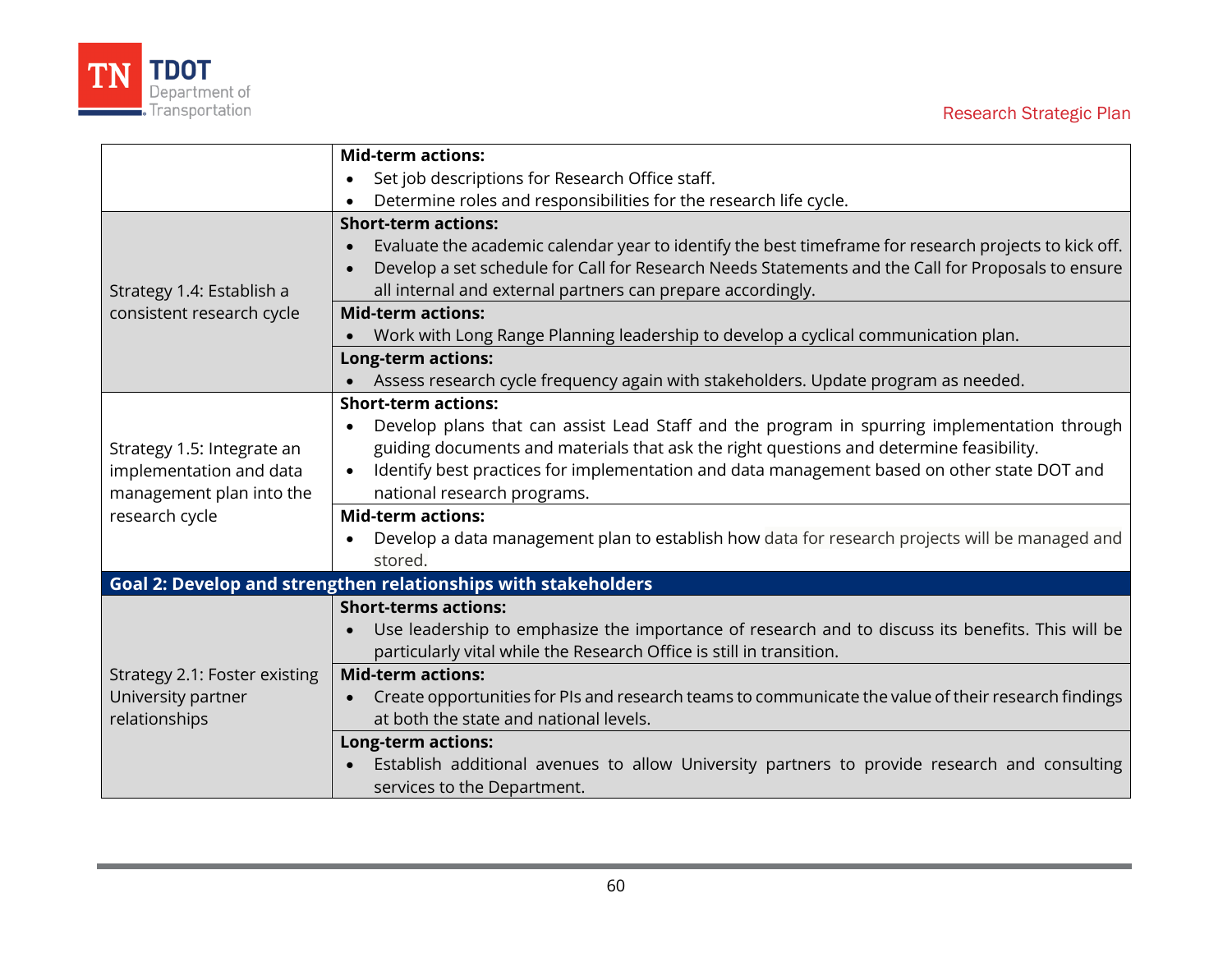



| Strategy 2.2: Expand<br>outreach efforts with<br>University partners to form<br>new connections<br>Strategy 2.3: Provide<br>opportunities for Federal | <b>Long-term actions:</b>                                                                                    |
|-------------------------------------------------------------------------------------------------------------------------------------------------------|--------------------------------------------------------------------------------------------------------------|
|                                                                                                                                                       | Host informational sessions to researchers who TDOT has yet to partner with to provide them an               |
|                                                                                                                                                       | overview of the Research Program and opportunities for funding.                                              |
|                                                                                                                                                       | Visit Universities to interact with researchers in their element and provide on-campus guidance and          |
|                                                                                                                                                       | assistance through meetings or seminars.<br><b>Short-term actions:</b>                                       |
|                                                                                                                                                       | Designate at least one FHWA representative to serve on the standing Research Oversight Task Force            |
|                                                                                                                                                       | (once established).                                                                                          |
| partners to be involved in                                                                                                                            | Identify FHWA staff to serve on TACs to provide their technical expertise and ensure the research is         |
| research activities                                                                                                                                   | informed by a federal perspective.                                                                           |
|                                                                                                                                                       | <b>Short-term actions:</b>                                                                                   |
|                                                                                                                                                       | Communicate opportunities to TDOT staff to serve on TRB committees and TRB Cooperative                       |
|                                                                                                                                                       | Research Programs (NCHRP, ACRP, BTSCRP, and TCRP) project panels through the most convenient                 |
|                                                                                                                                                       | and widely used channel available.                                                                           |
| Strategy 2.4: Increase                                                                                                                                | <b>Mid-term actions:</b>                                                                                     |
| national presence                                                                                                                                     | Identify research needs of national concern for research calls for cooperative research programs or          |
|                                                                                                                                                       | lead a Transportation Pooled Fund (TPF) study.                                                               |
|                                                                                                                                                       | Utilize the Research Oversight Task Force to identify and approve TPF studies for the Department             |
|                                                                                                                                                       | to join.                                                                                                     |
|                                                                                                                                                       | Goal 3: Increase the visibility and accessibility of the Research Program                                    |
|                                                                                                                                                       | <b>Short-term actions:</b>                                                                                   |
|                                                                                                                                                       | Develop a bi-monthly research newsletter to be distributed to agency staff to report on completed            |
| Strategy 3.1: Communicate                                                                                                                             | research projects and relevant findings, implementation efforts, and general research activities.            |
| research activities to TDOT                                                                                                                           | Establish opportunities to allow University researchers to present and highlight their research<br>$\bullet$ |
| staff                                                                                                                                                 | findings to TDOT staff.                                                                                      |
|                                                                                                                                                       | Create two-page summary reports for all projects completed July 2021 or later to increase the                |
|                                                                                                                                                       | accessibility of research projects and relevant findings.                                                    |
| Strategy 3.2: Improve the                                                                                                                             | <b>Short-term actions:</b>                                                                                   |
| Research Program's web                                                                                                                                | Review other state DOT research program websites to identify best practices to inform the                    |
| presence                                                                                                                                              | program's own website structure.                                                                             |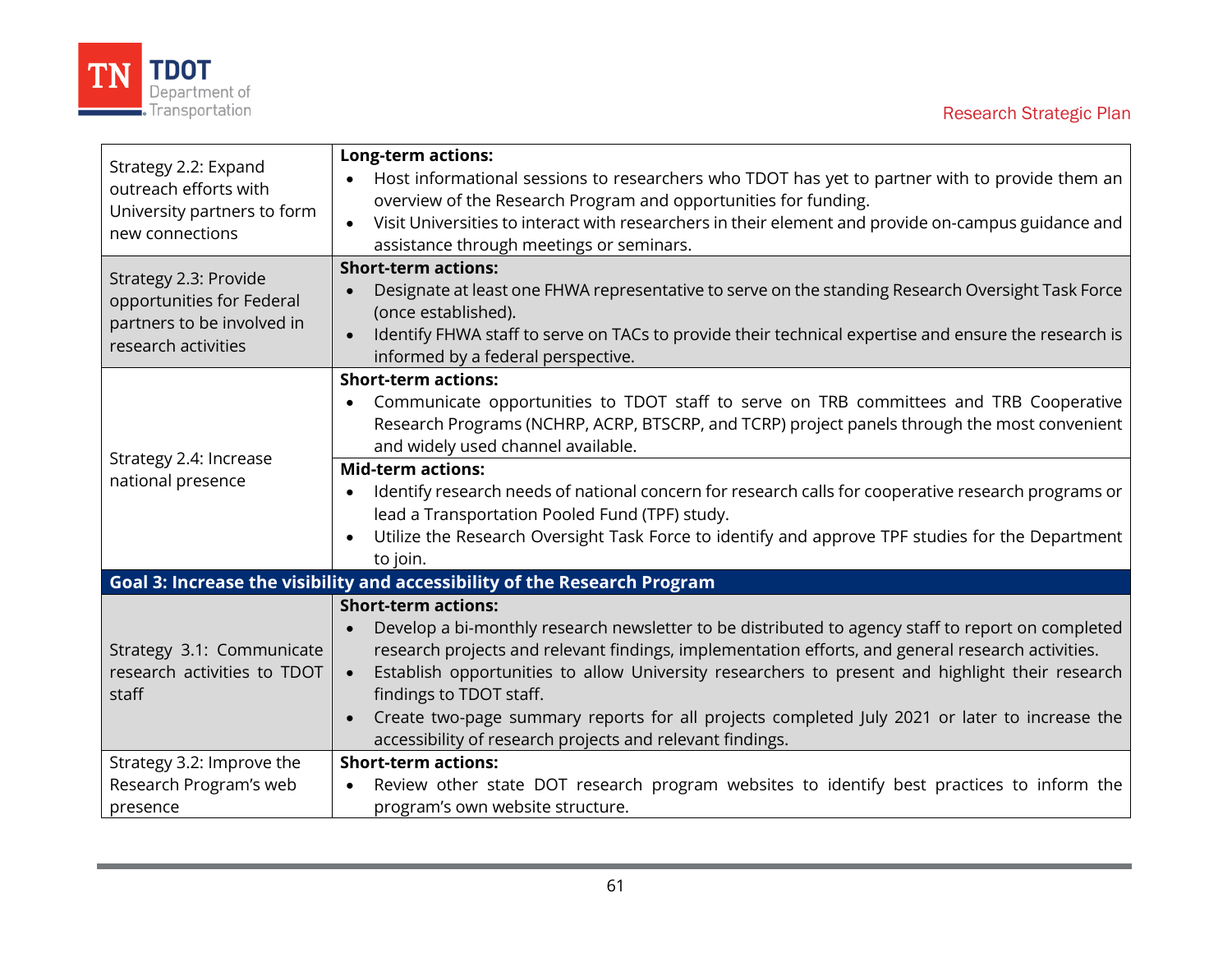

|                                                            | Review and update the Research Program's website to ensure information is communicated in an       |  |  |
|------------------------------------------------------------|----------------------------------------------------------------------------------------------------|--|--|
|                                                            | organized, easily accessible, and visually appealing manner.                                       |  |  |
|                                                            | <b>Mid-term actions:</b>                                                                           |  |  |
|                                                            | Create a more searchable and user-friendly online research library to allow internal and external  |  |  |
|                                                            | stakeholders to access TDOT's research reports and other resources.                                |  |  |
|                                                            | <b>Mid-term actions:</b>                                                                           |  |  |
| Strategy 3.3: Develop a<br>repository or library for       | Work with IT to develop a database for products developed through the research program.            |  |  |
|                                                            | Develop sharing system and rules for internal and external users.                                  |  |  |
| reports, deliverables, and<br>data                         | Introduce a data management plan for research projects to ensure deliverables are received by the  |  |  |
|                                                            | intended recipients at TDOT and can be made accessible to other internal users.                    |  |  |
| Goal 4: Increase the effectiveness of the Research Program |                                                                                                    |  |  |
|                                                            | <b>Short-term actions:</b>                                                                         |  |  |
|                                                            | Include implementation planning as a primary criterion for research prioritization process.        |  |  |
|                                                            | Establish a test implementation process for research projects to guide Lead Staff and Pls on       |  |  |
| Strategy 4.1: Strengthen                                   | successfully implementing research results.                                                        |  |  |
| implementation efforts of                                  | <b>Mid-term actions:</b>                                                                           |  |  |
| research findings                                          | Determine a formal implementation process and develop procedures to provide funding for            |  |  |
|                                                            | implementation of valid research findings.                                                         |  |  |
|                                                            | Require each project to have an implementation plan in place, developed in coordination by Lead    |  |  |
|                                                            | Staff, the TAC, and the PI/research team.                                                          |  |  |
|                                                            | <b>Short-term actions:</b>                                                                         |  |  |
| Strategy 4.2: Evaluate                                     | Identify best practices for tracking implementation based on other state DOT research programs     |  |  |
|                                                            | and the national research community.                                                               |  |  |
|                                                            | Develop a process to track and measure research implementation efforts.                            |  |  |
|                                                            | <b>Mid-term actions:</b>                                                                           |  |  |
| implementation of research                                 | Conduct an analysis of research projects completed in the last 4 years to evaluate implementation  |  |  |
| findings                                                   | trends and opportunities.                                                                          |  |  |
|                                                            | <b>Long-term actions:</b>                                                                          |  |  |
|                                                            | Regularly use implementation findings to determine best practices for the Research Office. Reports |  |  |
|                                                            | should be done to document the effectiveness of implementation efforts.                            |  |  |